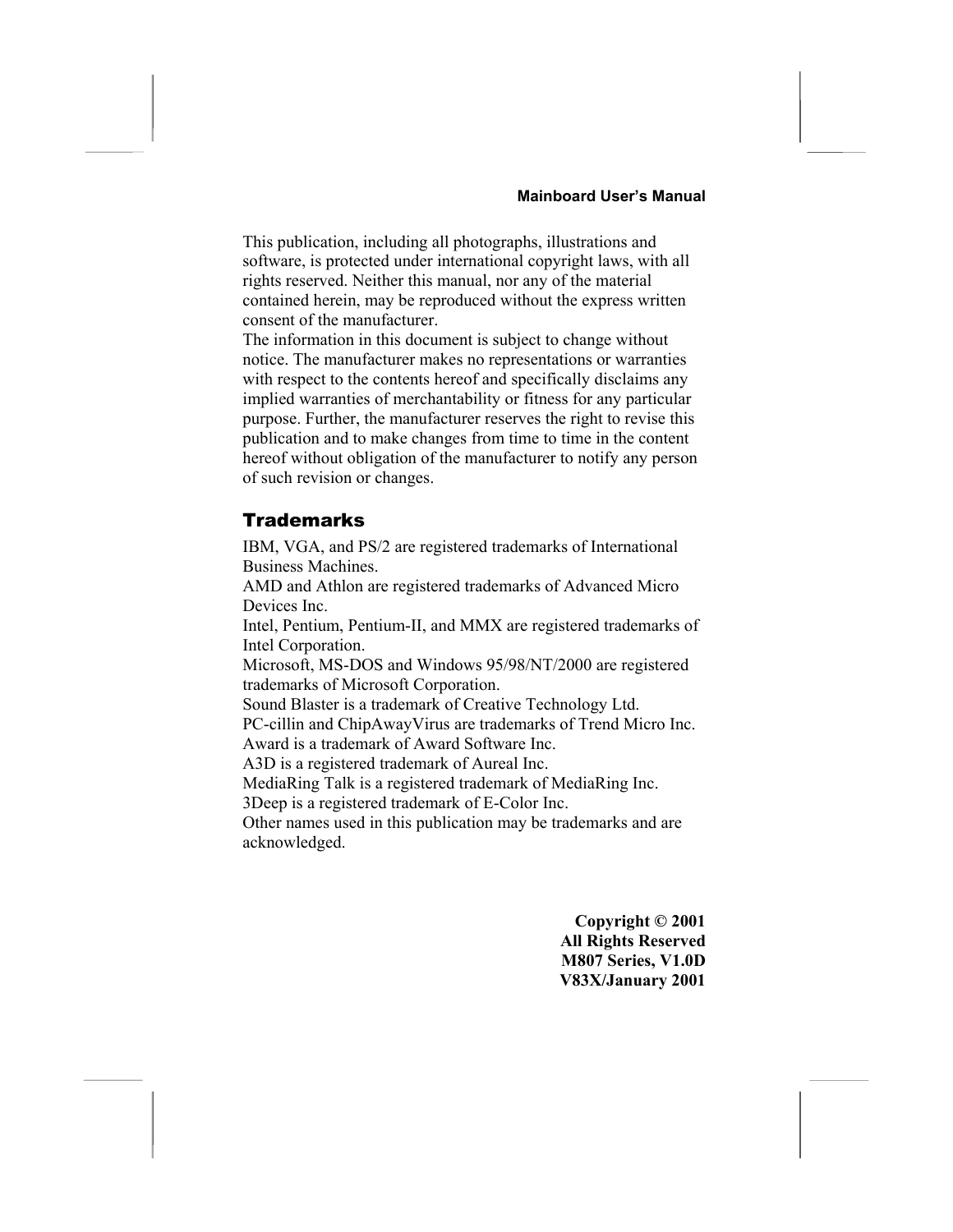#### **Information:**

This mainboard may support 266MHz FSB (KT133A chip only) for specification, but AMD can NOT provide this kind of K7 CPU to verify it.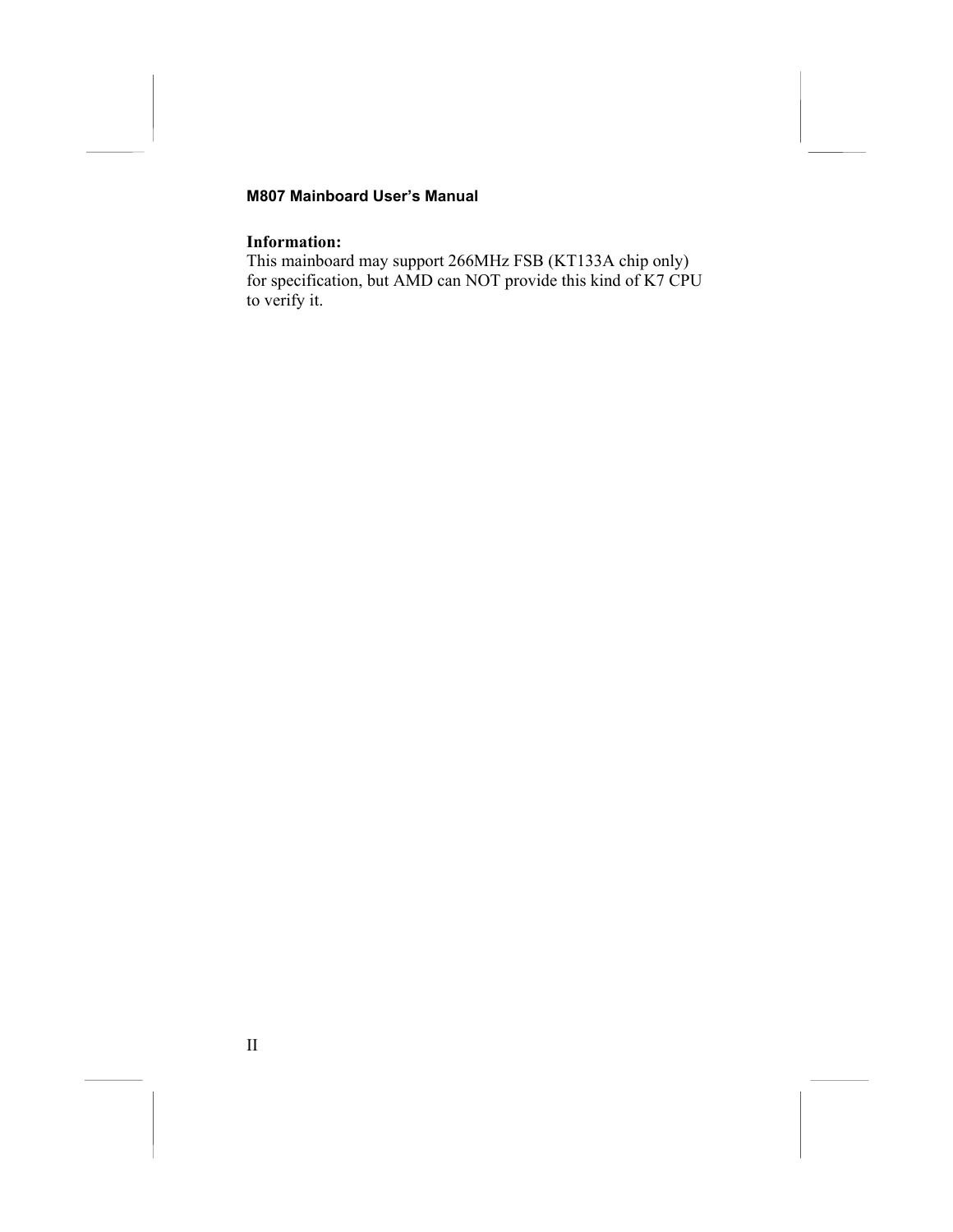### **Table of Contents**

| Chapter 1: Introduction 1             |  |
|---------------------------------------|--|
|                                       |  |
|                                       |  |
|                                       |  |
|                                       |  |
| Chapter 2: Mainboard Installation5    |  |
|                                       |  |
|                                       |  |
|                                       |  |
|                                       |  |
|                                       |  |
|                                       |  |
|                                       |  |
|                                       |  |
|                                       |  |
| Chapter 3: BIOS Setup Utility 19      |  |
|                                       |  |
|                                       |  |
|                                       |  |
|                                       |  |
|                                       |  |
|                                       |  |
|                                       |  |
|                                       |  |
|                                       |  |
|                                       |  |
|                                       |  |
|                                       |  |
|                                       |  |
|                                       |  |
|                                       |  |
| Chapter 4: Software & Applications 39 |  |
|                                       |  |
|                                       |  |
|                                       |  |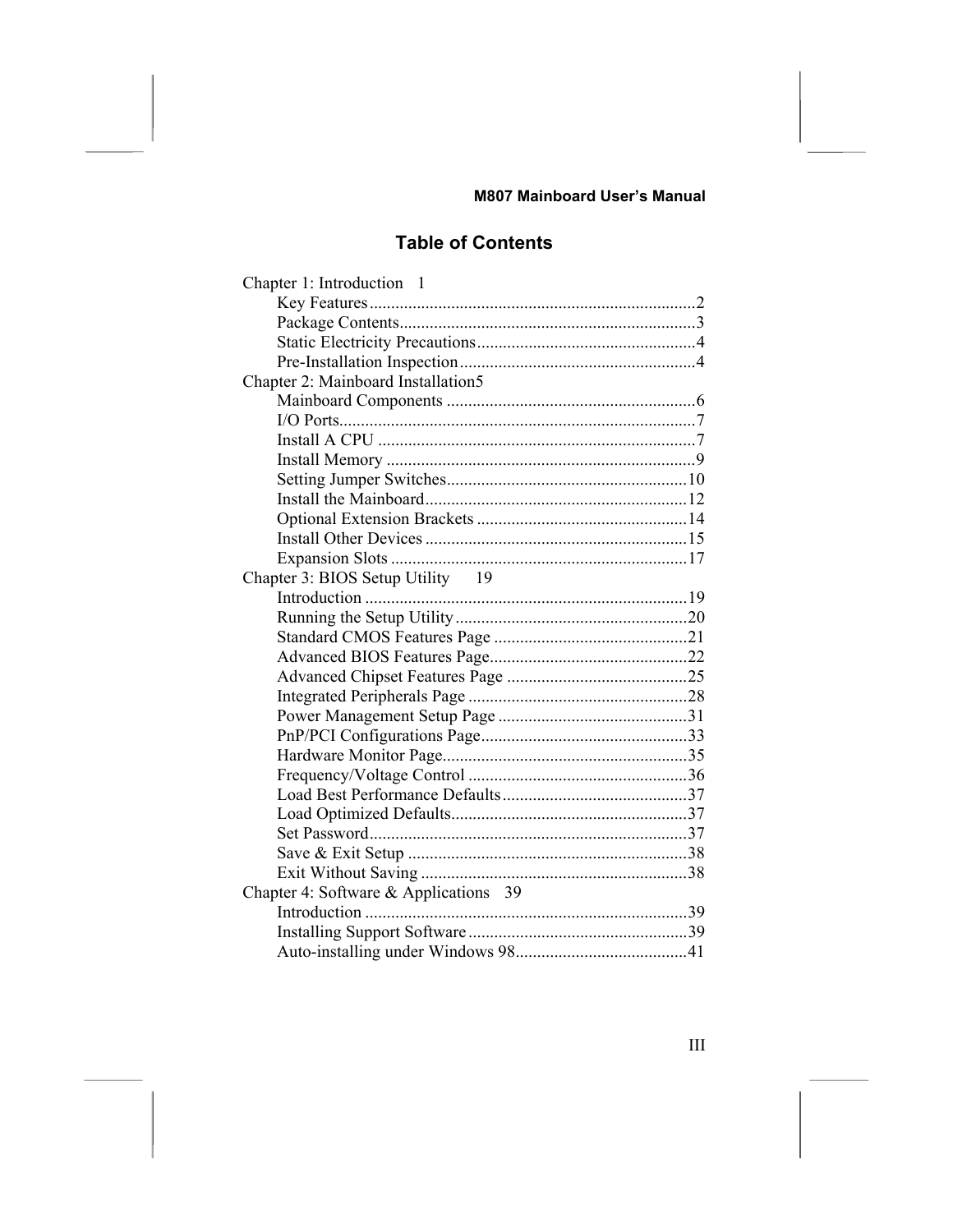| Appendix A: Corel WordPerfect Suite 8 A1 |  |
|------------------------------------------|--|
|                                          |  |
|                                          |  |
|                                          |  |
|                                          |  |
|                                          |  |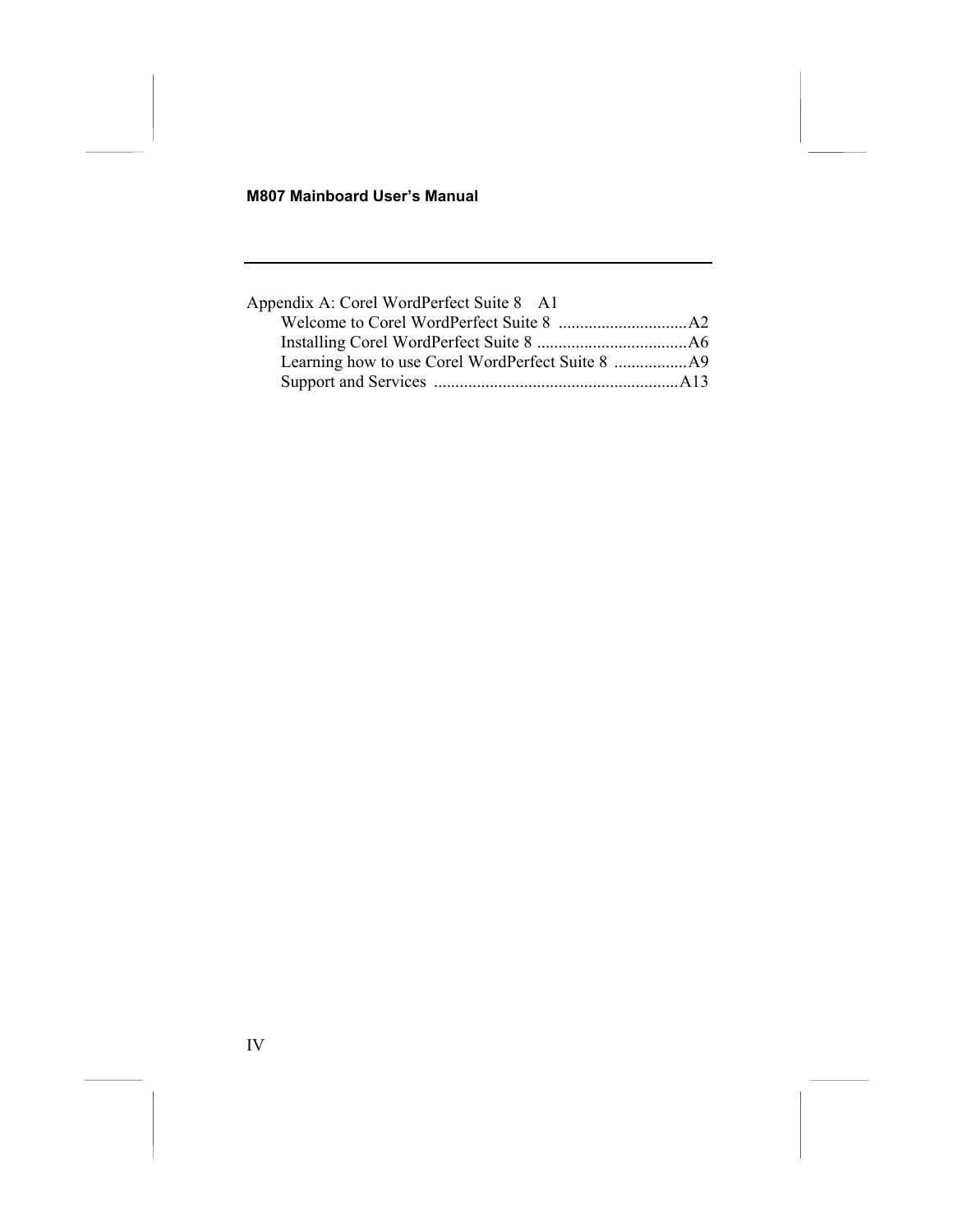# **Chapter 1**

# <span id="page-4-0"></span>**Introduction**

This mainboard has a **Socket-462** processor socket for an **AMD K7** type CPUs. You can install any one of these processors on the mainboard.

The mainboard supports Socket-462 processor front-side bus speeds of **200MHz** or **266MHz** (KT133A chip only).

This mainboard uses the **VIA VT8363** chipset which provides a **4X AGP** slot for highly graphics display, **CPU Plug & Play** through firmware and **Ultra DMA** 33/66/**100** (VT82C686B chip only) function. The mainboard has a built-in **AC97 Codec**, and provides an **AMR** (Audio Modem Riser) slot to support Audio and Modem application. In addition, the mainboard has an extended set of **ATX I/O Ports** including PS/2 keyboard and mouse ports, two USB ports, a parallel port, and two serial ports. Two extra USB ports can be added using the Extended USB Module that connects to the mainboard.

This mainboard has all the features you need to develop a powerful multimedia workstation. The board is **ATX size** and has power connectors for an **ATX** power supply.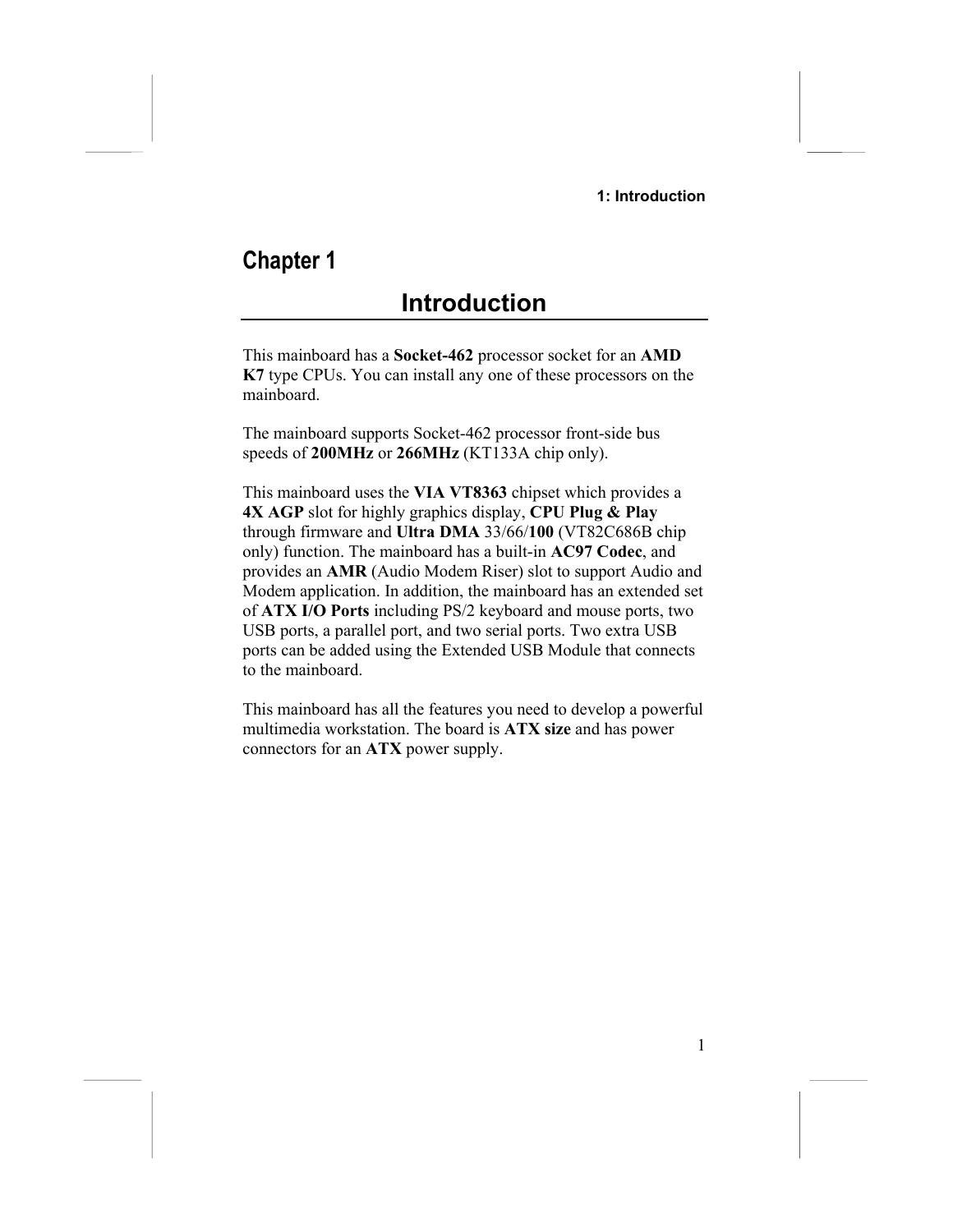### <span id="page-5-0"></span>Key Features

The key features of this mainboard include: **Socket-462 Processor Support**

♦ Supports AMD **Athlon/Duron** processors

♦ Supports 200/266 (KT133A chip only) MHz FSB All processors are automatically configured using firmware and a synchronous/asynchronous Host/DRAM Clock Scheme.

#### **Memory Support**

- ♦ Three DIMM slots for 168-pin SDRAM memory modules
- ♦ Support for 100/133 MHz memory bus
- $\blacklozenge$  Maximum installed memory is 2 x 512MB = 1.0GB

#### **Expansion Slots**

- ♦ One AMR slot for a special audio/modem riser card
- ♦ One AGP4X slot for AGP 2.0-compliant interface.
- ♦ Five 32-bit PCI slots for PCI 2.2-compliant bus interface.

#### **Onboard IDE channels**

- ♦ Primary and Secondary PCI IDE channels
- ♦ Support PIO (programmable input/output) modes and Multiword DMA modes
- ♦ Support Bus Mastering and Ultra DMA 33/66/100 (optional VT82C686B) modes

#### **Power Supply and Power Management**

- ♦ ATX power supply connector
- ♦ ACPI and previous PMU support, suspend switch
- ♦ Supports Wake on Modem/LAN and Wake on Alarm

#### **AC97 Codec**

- ♦ Compliant PC97 2.1 specification
- ♦ Supports 18-bit ADC (Analog Digital Converter) and DAC (Digital Analog Converter) as well as 18-bit stereo fullduplex codec

#### **Onboard I/O Ports**

♦ Provides PC99 Color Connectors for easy peripheral device connections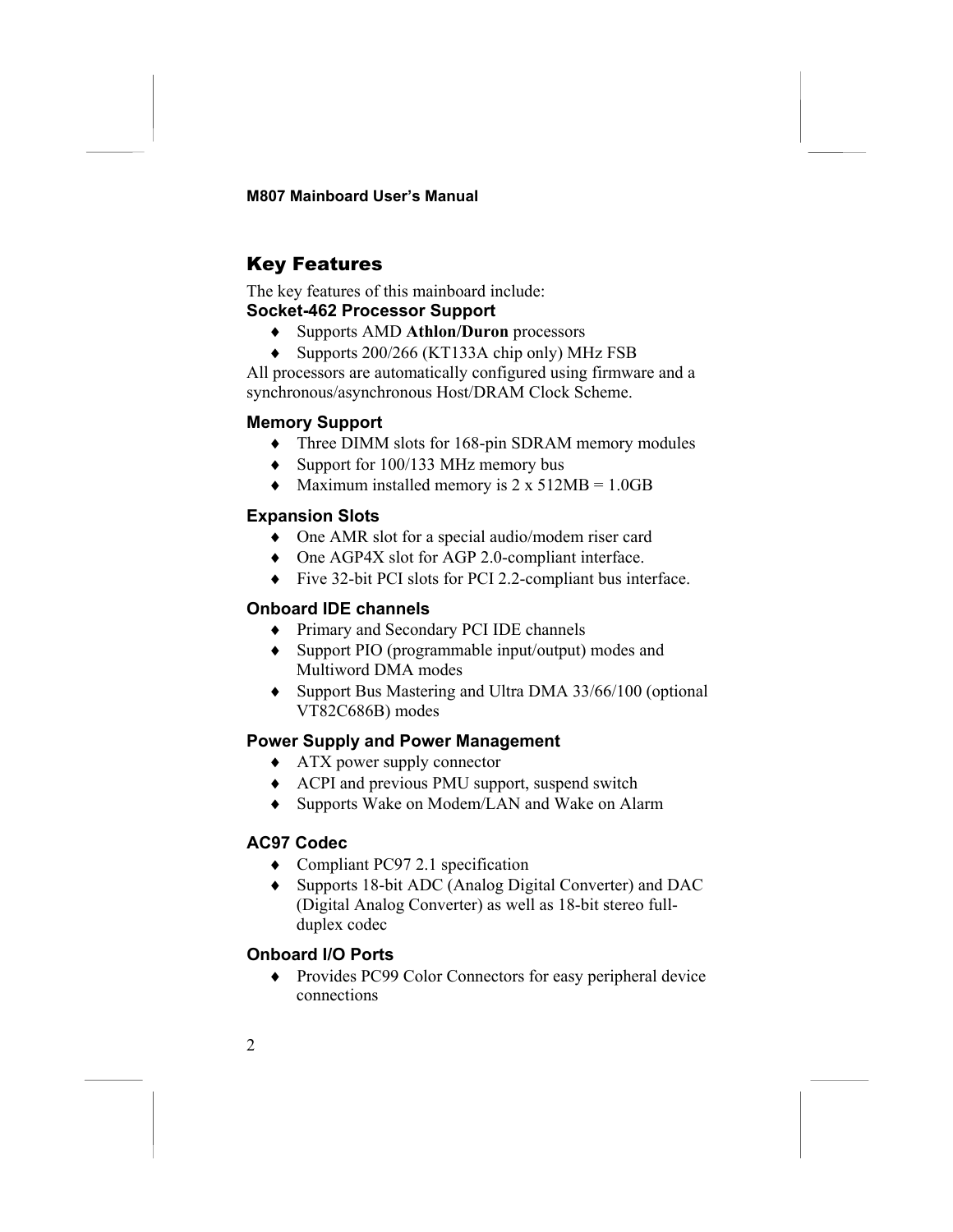#### **1: Introduction**

- ♦ Floppy disk drive connector with 1Mb/s transfer rate
- ♦ Two serial ports with 16550-compatible fast UART
- ♦ One parallel port with ECP and EPP support
- ♦ Two USB ports, and optional two USB ports module
- ♦ Two PS/2 ports for keyboard and mouse
- ♦ One infrared port connector for optional module

#### **Hardware Monitoring**

♦ Built-in hardware monitoring for CPU & System temperatures, fan speeds and mainboard voltages

#### **Onboard Flash ROM**

- ♦ Automatic CPU and board configuration
- ♦ Supports Plug and Play configuration of peripheral devices and expansion cards
- ♦ Built-in virus protection using **Trend's ChipAwayVirus** provides boot process virus protection.

#### **Bundled Software**

- ♦ **PC-Cillin2000** provides automatic virus protection under Windows 95/98/NT/2000
- ♦ **MediaRing Talk** provides PC to PC or PC to Phone internet phone communication
- ♦ **3Deep** delivers the precise imagery and displays accurate color in your monitor
- ♦ **Corel WordPerfect Suite 8** is a Microsoft Windows® office application suite (optional)

#### **Dimensions**

♦ ATX form factor (30.5cm x 22cm)

### <span id="page-6-0"></span>Package Contents

**Attention:** This mainboard series includes two different models. They are M807MR (Modem Ready) and M807 (without Modem). Please contact your local supplier for your purchase model. Each model will support different specification, list as below:

| Model  | Specification                          |  |
|--------|----------------------------------------|--|
| M807MR | Support an AMR v.90 56K Fax/Modem card |  |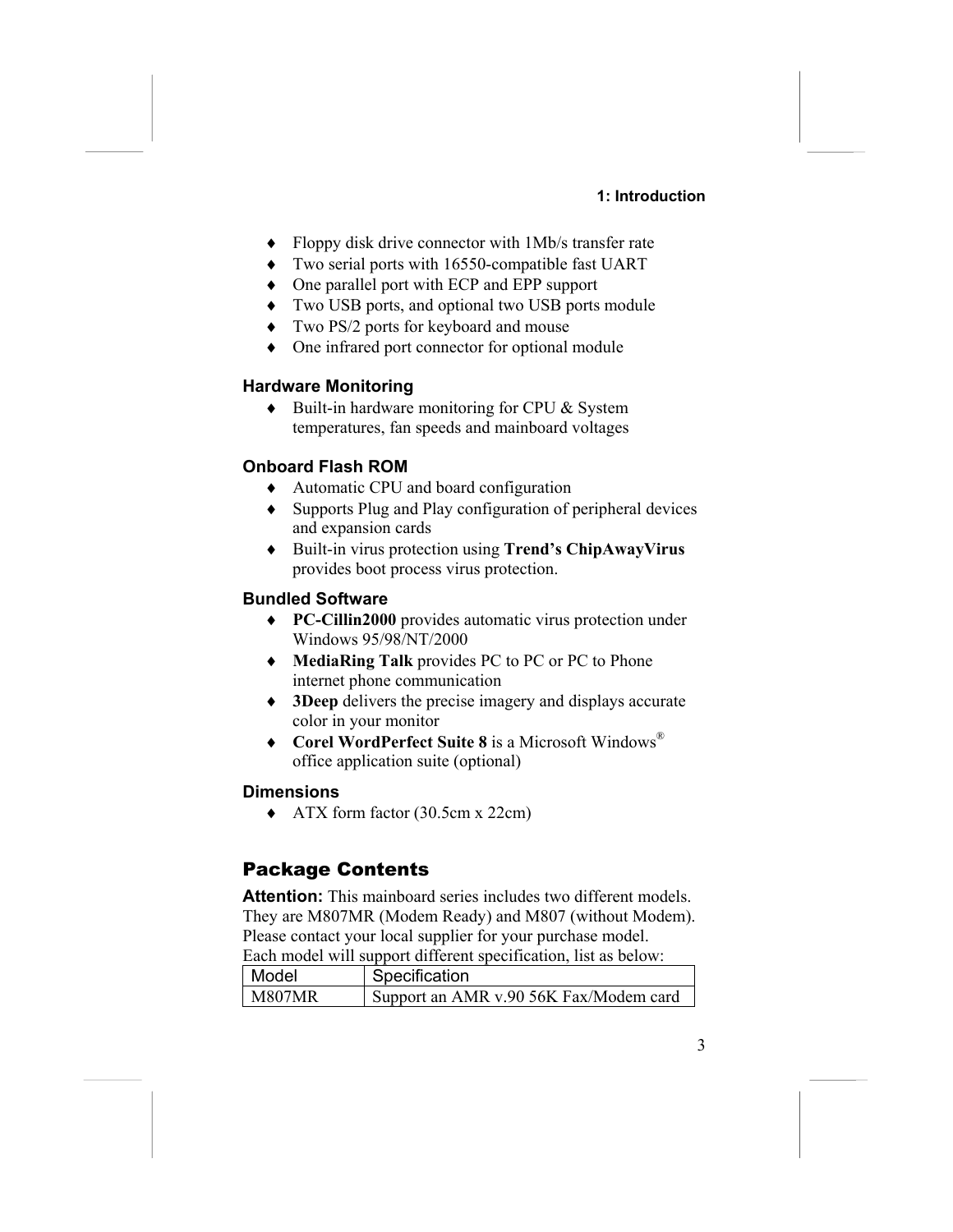M807 ---

Your mainboard package ships with the following items:

- The mainboard
- This User's Guide
- 1 UDMA/66 IDE cable
- $\Box$  1 Floppy disk drive cable
- □ Support software on CD-ROM disk

#### **Optional Accessories**

You can purchase the following optional accessories for this mainboard.

Extended USB module

### <span id="page-7-0"></span>Static Electricity Precautions

Components on this mainboard can be damaged by static electricity. Take the following precautions when unpacking the mainboard and installing it in a system.

- 1. Keep the mainboard and other components in their original static-proof packaging until you are ready to install them.
- 2. During installation, wear a grounded wrist strap if possible. If you don't have a wrist strap, discharge static electricity by touching the bare metal of the system chassis.
- 3. Handle the mainboard carefully by the edges. Avoid touching the components unless it is absolutely necessary. During installation put the mainboard on top of the static-protection packaging it came in with the component side facing up.

### <span id="page-7-1"></span>Pre-Installation Inspection

- 1. Inspect the mainboard for damage to the components and connectors on the board.
- 2. If you suspect that the mainboard has been damaged, do not connect power to the system. Contact your mainboard vendor and report the damage.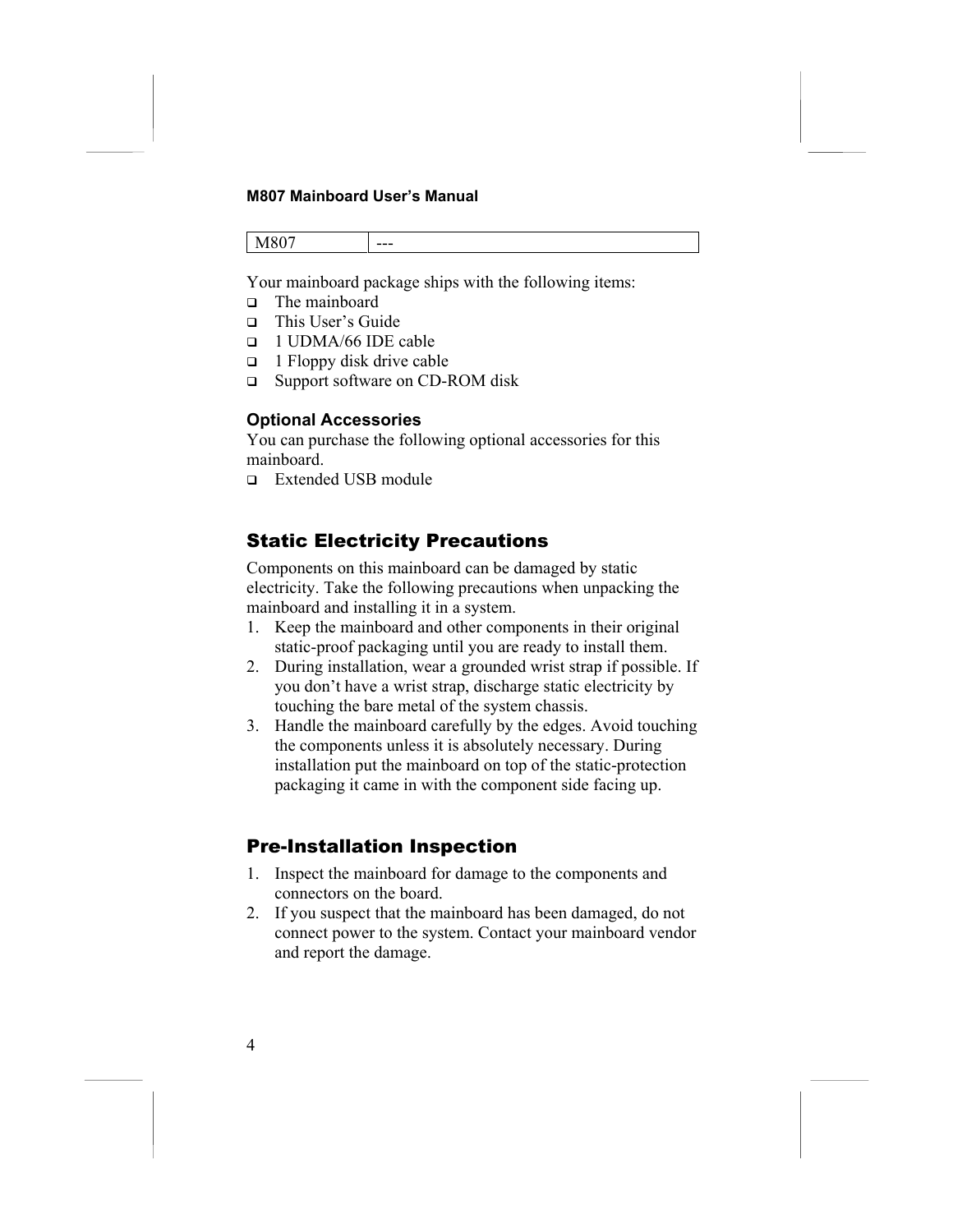#### **2: Mainboard Installation**

# **Chapter 2**

# <span id="page-8-0"></span>**Mainboard Installation**

To install this mainboard in a system, follow the procedures in this chapter:

Identify the mainboard components Install a CPU Install one or more system memory modules Verify that any jumpers or switches are set correctly Install the mainboard in a system chassis (case) Connect any extension brackets or cables to the mainboard connector headers Install any other devices and make the appropriate connections to the mainboard connector headers.

#### **Note:**

- 1. Before installing this mainboard, make sure jumper JP1 is set to Normal setting. See this chapter for information on locating JP1 and the setting options.
- 2. Never connect power to the system during installation. Doing so may damage the mainboard.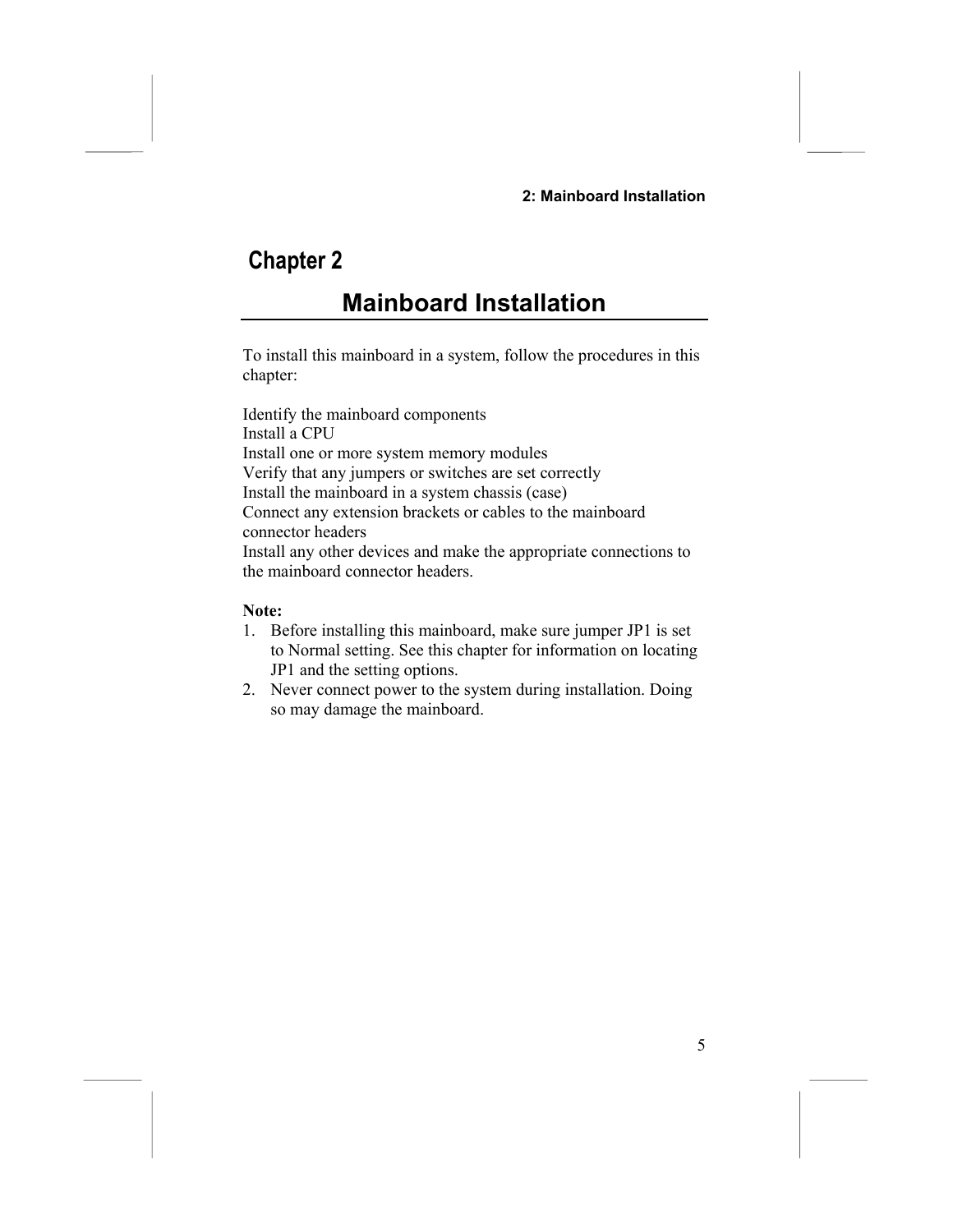### <span id="page-9-0"></span>Mainboard Components

Use the diagram below to identify the major components on the mainboard.



**Note:** Any jumpers on your mainboard that do not appear in this illustration are for testing only.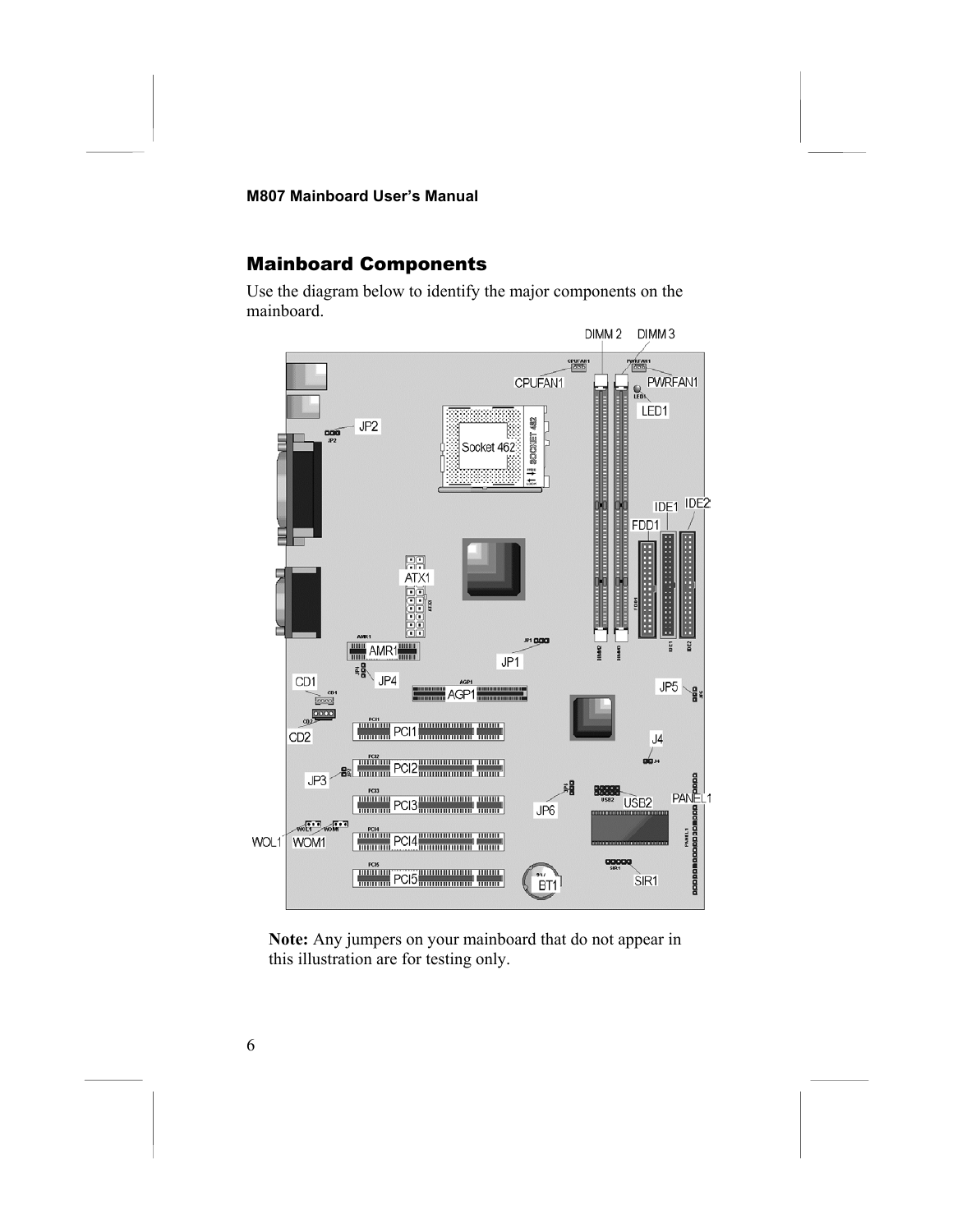#### **2: Mainboard Installation**

### <span id="page-10-0"></span>I/O Ports

The illustration below shows a side view of the built-in I/O ports on the mainboard.



### <span id="page-10-1"></span>Install A CPU

This mainboard has a Socket-462 CPU socket for AMD K7 processors.

#### **To ensure reliability, ensure that your processor has a oringinal heatsink/cooling fan assembly.**

Do not try to install a Socket-370/Socket-7 processor in the Socket-462. A Socket-370/Socket-7 processor such as the PPGA Celeron, FCPGA Pentium-III, Pentium-MMX, or the AMD K5/K6 does not fit in the Socket-462.

The following list notes the processors that are currently supported by this mainboard.

**Athlon**: 650 MHz~Unlimited, FSB: 200 MHz **Duron**: 550 MHz~Unlimited, FSB: 200 MHz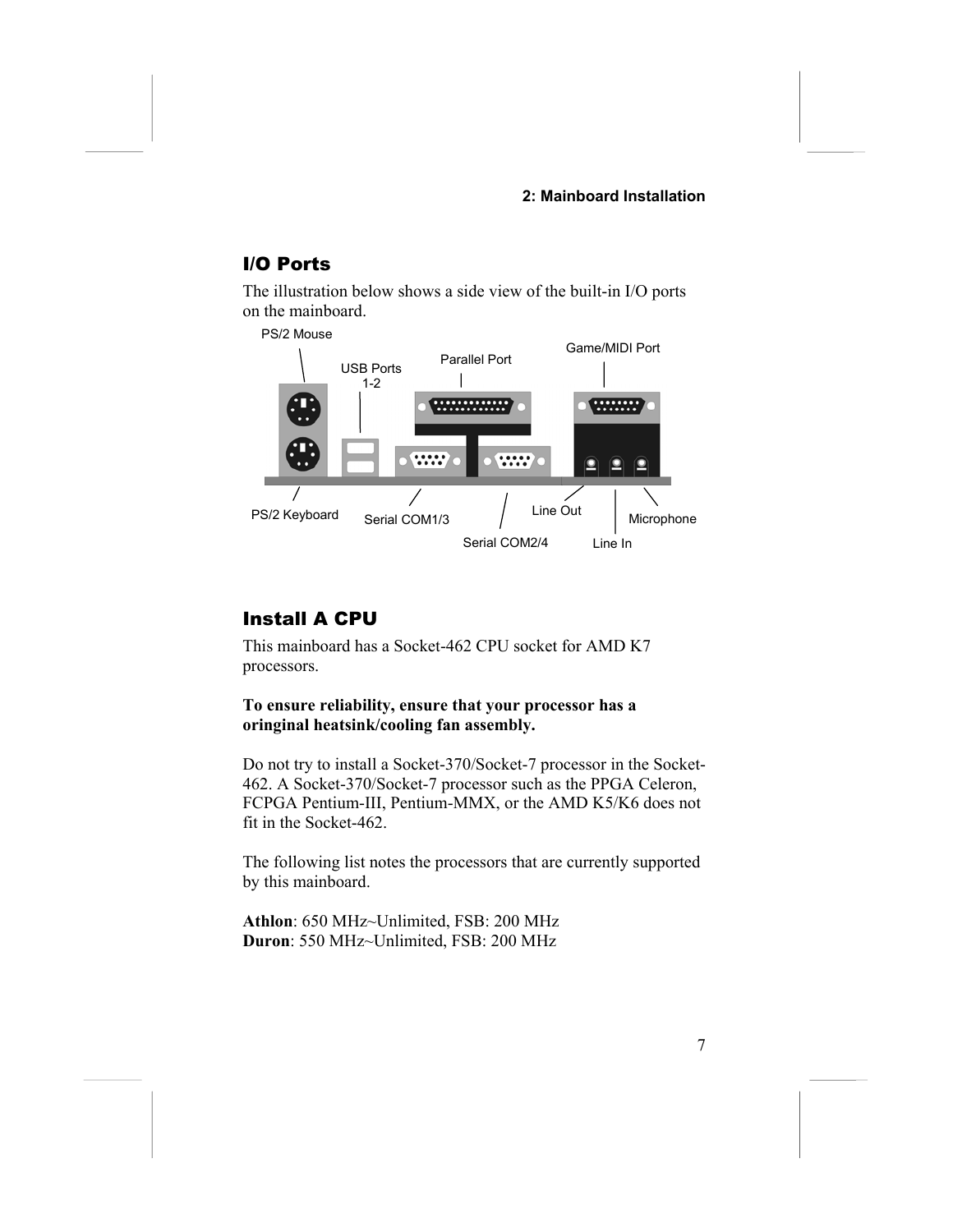#### **Installing a Socket-462 Processor**

A processor installs into the ZIF (Zero Insertion Force) Socket-462 on the mainboard.

1. Locate the Socket-462 and CPUFAN1. Pull the locking lever out slightly from the socket and raise it to the upright position.



- 2. On the processor, identify the Pin-1 corner by its beveled edge.
- 3. On the Socket-462, identify the Pin-1 corner. The Pin-1 corner is at the top of the locking lever when it is locked.
- 4. Match the Pin-1 corners and insert the processor into the socket. No force is required and the processor should drop into place freely.
- 5. Swing the locking lever down and hook it under the catch on the side of the socket. This secures the CPU in the socket.
- 6. All processors should be installed with a combination heatsink/cooling fan (the original fan is recommended, the others' fan is not), connect the cable from the fan to the CPU fan power connector CPUFAN1.

8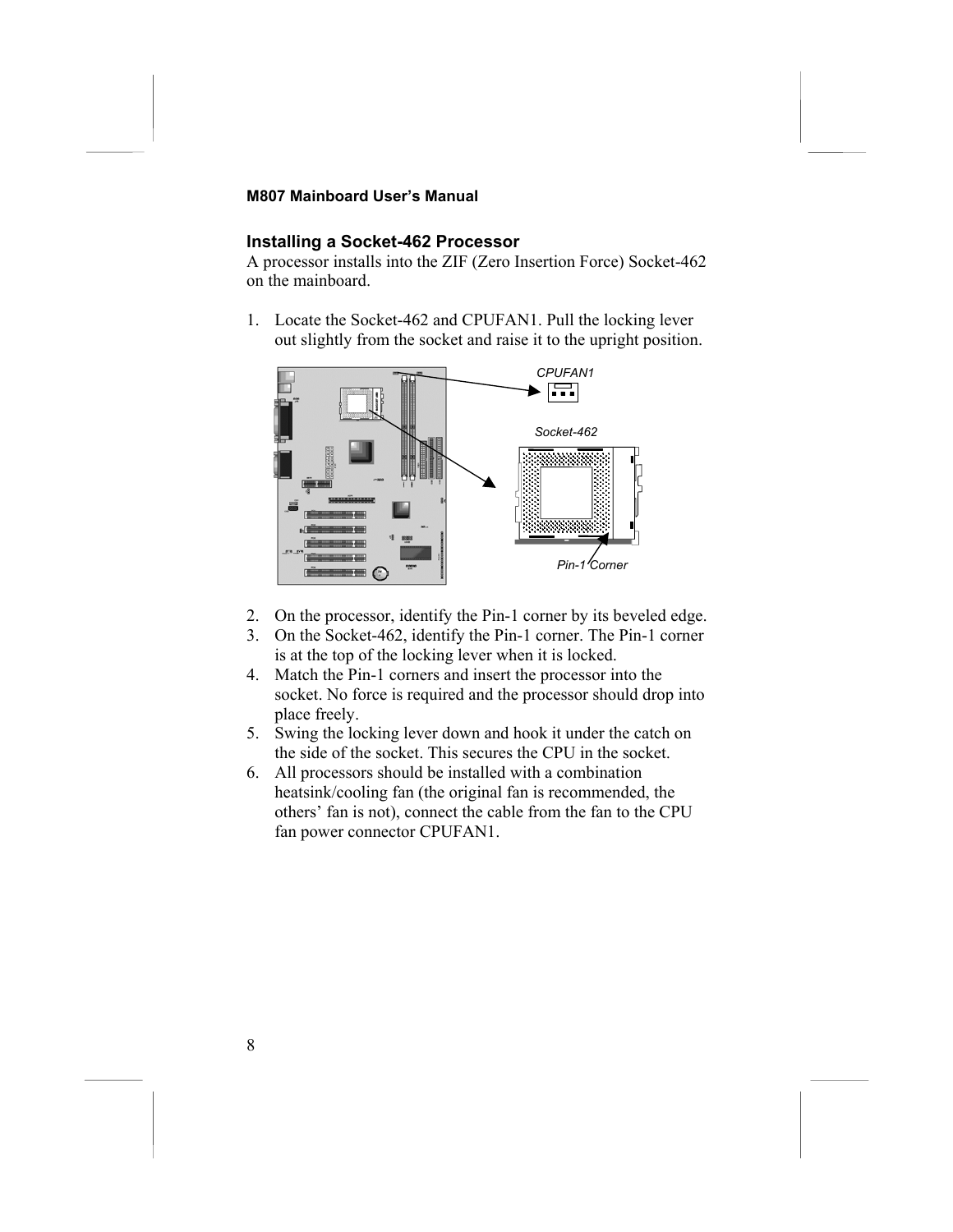#### **2: Mainboard Installation**

#### <span id="page-12-0"></span>Install Memory

The mainboard has two DIMM sockets for system memory modules. You must install at least one memory module in order to use the mainboard.



For this mainboard, you must use 168-pin, 3.3V unbuffered PC100 or PC133 SDRAM memory modules. You can install any size memory module from 32 MB to 512MB, so the maximum memory size is  $2 \times 512MB = 1GB$ .

The edge connectors on the memory modules have cut outs, which coincide with spacers in the DIMM sockets so that memory modules can only be installed in the correct orientation.

To install a module, push the retaining latches at either end of the socket outwards. Position the memory module correctly and insert it into the DIMM socket. Press the module down into the socket so that the retaining latches rotate up and secure the module in place by fitting into notches on the edge of the module.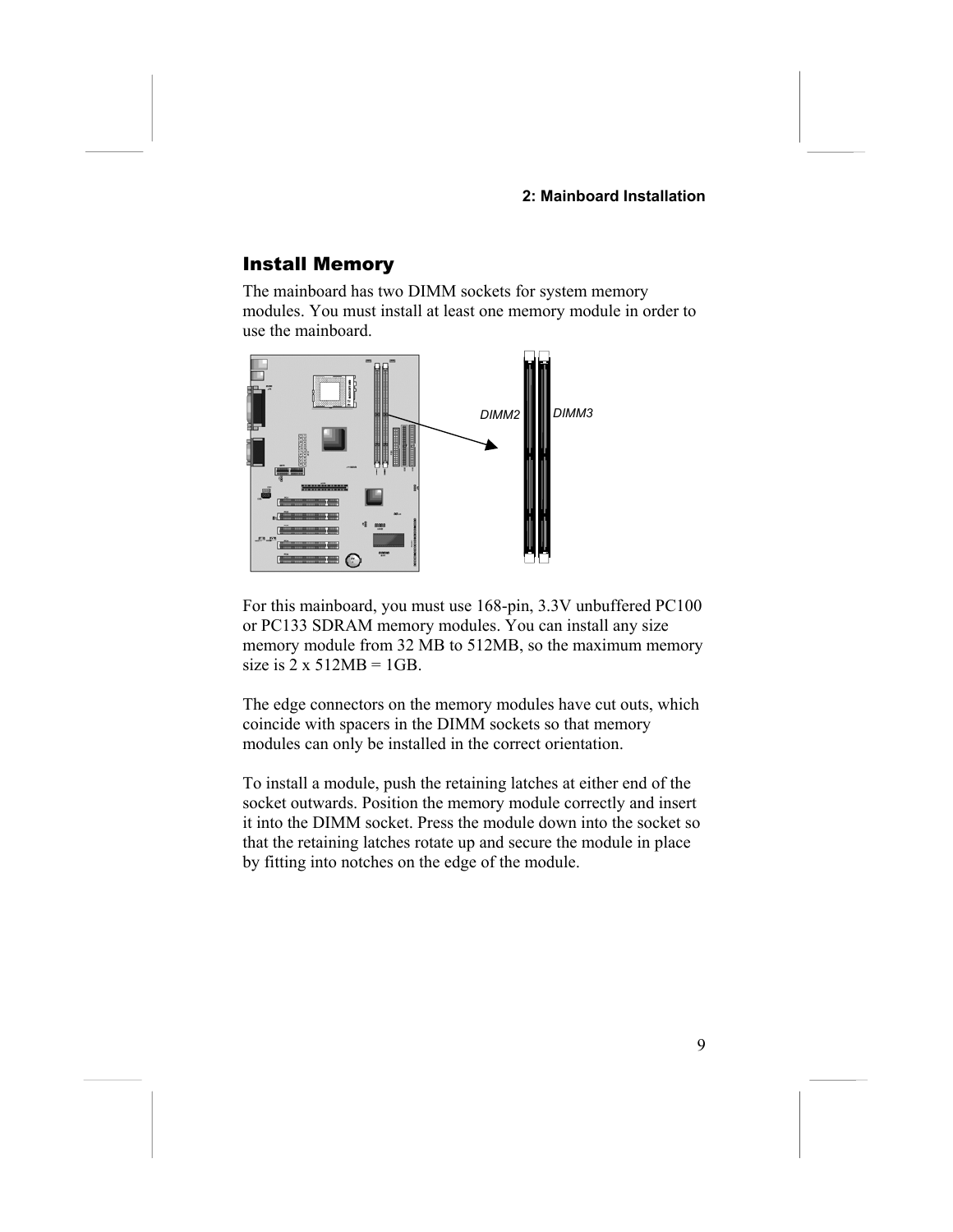#### <span id="page-13-0"></span>Setting Jumper Switches

Jumpers are sets of pins which can be connected together with jumper caps. The jumper caps change the way the mainboard operates by changing the electronic circuits on the mainboard. If a jumper cap connects two pins, we say the pins are SHORT. If a jumper cap is removed from two pins, the pins are OPEN.



#### **Jumper JP1: Clear CMOS Memory**

Use this jumper to clear the contents of the CMOS memory. You may need to clear the CMOS memory if the settings in the Setup Utility are incorrect and prevent your mainboard from operating. To clear the CMOS memory, disconnect all the power cables from the mainboard and then move the jumper cap into the CLEAR setting for a few seconds.

| l Function               | <b>Jumper Setting</b> |
|--------------------------|-----------------------|
| <b>Normal Operation</b>  | Short Pins 1-2        |
| <b>Clear CMOS Memory</b> | Short Pins 2-3        |

#### **Jumper JP2: Enable USB port 1-2 wake-up**

Use this jumper to enable device activity on USB ports 1-2 to power on the computer.

| <b>Function</b> | <b>Jumper Setting</b> |
|-----------------|-----------------------|
| <b>Disable</b>  | Short Pins 1-2        |
| Enable          | Short Pins 2-3        |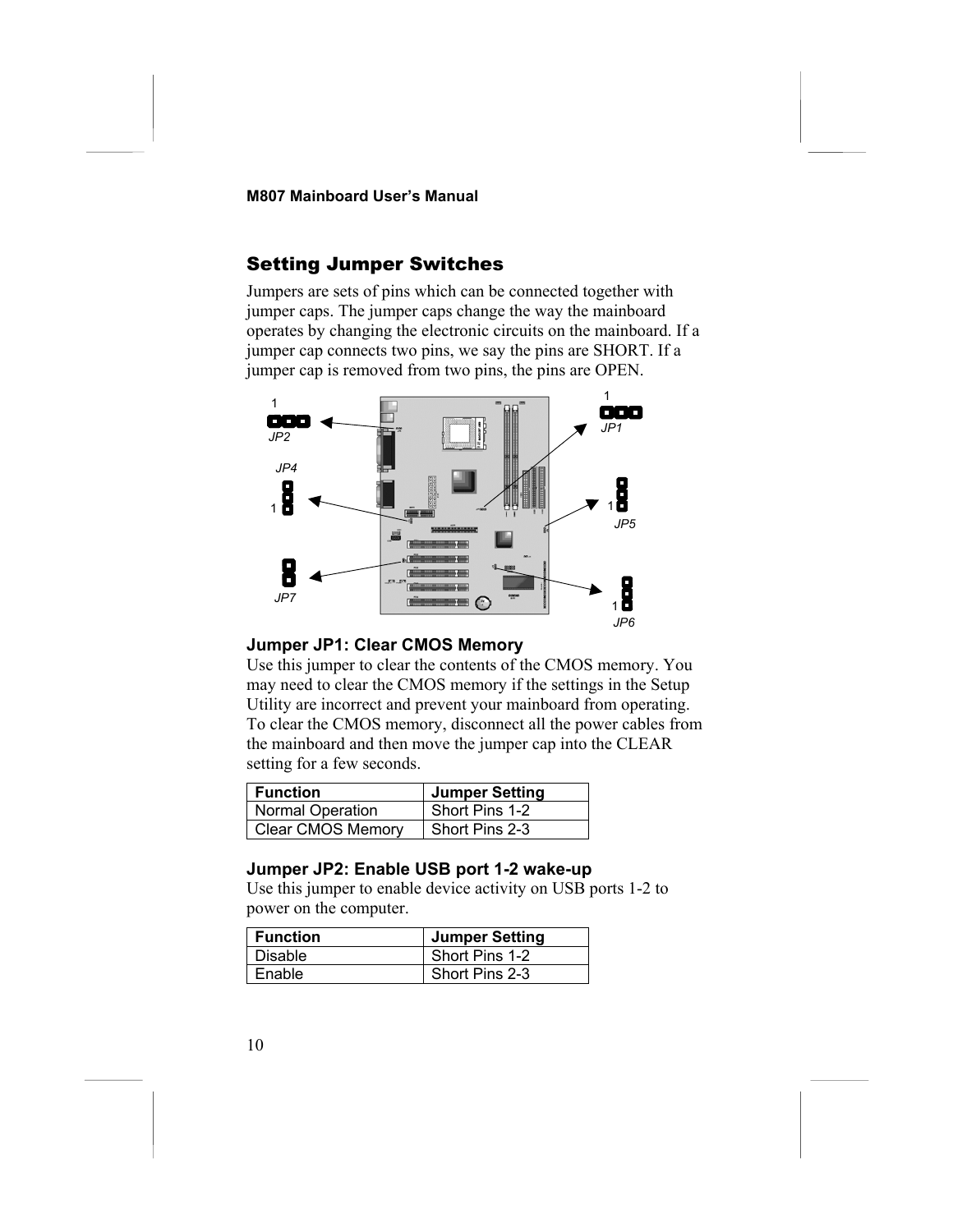#### **2: Mainboard Installation**

#### **Jumper JP4: Codec Selector**

Use this jumper to select the onboard audio codec or Audio Modem Riser (AMR) slot.

| <b>∣ Function</b>  | <b>Jumper Setting</b> |
|--------------------|-----------------------|
| Use onboard codec  | Short Pins 1-2        |
| Use AMR slot codec | Short Pins 2-3        |

#### **Jumper JP5: BIOS Write Protect Selector**

Use this jumper to make the BIOS read-only.

| <b>Function</b>    | <b>Jumper Setting</b> |
|--------------------|-----------------------|
| Disable            | Short Pins 1-2        |
| Enable (read only) | Short Pins 2-3        |

#### **Jumper JP6: Enable USB port 3-4 wake-up**

Use this jumper to enable device activity on USB ports 3-4 to power on the computer.

| l Function | <b>Jumper Setting</b> |
|------------|-----------------------|
| l Disable  | Short Pins 1-2        |
| Enable     | Short Pins 2-3        |

#### **Jumper JP7: Onboard Codec Mode Selector**

Use this jumper to define the onboard codec mode function.

| Function | <b>Jumper Setting</b> |
|----------|-----------------------|
| Master   | Open Pins 1-2         |
| Slave    | Short Pins 1-2        |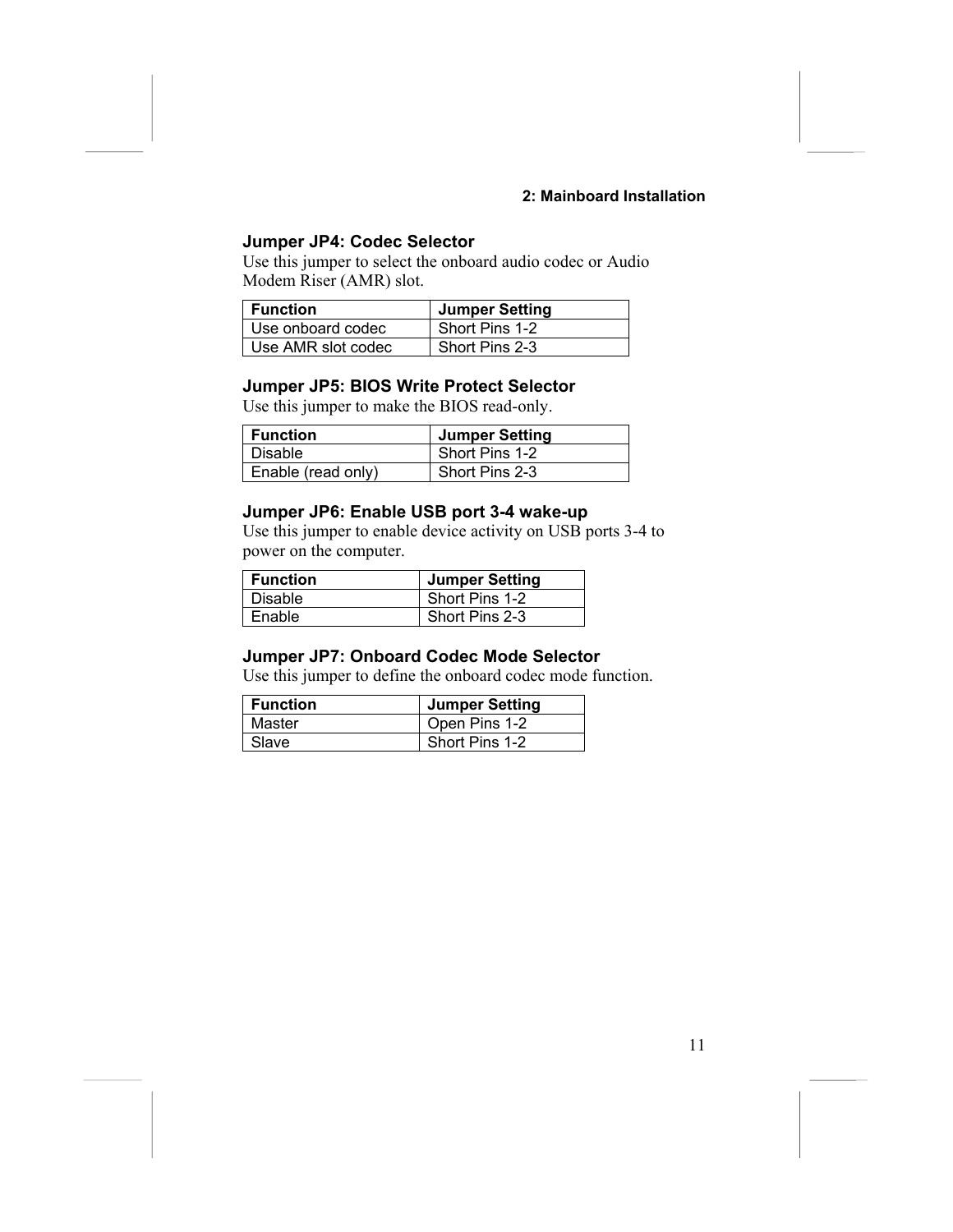#### <span id="page-15-0"></span>Install the Mainboard

Install the mainboard in a system chassis (case). The board is an ATX size mainboard with a twin-tier of I/O ports. You can install this mainboard in an ATX case. Ensure that your case has an I/O cover plate that matches the ports on this mainboard. Install the mainboard in a case. Follow the instructions provided by the case manufacturer using the hardware and internal mounting points on the chassis.



Connect the power connector from the power supply to the **ATX1** connector on the mainboard.

If there is a cooling fan installed in the system chassis, connect the cable from the cooling fan to the **PWRFAN1** fan power connector on the mainboard.

The **J4** header is for plug-in-the Dual Color LED (for example, red and green) which can be bought by the customers themselves. It can be indicate several conditions as shown the following tables. S1(POS) - Software power down. S3(STR) - Suspend to RAM. S4 - Suspend to Disk. S5 - Soft off. The header is not defined, but we suggest that "red" stands for Color 1 (S1/S3), "green" stands for Color 2 (Normal).

| <b>SVSB</b>  | Dark             |
|--------------|------------------|
| Power On     | Color 2 light on |
| $S1/S3$ mode | Color 1 Blinking |
| S4/S5 mode   | ll)ark           |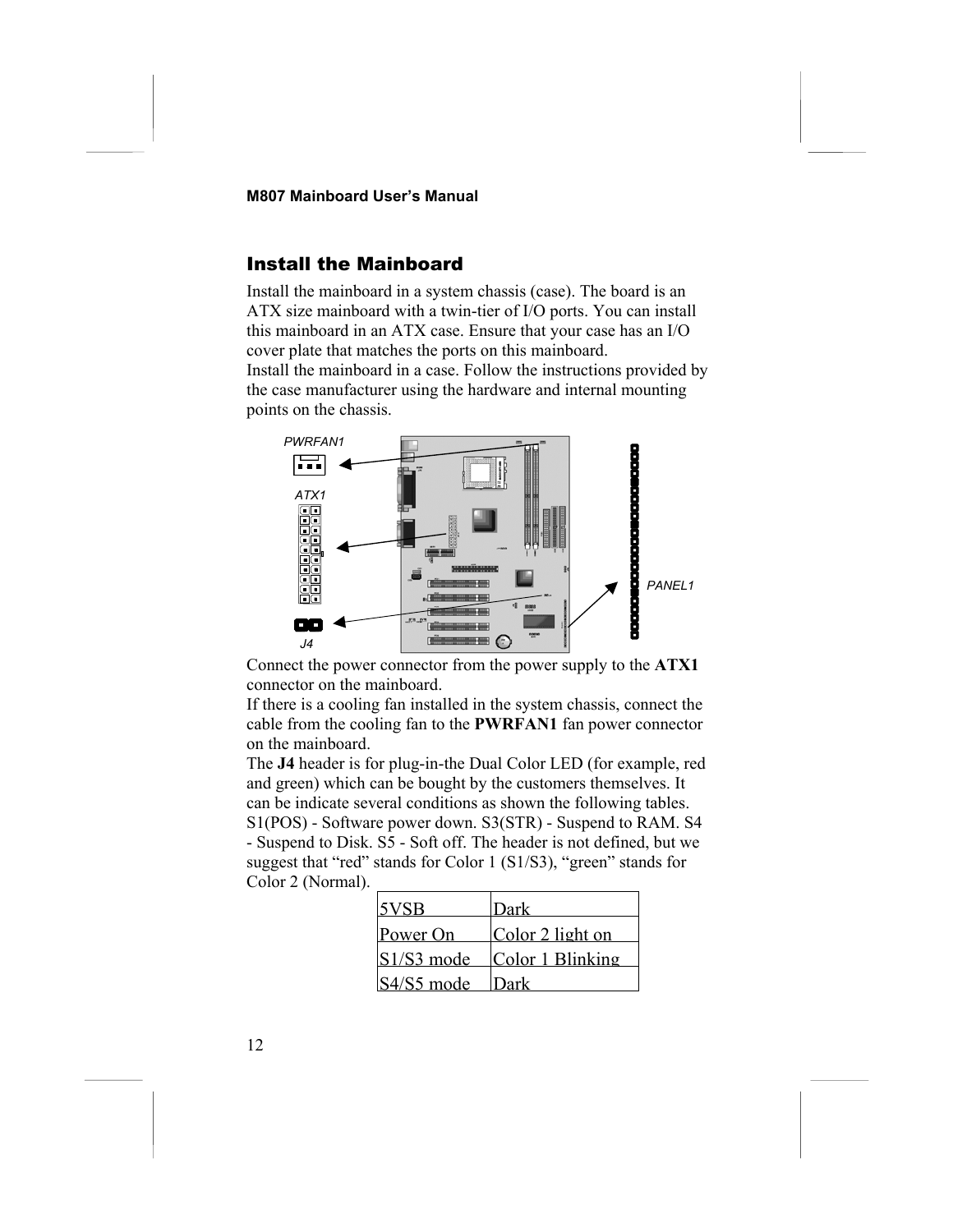#### **2: Mainboard Installation**

Connect the case switches and indicator LEDs to the **PANEL1** switch and LED connector header. See the illustration below for a guide to the header pin assignments.

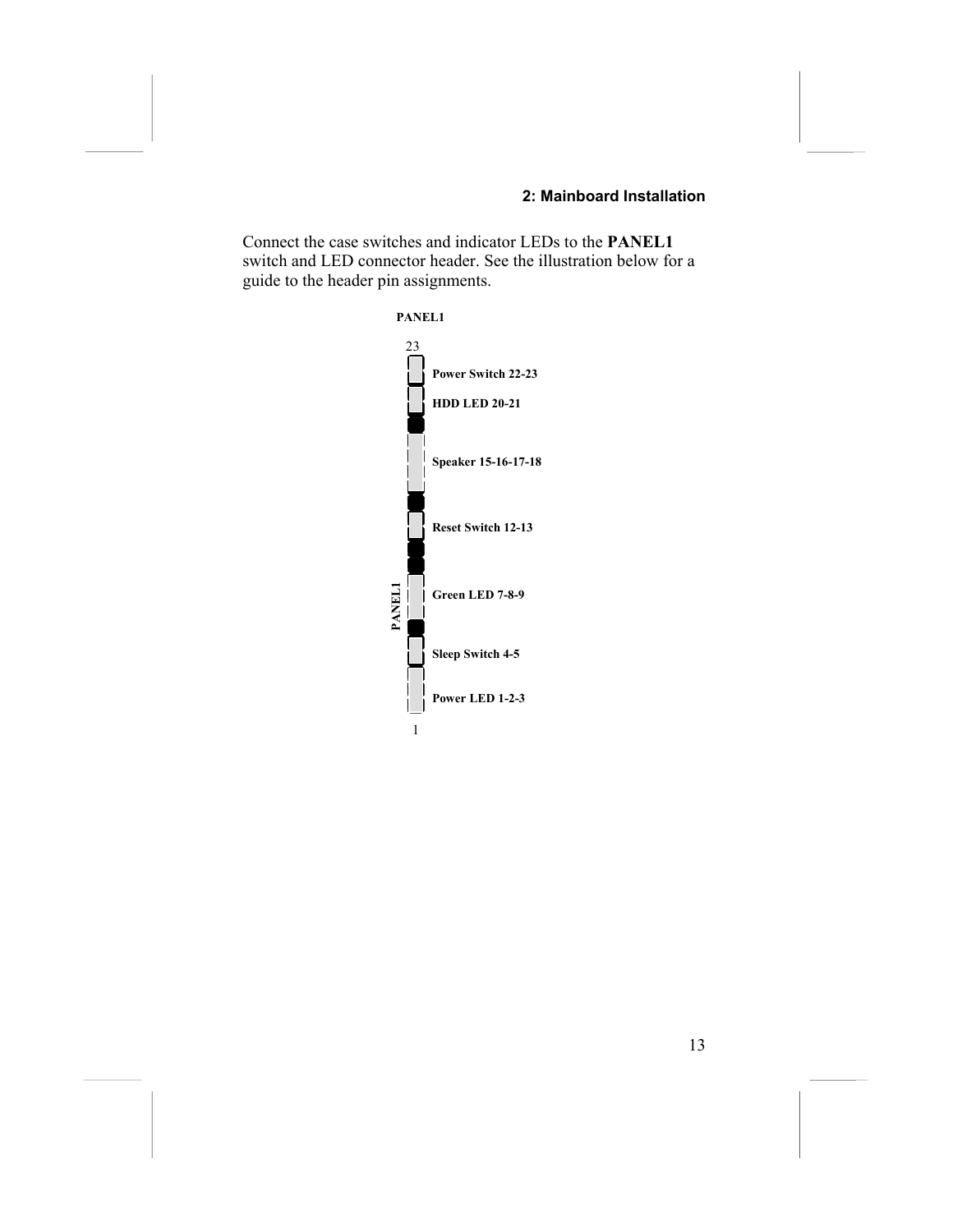### <span id="page-17-0"></span>Optional Extension Brackets

For this mainboard, you can also obtain a USB module extension bracket. Install them by following the steps below.

#### **Extended USB Module**

This module bracket has two USB ports for more USB devices (USB port 3-4).



- 1. Locate the USB2 header on the mainboard.
- 2. Plug the bracket cable onto the USB2 header.
- 3. In the system chassis, remove a slot cover from one of the expansion slots and install the extension bracket in the opening. Use the screw that held the slot cover in place to secure the extension bracket to the chassis.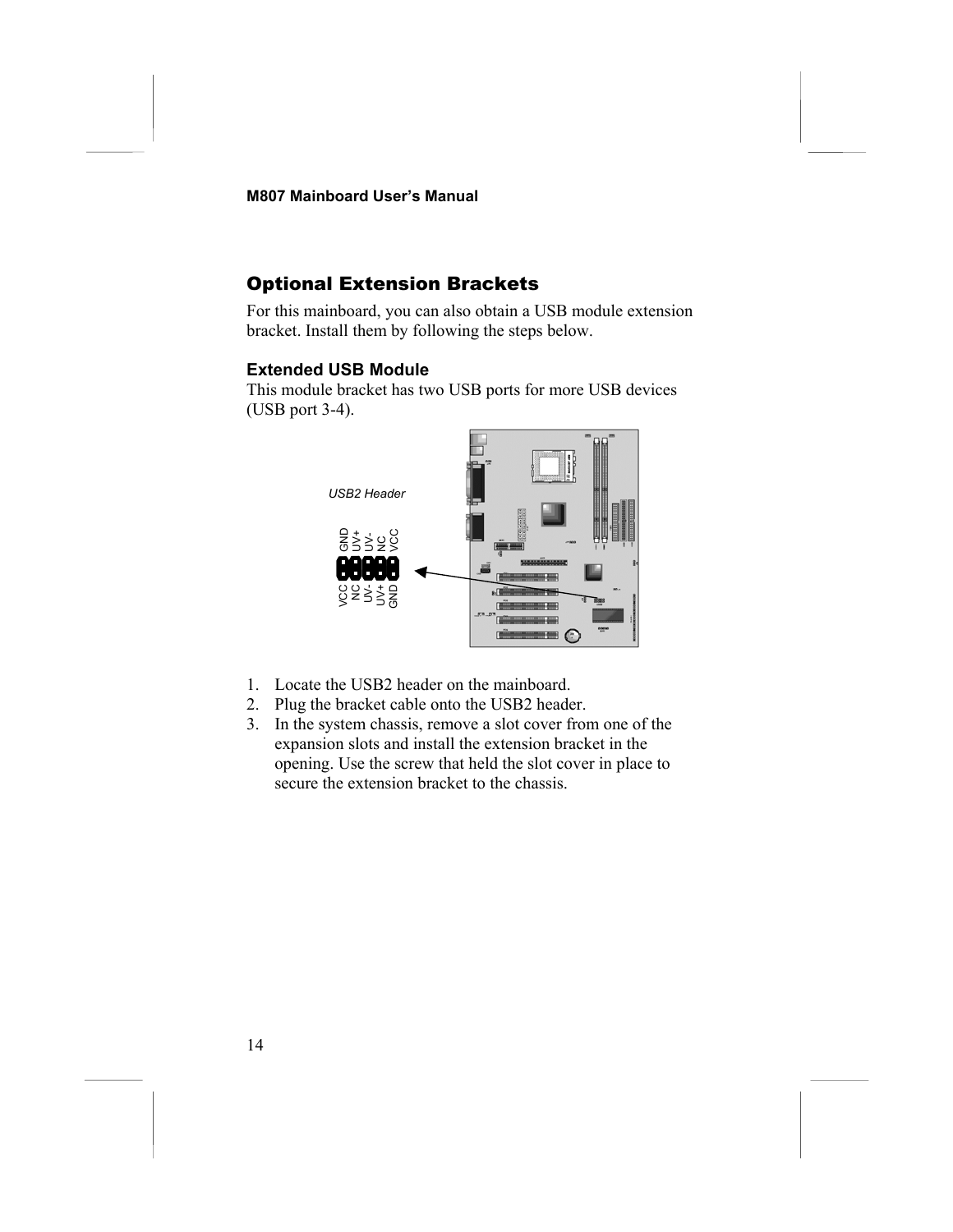#### **2: Mainboard Installation**

#### <span id="page-18-0"></span>Install Other Devices

Install and connect any other devices in the system following the steps below.



#### **Floppy Disk Drive**

The mainboard ships with a floppy disk drive cable that can support one or two drives. Drives can be 3.5" or 5.25" wide, with capacities of 360K, 720K, 1.2MB, 1.44MB, or 2.88MB. Install your drives and connect power from the system power supply. Use the cable provided to connect the drives to the floppy disk drive header **FDD1**.

#### **IDE Devices**

IDE devices include hard disk drives, high-density diskette drives, and CD-ROM or DVD-ROM drives, among others. The mainboard ships with an IDE cable that can support one or two IDE devices. If you connect two devices to a single cable, you must configure one of the drives as Master and one of the drives as Slave. The documentation of the IDE device will tell you how to configure the device as a Master or Slave device. The Master device connects to the end of the cable. Install the device(s) and connect power from the system power supply. Use the cable provided to connect the device(s) to the Primary IDE channel connector **IDE1** on the mainboard.

If you want to install more IDE devices, you can purchase a second IDE cable and connect one or two devices to the Secondary IDE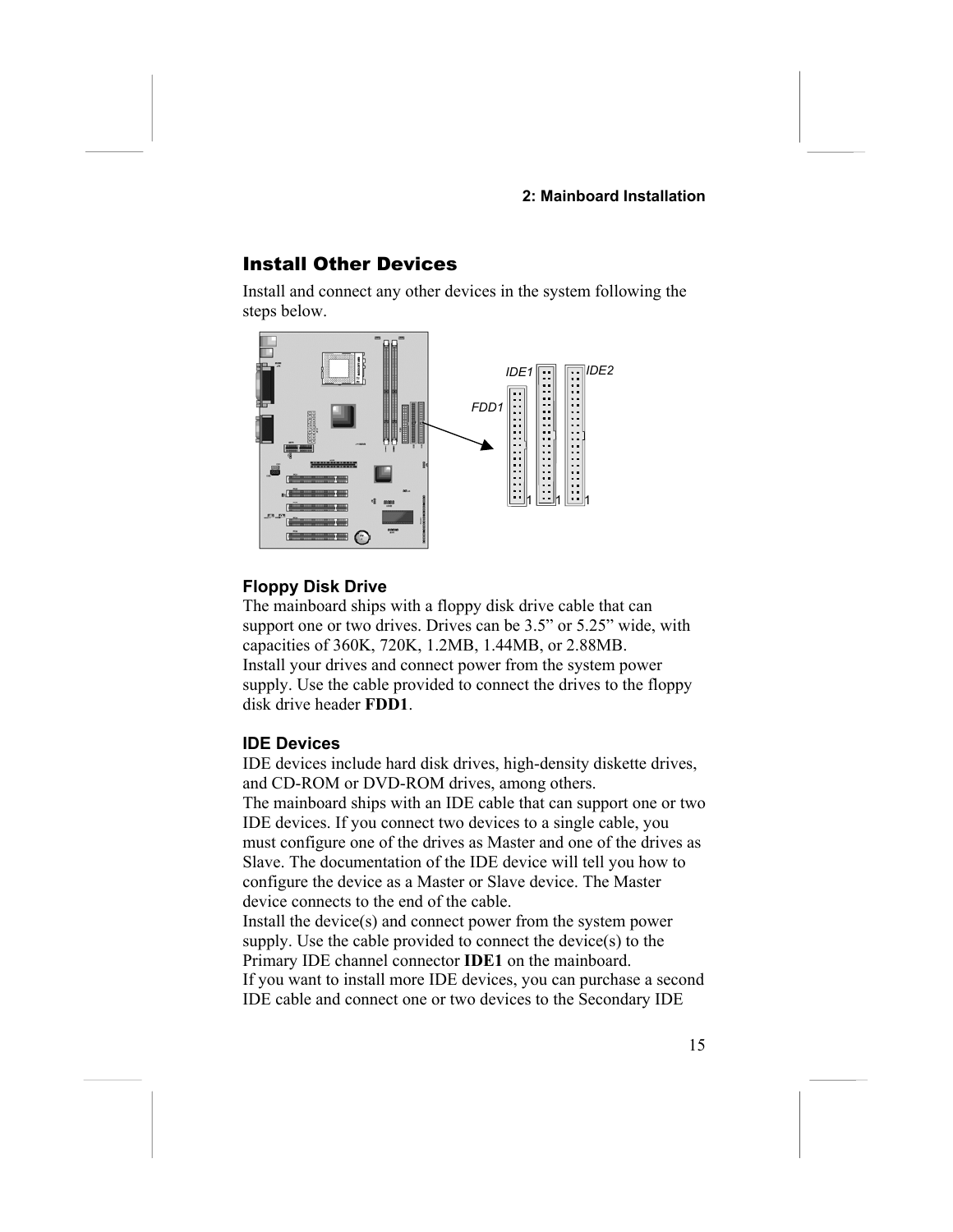channel connector **IDE2** on the mainboard. If you have two devices on the cable, one must be Master and one must be Slave.

#### **Internal Sound Connections**

If you have installed a CD-ROM drive or DVD-ROM drive, you can connect the drive audio cable to the onboard sound system. On the mainboard, locate the two 4-pin connectors CD1 and CD2. There are two kinds of connector because different brands of CD-ROM drive have different kinds of audio cable connectors. Connect the cable to the appropriate connector.



#### **Infrared Port**

You can connect an infrared port to the mainboard. You can purchase this option from third-party vendors.

- 1. Locate the infrared port SIR1 header on the mainboard.
- 2. If you are adding an infrared port, connect the ribbon cable from the port to the SIR1 header and then secure the port to an appropriate place in your system chassis.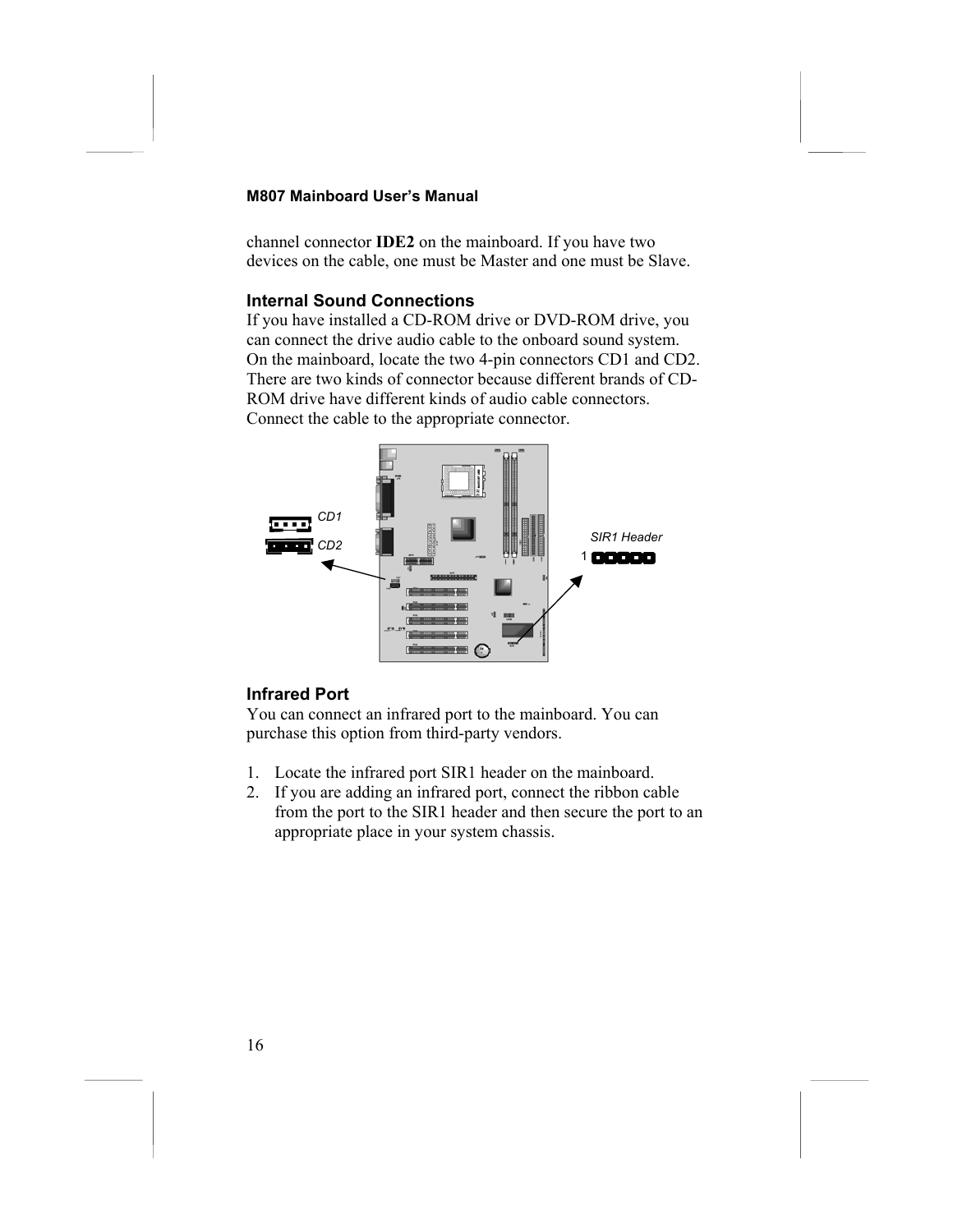#### **2: Mainboard Installation**

#### <span id="page-20-0"></span>Expansion Slots

This mainboard has five 32-bit PCI expansion slots, one AMR slot and one AGP slot.



Follow the steps below to install a PCI/AMR/AGP expansion card.

- 1. Locate the AGP, AMR or PCI slots on the mainboard.
- 2. Remove the slot cover for this slot from the system chassis.
- 3. Insert the expansion card edge connector into the slot and press it firmly down into it so that it is fully inserted.
- 4. Secure the expansion card bracket to the system chassis using the screw that held the slot cover in place.

#### **AMR Slot**

The AMR (Audio Modem Riser) slot is an industry standard slot that allows for the installation of a special audio/modem riser card. Different territories have different regulations regarding the specifications of a modem card. You can purchase an AMR card that is approved in your area and install it directly into the AMR slot.

#### **Wake On LAN**

You can configure your system so that it powers down by software and can be resumed by alarms. If you have installed a LAN adapter expansion card, connect the card to the Wake On LAN header **WOL1**. This allows incoming traffic to resume the system from a software power down. You need to enable this feature in the system setup utility.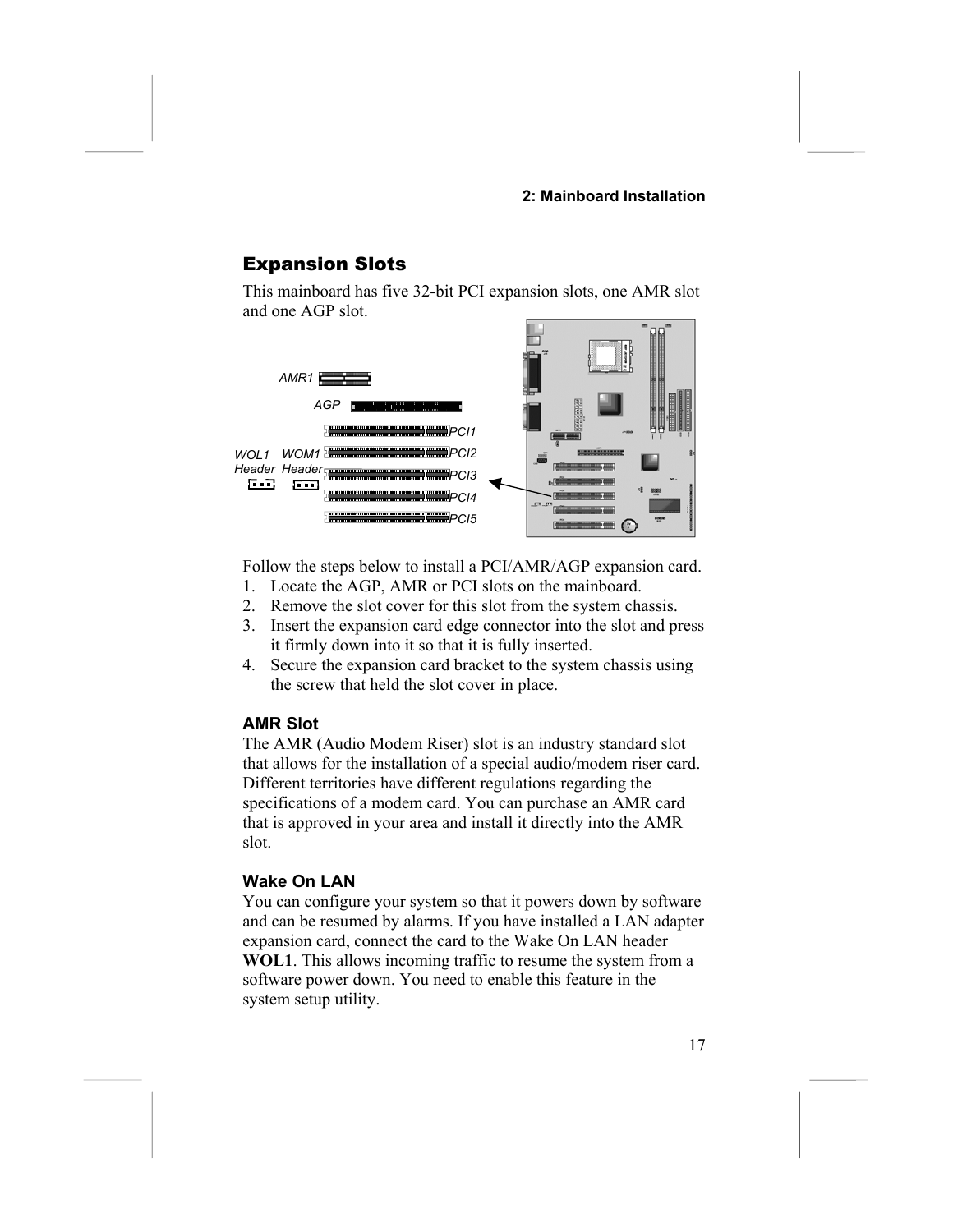#### **Wake On Modem**

If you have installed a fax/modem card, connect the fax/modem to the Wake On Modem connector **WOM1**. You can then use the setup utility to program your computer to resume from a power saving mode whenever there is an incoming call to the fax/modem.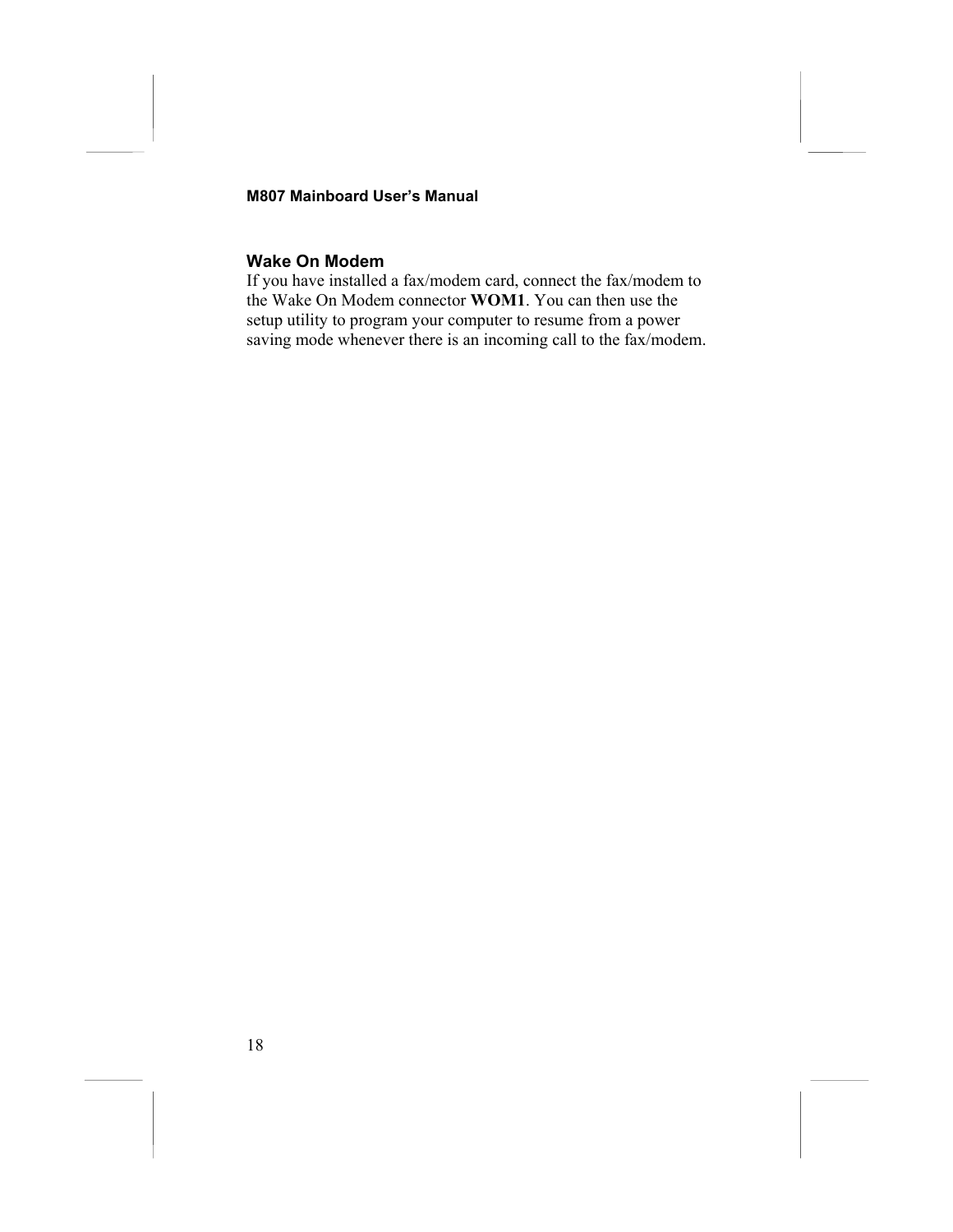# **Chapter 3**

# <span id="page-22-0"></span>**BIOS Setup Utility**

### <span id="page-22-1"></span>Introduction

The BIOS Setup Utility records settings and information about your computer such as the date and time, the kind of hardware installed, and various configuration settings. Your computer uses this information to initialize all the components when booting up and functions as the basis for coordination between system components.

If the Setup Utility configuration is incorrect, it may cause the system to malfunction. It can even stop your computer from booting properly. If this happens, you can use the clear CMOS jumper to clear the CMOS memory used to store the configuration information, or you can hold down the **Page Up** key while you reboot your computer. Holding down the **Page Up** key also clears the setup information.

You can run the setup utility and manually make changes to the configuration. You might need to do this to configure some of the hardware that you install on or connect to the mainboard, such as the CPU, system memory, disk drives, etc.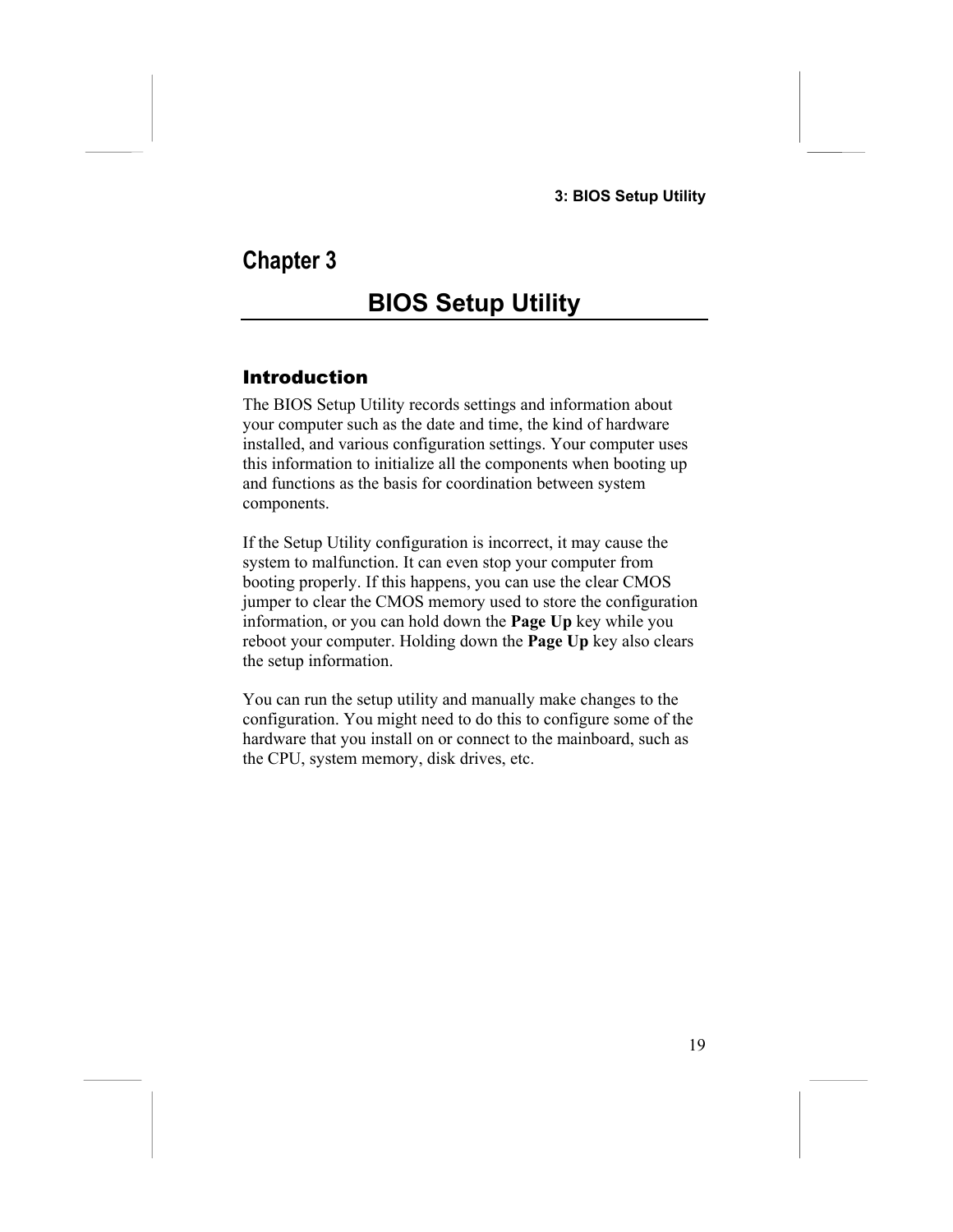### <span id="page-23-0"></span>Running the Setup Utility

Each time your computer starts, before the operating system loads, a message appears on the screen that prompts you to "*Press <DEL> to enter SETUP*". When you see this message, press the **Delete** key and the Main menu page of the Setup Utility appears on your monitor.

| Standard CMOS Features                                      | Frequency/Voltage Control                                  |
|-------------------------------------------------------------|------------------------------------------------------------|
| Advanced BIOS Features                                      | <b>Load Best Performance Defaults</b>                      |
| Advanced Chipset Features                                   | <b>Load Optimized Defaults</b>                             |
| Integrated Peripherals                                      | <b>Set Password</b>                                        |
| ▶ Power Management Setup                                    | Save & Exit Setup                                          |
| ▶ PnP/PCI Configurations                                    | <b>Exit Without Saving</b>                                 |
| Hardware Monitor                                            |                                                            |
| F9: Menu in BIOS<br>Quit<br>Esc :<br>F10: Save & Exit Setup | $\uparrow \downarrow \rightarrow \leftarrow$ : Select Item |
| Time, Date, Hard Disk Type                                  |                                                            |

**CMOS Setup Utility – Copyright (C) 1984 – 2000 Award Software**

Listed below are explanations of the keys displayed at the bottom of the screens:

| <b>Key</b>                                   | <b>Function</b>                                        |
|----------------------------------------------|--------------------------------------------------------|
| Esc                                          | Escape key: Exits the current menu                     |
| $\leftarrow \downarrow \uparrow \rightarrow$ | <b>Cursor keys:</b> Scroll through the items on a menu |
| $+/-/PU/P$                                   | Plus, minus, Page Up and Page Down keys:               |
| D                                            | Modify the selected field's values                     |
| F10                                          | F10 key: Saves the current configuration and exits     |
|                                              | setup                                                  |
| F1                                           | <b>F1 key:</b> Displays a screen that explains all key |
|                                              | functions                                              |
| F <sub>5</sub>                               | <b>F5 key:</b> Loads previously saved values to CMOS   |
| F <sub>6</sub>                               | F6 key: Loads a best performance configuration         |
|                                              | for the normal system.                                 |
| F7                                           | F7 key: Loads an optimum set of values for peak        |
|                                              | performance                                            |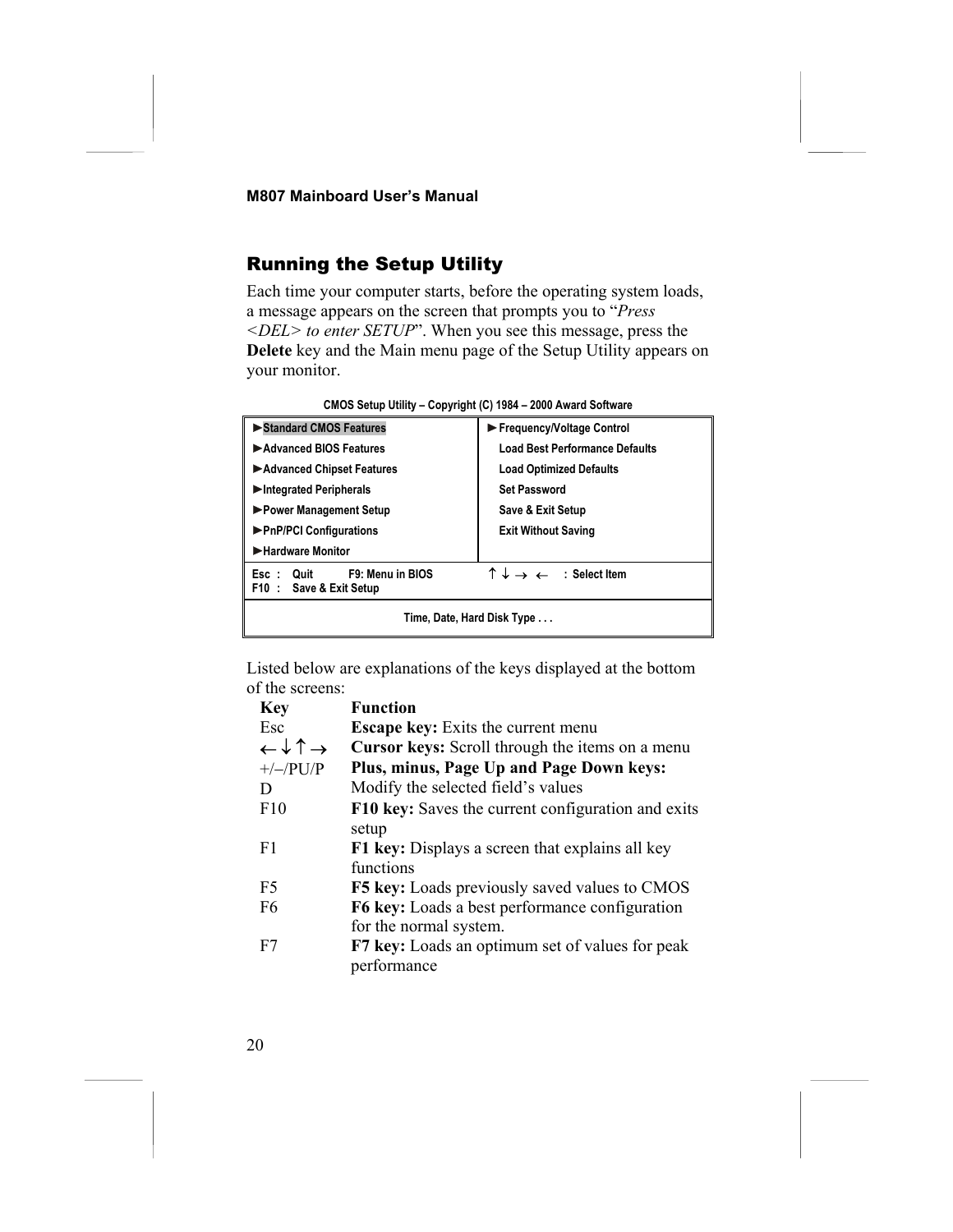### **3: BIOS Setup Utility**

### <span id="page-24-0"></span>Standard CMOS Features Page

Use this page to set basic information such as the date and time, the IDE devices, and the diskette drives.

|      |                                                     | <b>Standard CMOS Features</b>                                                                                                                                                                                                                                                                                                                                     |                                             |
|------|-----------------------------------------------------|-------------------------------------------------------------------------------------------------------------------------------------------------------------------------------------------------------------------------------------------------------------------------------------------------------------------------------------------------------------------|---------------------------------------------|
|      | Date (mm:dd:yy)<br>Time (hh:mm:ss)                  | Tue, May 15 2000<br>12:8:59                                                                                                                                                                                                                                                                                                                                       | Item Help                                   |
|      | <b>DE Primary Master</b><br><b>DE Primary Slave</b> | Press Enter 4303 MB<br><b>Press Enter None</b>                                                                                                                                                                                                                                                                                                                    | <b>Menu Level</b><br>Change the day, month, |
|      | DE Secondary Master<br>DE Secondary Slave           | <b>Press Enter None</b><br><b>Press Enter None</b>                                                                                                                                                                                                                                                                                                                | year and century.                           |
|      | Drive A<br>Drive B<br>Floppy 3 Mode Support         | 1.44M, 3.5 in.<br>None<br><b>Disabled</b>                                                                                                                                                                                                                                                                                                                         |                                             |
|      | Video<br>Halt On                                    | <b>EGA/VGA</b><br><b>All Errors</b>                                                                                                                                                                                                                                                                                                                               |                                             |
|      |                                                     |                                                                                                                                                                                                                                                                                                                                                                   |                                             |
| Help | ↑↓→←:Move<br><b>F5:Previous Values</b>              | Enter: Select<br>+/-/PU/PD:Value:<br>F10: Save<br>F6:Fail-Safe Defaults F7:Optimized Defaults                                                                                                                                                                                                                                                                     | F1:General<br><b>ESC: Exit</b>              |
|      | Date & Time                                         | Use these items to set the system date and time                                                                                                                                                                                                                                                                                                                   |                                             |
|      | <b>IDE Devices</b>                                  | Your computer has two IDE channels (Primary and<br>Secondary) and each channel can be installed with<br>one or two devices (Master and Slave). Use these<br>items to configure each device on the IDE channel.<br>Press Enter to display the IDE sub-menu. Press<br><b>Esc</b> to close the IDE device sub-menu and return to<br>the Standard CMOS Features page. |                                             |
|      | <b>Floppy Drive A</b><br><b>Floppy Drive B</b>      | Use these items to set the size and capacity of the<br>floppy diskette drive(s) installed in the system.                                                                                                                                                                                                                                                          |                                             |
|      | Floppy 3 Mode<br><b>Support</b>                     | Floppy 3 mode refers to a 3.5-inch diskette with a<br>capacity of 1.2 MB. Floppy 3 mode is sometimes<br>used in Japan.                                                                                                                                                                                                                                            |                                             |
|      | Video                                               | This item defines the video mode of the system.<br>This mainboard has a built-in VGA graphics system;<br>you must leave this item at the default value.                                                                                                                                                                                                           |                                             |
|      | <b>Halt On</b>                                      | This item defines the operation of the system POST<br>(Power On Self Test) routine. You can use this item<br>to select which types of errors in the POST are<br>sufficient to halt the system.                                                                                                                                                                    |                                             |

# **CMOS Setup Utility – Copyright (C) 1984 – 2000 Award Software**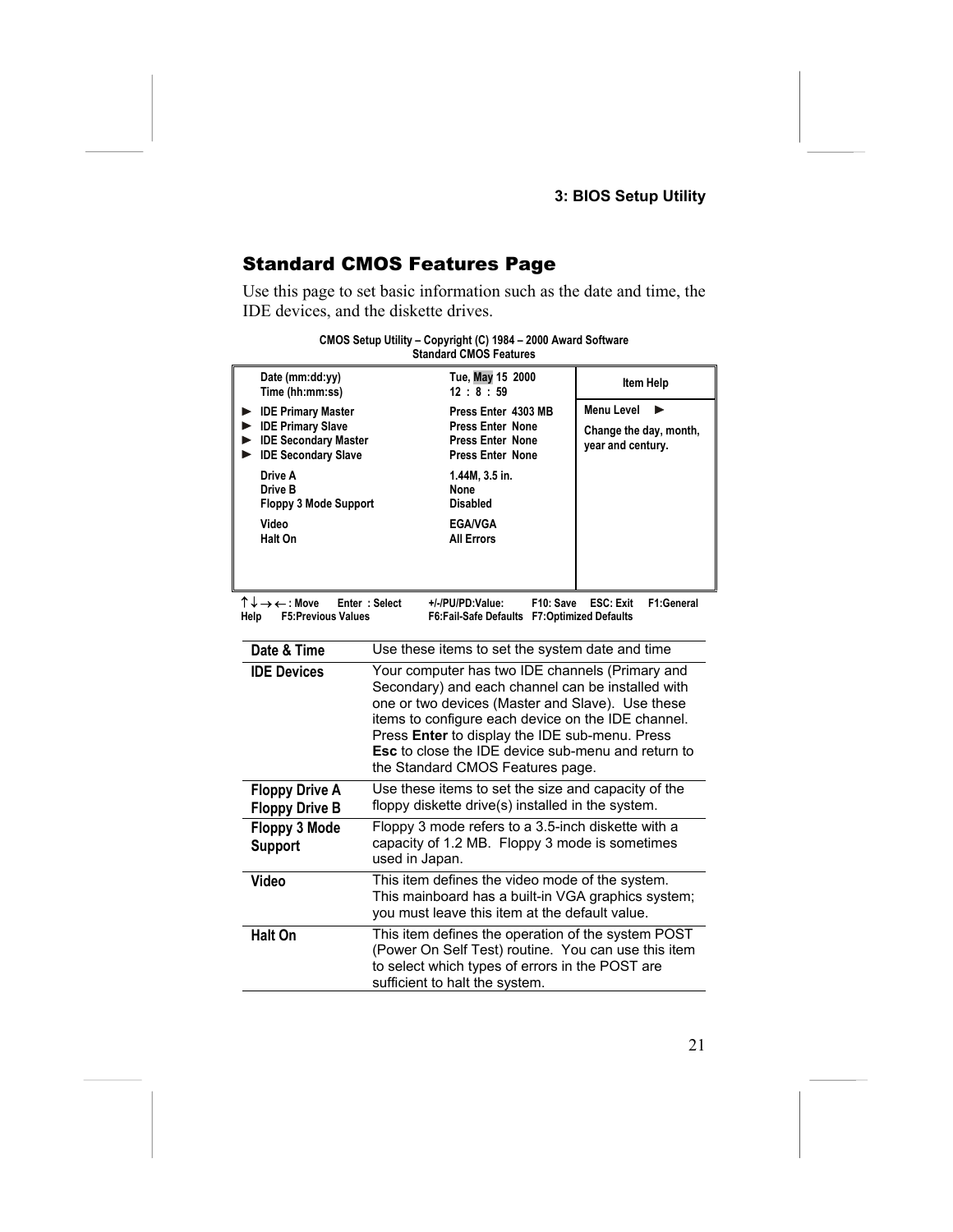### <span id="page-25-0"></span>Advanced BIOS Features Page

Use this page to set more advanced information about your system. Take some care with this page. Making changes can affect the operation of your computer.

| <b>Trend ChipAway Virus</b><br>Y2K Monitor                                                                                                                                                                                                                                                                                                                                                                                                                                                                             | <b>Disabled</b><br>Disabled                                                                                                                                                                                    | Item Help                                                                                                                                                                                                                                                                            |
|------------------------------------------------------------------------------------------------------------------------------------------------------------------------------------------------------------------------------------------------------------------------------------------------------------------------------------------------------------------------------------------------------------------------------------------------------------------------------------------------------------------------|----------------------------------------------------------------------------------------------------------------------------------------------------------------------------------------------------------------|--------------------------------------------------------------------------------------------------------------------------------------------------------------------------------------------------------------------------------------------------------------------------------------|
| <b>H/W Reset Function</b><br><b>CPU Internal Cache</b><br><b>External Cache</b><br><b>CPU L2 Cache ECC Checking</b><br><b>Quick Power On Self Test</b><br><b>First Boot Device</b><br><b>Second Boot Device</b><br><b>Third Boot Device</b><br><b>Boot Other Device</b><br><b>Swap Floppy Drive</b><br><b>Boot Up Floppy Seek</b><br><b>Boot Up NumLock Status</b><br>Gate A20 Option<br><b>Typematic Rate Setting</b><br>x Typematic Rate (Chars/Sec)<br><b>Typematic Delay (Msec)</b><br>X<br><b>Security Option</b> | <b>Disabled</b><br>Enabled<br>Enabled<br>Enabled<br>Enabled<br>HDD-0<br><b>Floppy</b><br><b>CDROM</b><br>Enabled<br><b>Disabled</b><br><b>Disabled</b><br>On<br>Normal<br><b>Disabled</b><br>6<br>250<br>Setup | <b>Menu Level</b><br>Allows you to choose<br>the VIRUS warning<br>feature for IDE Hard<br>Disk boot sector<br>protection. If this<br>function is enabled<br>and someone attempts<br>to write data into this<br>area, BIOS will show a<br>warning message on<br>screen and alarm beep |
|                                                                                                                                                                                                                                                                                                                                                                                                                                                                                                                        |                                                                                                                                                                                                                |                                                                                                                                                                                                                                                                                      |



↑ ↓ → ← **: Move Enter : Select +/-/PU/PD:Value: F10: Save ESC: Exit F1:General** F6:Fail-Safe Defaults F7:Optimized Defaults

| <b>Trend ChipAway</b><br>Virus      | This mainboard has built-in virus protection in the<br>firmware. Use this item to enable or disable the<br>built-in virus protection.                                                                                                            |
|-------------------------------------|--------------------------------------------------------------------------------------------------------------------------------------------------------------------------------------------------------------------------------------------------|
| <b>Y2K Monitor</b>                  | If you enable this item, the system will monitor for<br>errors generated by the year 2000 bug.                                                                                                                                                   |
| <b>H/W Reset</b><br><b>Function</b> | Enables or disables the computer's hardware reset<br>button.                                                                                                                                                                                     |
| <b>CPU</b> Internal<br>Cache        | All the processors that can be installed in this<br>mainboard use internal (level 1) cache memory to<br>improve performance. Leave this item at the default<br>value Enabled for better performance.                                             |
| <b>External Cache</b>               | Most processors that can be installed in this system<br>use external (L2) cache memory to improve<br>performance. The exceptions are older SEPP<br>Celeron CPUs running at 266 or 300 MHz. Enable<br>this item for all but these two processors. |
| <b>CPU L2 Cache</b>                 | This item enables or disables ECC (Error Correction                                                                                                                                                                                              |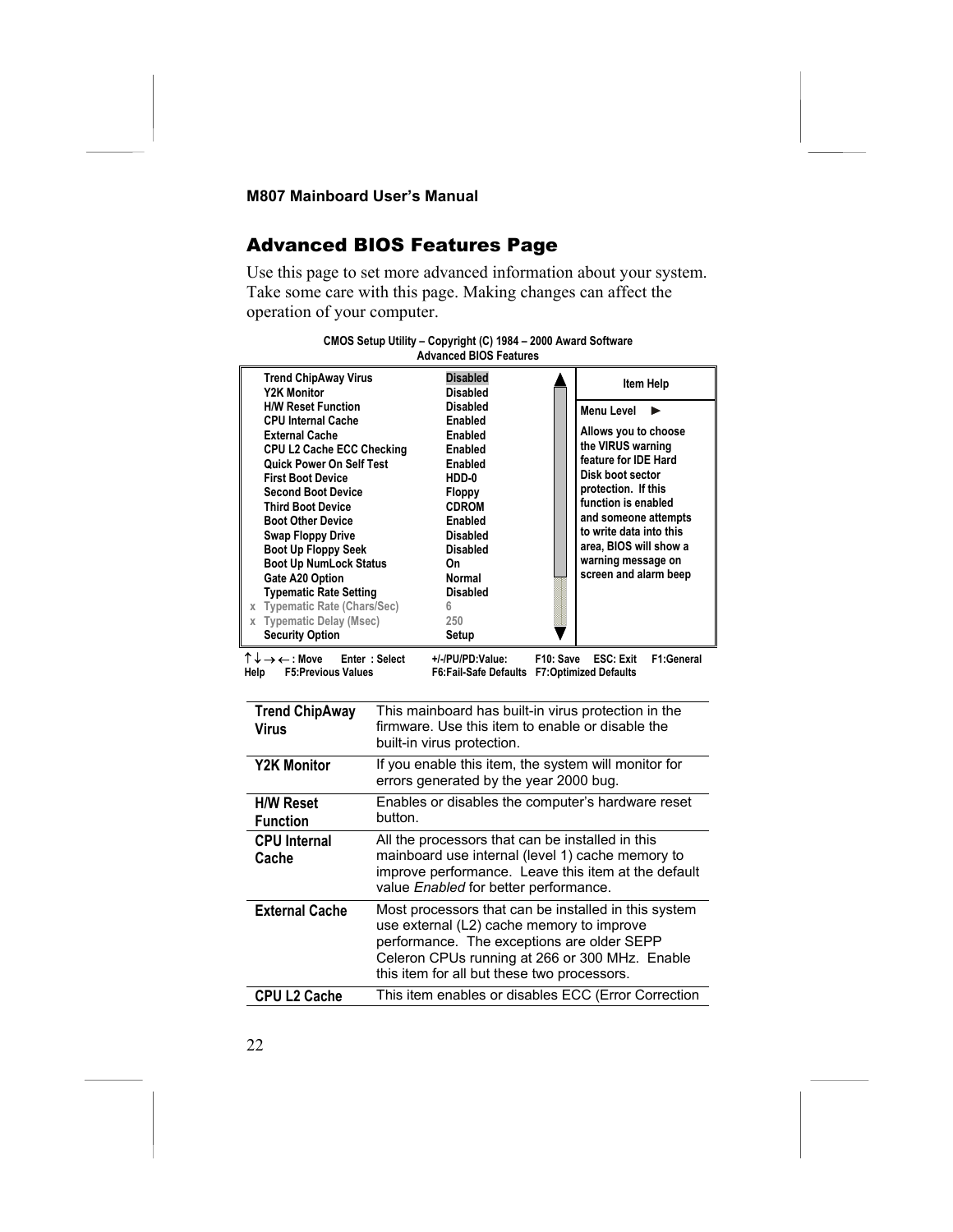### **3: BIOS Setup Utility**

| <b>ECC Checking</b>                                   | Code) error checking on the CPU cache memory.<br>We recommend that you leave this item at the<br>default value.                                                                                                                                                 |
|-------------------------------------------------------|-----------------------------------------------------------------------------------------------------------------------------------------------------------------------------------------------------------------------------------------------------------------|
| <b>Quick Power On</b><br><b>Self Test</b>             | You can enable this item to shorten the power on<br>testing (POST) and have your system start up a little<br>faster. You might like to enable this item after you<br>are confident that your system hardware is<br>operating smoothly.                          |
| 1st/2nd/3rd Boot<br><b>Device</b>                     | Use these three items to select the priority and<br>order of the devices that your system searches for<br>an operating system at start-up time.                                                                                                                 |
| <b>Boot Other</b><br><b>Device</b>                    | If you enable this item, the system will search all<br>other possible locations for an operating system if it<br>fails to find one in the devices specified under the<br>first, second, and third boot devices.                                                 |
| <b>Swap Floppy</b><br><b>Drive</b>                    | If you have two floppy diskette drives in your<br>system, this item allows you to swap the assigned<br>drive letters so that drive A becomes drive B, and<br>drive B becomes drive A.                                                                           |
| <b>Boot Up Floppy</b><br>Seek                         | If this item is enabled, it checks the geometry of the<br>floppy disk drives at start-up time. You don't need<br>to enable this item unless you have an old diskette<br>drive with 360K capacity.                                                               |
| <b>Boot Up</b><br><b>NumLock Status</b>               | This item defines if the keyboard Num Lock key is<br>active when your system is started.                                                                                                                                                                        |
| <b>Gate A20 Option</b>                                | This item defines how the system handles legacy<br>software that was written for an earlier generation of<br>processors. Leave this item at the default value.                                                                                                  |
| <b>Typematic Rate</b><br>Setting                      | If this item is enabled, you can use the following two<br>items to set the typematic rate and the typematic<br>delay settings for your keyboard.                                                                                                                |
| <b>Typematic Rate</b><br>(Chars/Sec)/<br>Delay (Msec) | If the item Typematic Rate Setting is enabled, you<br>can use these items to define how many characters<br>per second are generated by a held-down key and<br>how many milliseconds must elapse before a held-<br>down key begins generating repeat characters. |
| <b>Security Option</b>                                | If you have installed password protection, this item<br>defines if the password is required at system start<br>up, or if it is only required when a user tries to enter<br>the Setup Utility.                                                                   |
| <b>OS Select For</b><br><b>DRAM &gt; 64 MB</b>        | This item is only required if you have installed more<br>than 64 MB of memory and you are running the<br>OS/2 operating system. Otherwise, leave this item<br>at the default Non-OS2.                                                                           |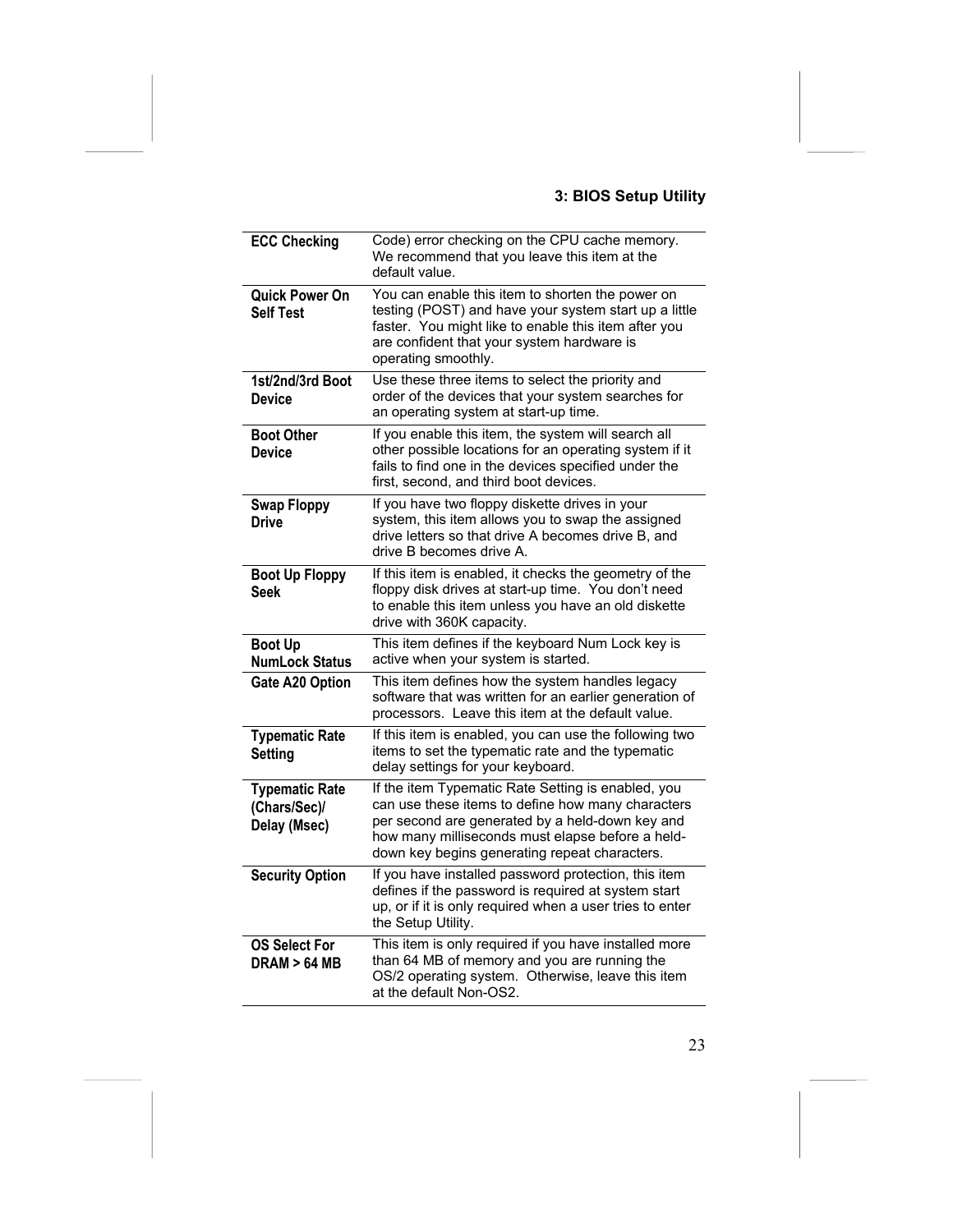| HDD S.M.A.R.T.<br>Capability | Enable this item if your hard disk(s) supports<br>SMART (Self-Monitoring, Analysis and Reporting<br>Technology) |
|------------------------------|-----------------------------------------------------------------------------------------------------------------|
| Video BIOS                   | When enabled this item copies the VGA BIOS into                                                                 |
| <b>Shadow</b>                | system DRAM.                                                                                                    |
| C8000-CBFFF to               | When enabled, the ROM with the specified address                                                                |
| DC000-DFFFF                  | is copied into system DRAM. It will also reduce the                                                             |
| <b>Shadow</b>                | size of memory available to the system.                                                                         |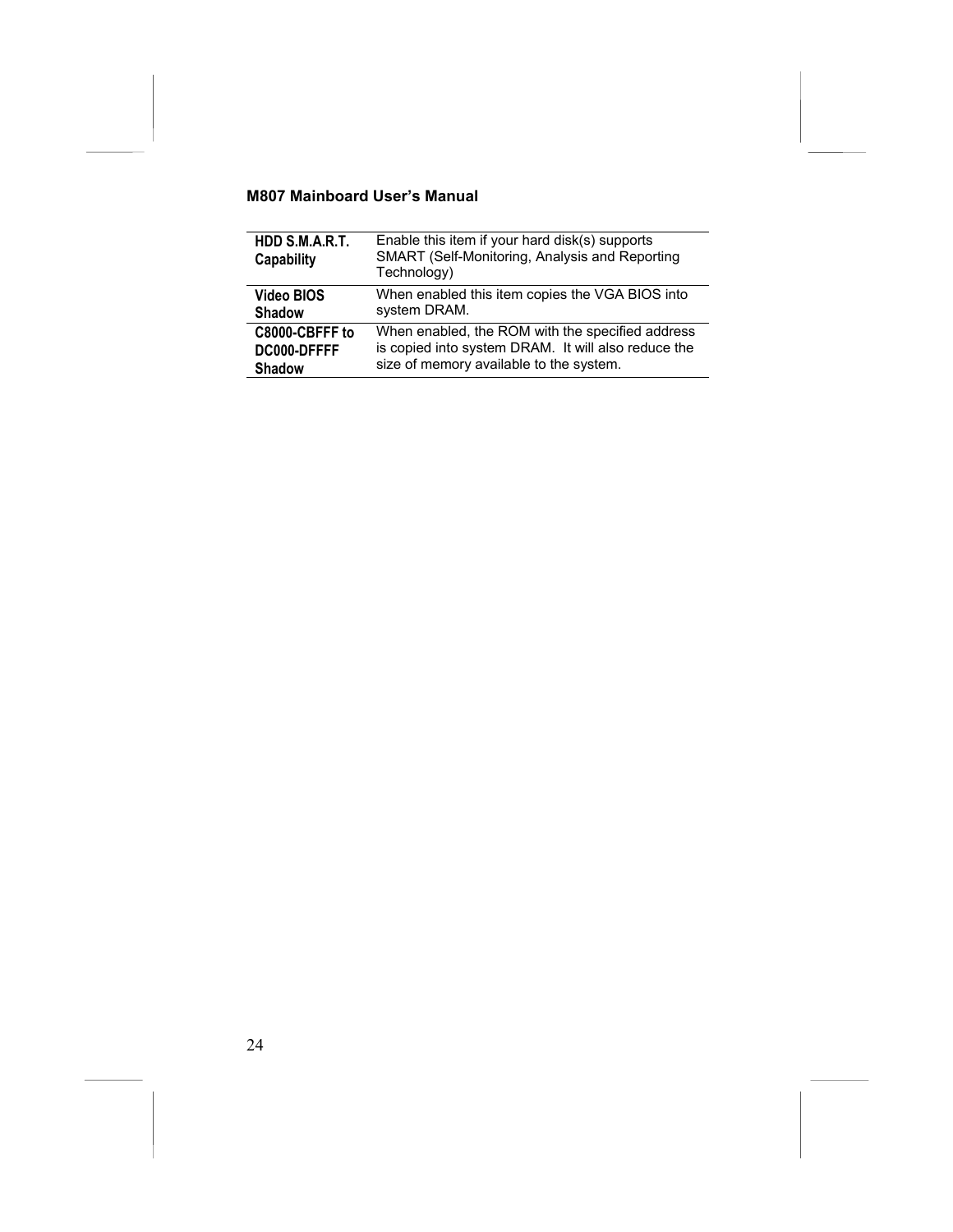### <span id="page-28-0"></span>Advanced Chipset Features Page

This page sets some of the parameters of the mainboard components including the memory, and the system logic.

| <b>Bank 0/1 DRAM Timing</b><br><b>Bank 2/3 DRAM Timing</b><br><b>Bank 4/5 DRAM Timing</b><br><b>SDRAM Cycle Length</b><br><b>DRAM Clock</b><br><b>PCI Master Pipeline Reg</b><br>P2C/C2P Concurrency<br>Fast R-W Turn Around<br><b>System BIOS Cacheable</b><br><b>Video RAM Cacheable</b><br><b>AGP Aperture Size</b><br><b>AGP 4X Mode</b><br><b>AGP Driving Control</b><br>X AGP Driving Value<br><b>K7 CLK CTL Select</b><br><b>OnChip USB</b><br>OnChip USB 2 | Advanced Unipset Features<br>SDRAM 8/10ns<br>SDRAM 8/10ns<br>SDRAM 8/10ns<br>3<br><b>Host CLK</b><br><b>Enabled</b><br><b>Enabled</b><br><b>Disabled</b><br><b>Enabled</b><br>Enabled<br>64M<br>Enabled<br>Auto<br>DA<br>Optimal<br><b>Enabled</b><br><b>Disabled</b>                                                 | Item Help<br><b>Menu Level</b> |
|--------------------------------------------------------------------------------------------------------------------------------------------------------------------------------------------------------------------------------------------------------------------------------------------------------------------------------------------------------------------------------------------------------------------------------------------------------------------|-----------------------------------------------------------------------------------------------------------------------------------------------------------------------------------------------------------------------------------------------------------------------------------------------------------------------|--------------------------------|
| <b>USB Keyboard Support</b>                                                                                                                                                                                                                                                                                                                                                                                                                                        | <b>Disabled</b>                                                                                                                                                                                                                                                                                                       |                                |
| <b>USB Mouse Support</b>                                                                                                                                                                                                                                                                                                                                                                                                                                           | <b>Disabled</b>                                                                                                                                                                                                                                                                                                       |                                |
| ↑↓→←:Move<br>Enter: Select<br>Help<br><b>F5:Previous Values</b>                                                                                                                                                                                                                                                                                                                                                                                                    | F10: Save<br>+/-/PU/PD:Value:<br>F6:Fail-Safe Defaults F7:Optimized Defaults                                                                                                                                                                                                                                          | F1:General<br>ESC: Exit        |
| Bank 0/1 2/3 4/5                                                                                                                                                                                                                                                                                                                                                                                                                                                   | This item allows you to select the timing for the                                                                                                                                                                                                                                                                     |                                |
| <b>DRAM Timing</b>                                                                                                                                                                                                                                                                                                                                                                                                                                                 | DRAM slots, depending on whether the board has<br>paged SDRAMs.                                                                                                                                                                                                                                                       |                                |
| <b>SDRAM Cycle</b><br>Length                                                                                                                                                                                                                                                                                                                                                                                                                                       | This field enables you to set the CAS latency time<br>in HCLKs of 2/2 or 3/3. The system board<br>designer should have set the values in this field,<br>depending on the DRAM installed. Do not change<br>the values in this field unless you change<br>specifications of the installed DRAM or the<br>installed CPU. |                                |
| <b>DRAM Clock</b>                                                                                                                                                                                                                                                                                                                                                                                                                                                  | Enables the user to select the DRAM Clock.                                                                                                                                                                                                                                                                            |                                |
| <b>PCI Master</b><br>Pipeline Rea                                                                                                                                                                                                                                                                                                                                                                                                                                  | When this is enabled, the system allows the PCI<br>Master pipeline request.                                                                                                                                                                                                                                           |                                |

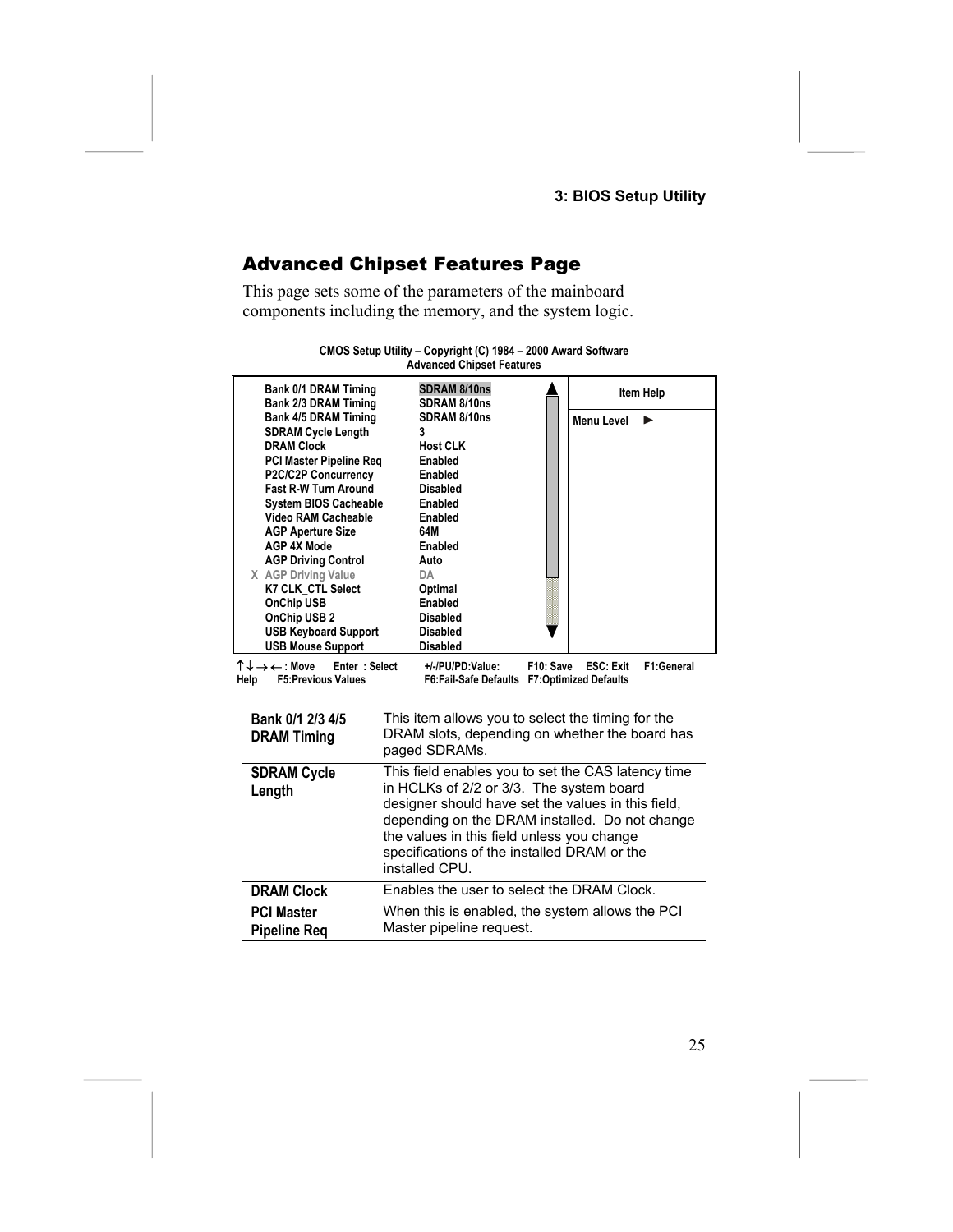| P2C/C2P<br>Concurrency                | When disabled, the CPU bus is occupied during<br>the entire PCI operation period.                                                                                                                                                                                       |
|---------------------------------------|-------------------------------------------------------------------------------------------------------------------------------------------------------------------------------------------------------------------------------------------------------------------------|
| Fast R-W Turn<br>Around               | When this is enabled, the chipset will insert one<br>extra clock to the turn-around of back-to-back<br>DRAM cycles.                                                                                                                                                     |
| <b>System BIOS</b><br>Cacheable       | When enabled, the System BIOS will be cached<br>for faster execution.                                                                                                                                                                                                   |
| <b>Video RAM</b><br>Cacheable         | When enabled, the graphics card's local memory<br>will be cached for faster execution. However, if<br>any program writes to this memory area, a system<br>error may result.                                                                                             |
| <b>AGP Aperture Size</b>              | This option determines the effective size of the<br>AGP Graphic Aperture, where memory-mapped<br>graphic data structures are located.                                                                                                                                   |
| <b>AGP 4X Mode</b>                    | This item allows you to enable or disable the<br>caching of display data for the video memory of<br>the processor. Enabling can greatly improve the<br>display speed. If your graphics display card does<br>not support this feature, you need to disable this<br>item. |
| <b>AGP Driving</b><br>Control         | This item can be used to signal driving current on<br>AGP cards to auto or Manual. Some AGP cards<br>need stronger than normal driving current in order<br>to operate. We recommend that you set this item<br>to Auto by default.                                       |
| <b>AGP Driving Value</b>              | When the previous item AGP Driving Control is set<br>to Manual, you can use this item to set the AGP<br>current driving value.                                                                                                                                          |
| <b>K7 CLK CTL</b><br><b>Select</b>    | This item adjusts the CPU clock to match the<br>internal clock.                                                                                                                                                                                                         |
| OnChip USB, 2                         | This item allows you to enable the USB port and<br>the USB 2 port, if you have installed a or more<br>USB device on the system board.                                                                                                                                   |
| <b>USB Keyboard</b><br><b>Support</b> | Enables function when the USB keyboard is being<br>used. Disabled (default) when an AT keyboard is<br>used.                                                                                                                                                             |
| <b>OnChip Sound</b>                   | Disabling this function turns off the onboard audio<br>chip.                                                                                                                                                                                                            |
| <b>OnChip Modem</b>                   | This should be enabled if your system has a<br>modem installed on the system board and you<br>wish to use it.                                                                                                                                                           |
| <b>Onboard PCI LAN</b>                | This should be enabled if your system is<br>connected to a Local Area Network (LAN).                                                                                                                                                                                    |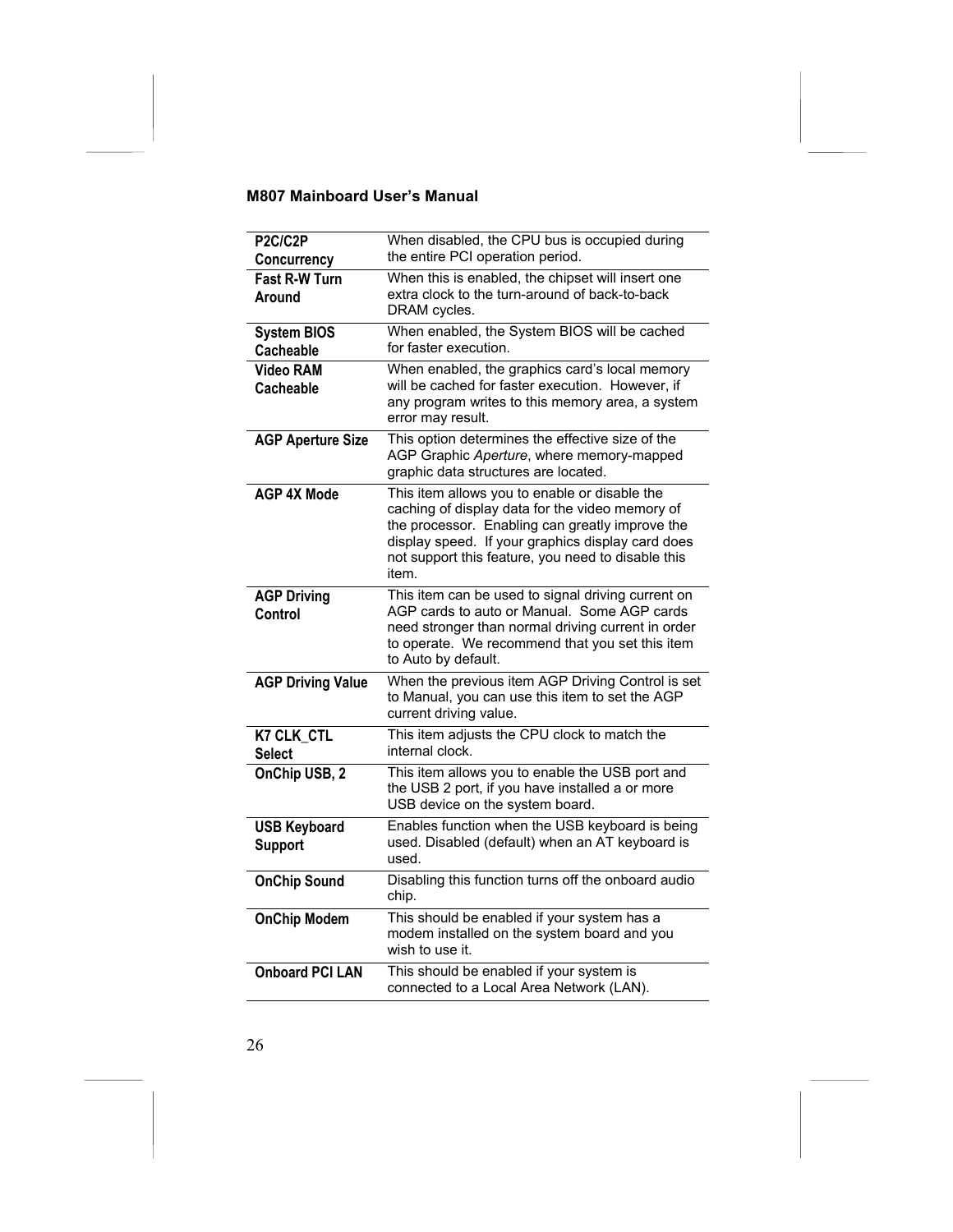### **3: BIOS Setup Utility**

| <b>CPU to PCI Write</b><br><b>Buffer</b> | When enabled, up to four words of data can be<br>written to the PCI bus without interrupting the<br>CPU. When disabled, a write buffer is not used<br>and the CPU read cycle will not be completed until<br>the PCI bus signals that it is ready to receive the<br>data. |
|------------------------------------------|--------------------------------------------------------------------------------------------------------------------------------------------------------------------------------------------------------------------------------------------------------------------------|
| <b>PCI Dynamic</b><br><b>Bursting</b>    | When enabled, every write transaction goes to the<br>write buffer. "Burstable" transactions then burst<br>on the PCI bus and "nonburstable" transactions do<br>not.                                                                                                      |
| <b>PCI Master 0 WS</b><br>Write          | When enabled, writes to the PCI bus are executed<br>with zero wait states.                                                                                                                                                                                               |
| <b>PCI Delay</b><br><b>Transaction</b>   | The chipset has an embedded 32-bit posted write<br>buffer to support delay transactions cycles. Enable<br>to support compliance with PCI specification<br>version 2.1.                                                                                                   |
| PCI#2 Access #1<br>Retry                 | When enabled, the AGP Bus (PCI#1) access to<br>PCI Bus (PCI#2) is executed with the error retry<br>feature.                                                                                                                                                              |
| <b>AGP Master 1 WS</b><br>Write          | This implements a single delay when writing to the<br>AGP Bus. By default, two-wait states are used by<br>the system, allowing for greater stability.                                                                                                                    |
| <b>AGP Master 1 WS</b><br>Read           | This implements a single delay when reading to<br>the AGP Bus. By default, two-wait states are used<br>by the system, allowing for greater stability.                                                                                                                    |
| <b>Memory</b><br><b>Parity/ECC Check</b> | Enable this item to allow BIOS to perform a<br>parity/ECC check to the POST memory tests.<br>Enable only if the system DRAM supports<br>parity/ECC checking.                                                                                                             |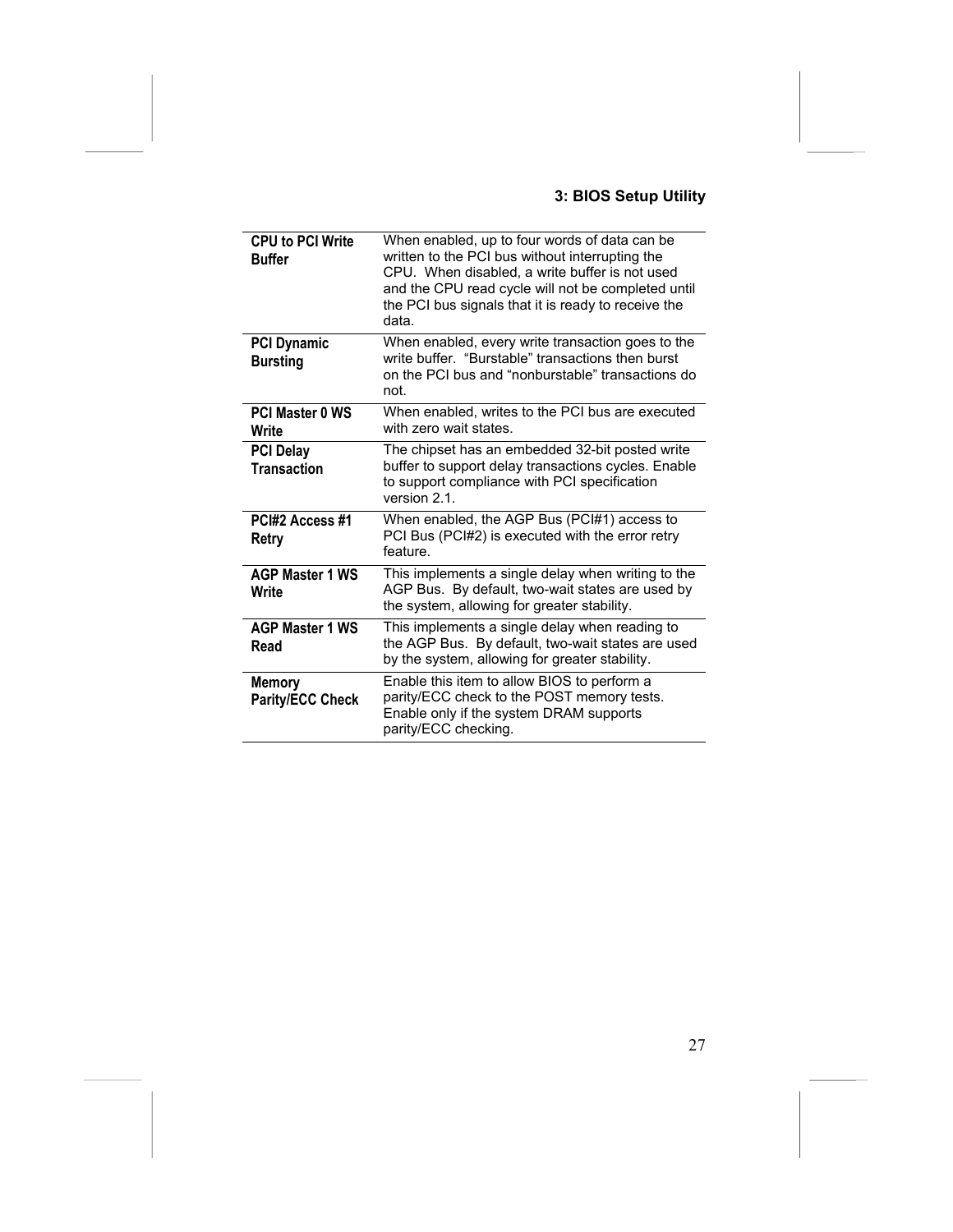### <span id="page-31-0"></span>Integrated Peripherals Page

This page sets some of the parameters for peripheral devices connected to the system.

|   | On-Chip IDE Channel0<br>On-Chip IDE Channel1 |             | <b>Enabled</b><br>Enabled | Item Help       |
|---|----------------------------------------------|-------------|---------------------------|-----------------|
|   | <b>IDE Prefetch Mode</b>                     |             | Enabled                   | Menu Level<br>ь |
|   | <b>Primary Master</b>                        | <b>PIO</b>  | Auto                      |                 |
|   | <b>Primary Slave</b>                         | PIO.        | Auto                      |                 |
|   | <b>Secondary Master</b>                      | <b>PIO</b>  | Auto                      |                 |
|   | <b>Secondary Slave</b>                       | <b>PIO</b>  | Auto                      |                 |
|   | <b>Primary Master</b>                        | UDMA        | Auto                      |                 |
|   | <b>Primary Slave</b>                         | <b>UDMA</b> | Auto                      |                 |
|   | <b>Secondary Master</b>                      | <b>UDMA</b> | Auto                      |                 |
|   | <b>Secondary Slave</b>                       | <b>UDMA</b> | Auto                      |                 |
|   | <b>Init Display First</b>                    |             | <b>PCI Slot</b>           |                 |
|   | <b>Onboard FDD Controller</b>                |             | Enabled                   |                 |
|   | <b>Onboard Serial Port 1</b>                 |             | 3F8/IRQ4                  |                 |
|   | <b>Onboard Serial Port 2</b>                 |             | <b>2F8/IRQ3</b>           |                 |
|   | <b>UART 2 Mode</b>                           |             | <b>Standard</b>           |                 |
| X | <b>IR Function Duplex</b>                    |             | Half                      |                 |
| X | TX, RX inverting enable                      |             | No, Yes                   |                 |
|   | <b>Onboard Parallel Port</b>                 |             | 378/IRQ7                  |                 |
|   |                                              |             |                           |                 |

#### **CMOS Setup Utility – Copyright (C) 1984 – 2000 Award Software Integrated Peripherals**

↑ ↓ → ← **: Move Enter : Select +/-/PU/PD:Value: F10: Save ESC: Exit F1:General F6:Fail-Safe Defaults F7:Optimized Defaults** 

| On-Chip IDE<br>Channel 0,1                               | Use these items to enable or disable the PCI IDE<br>channels that are integrated on the mainboard.                                                                                                                                                                                                       |
|----------------------------------------------------------|----------------------------------------------------------------------------------------------------------------------------------------------------------------------------------------------------------------------------------------------------------------------------------------------------------|
| Primary/Secondar<br>y Master/Slave PIO                   | Each channel supports a master device and a<br>slave device. These four items let you assign<br>which kind of PIO (Programmed Input/Output) is<br>used by IDE devices. You can choose Auto, to let<br>the system auto detect which PIO mode is best, or<br>you can install a PIO mode from 0-4.          |
| <b>Primary/Secondar</b><br>y Master/Slave<br><b>UDMA</b> | Each channel supports a master device and a<br>slave device. This motherboard supports<br>UltraDMA and provides faster access to IDE<br>devices. If you install a device that supports<br>UltraDMA, change the appropriate item on this list<br>to Auto. You may have to install the UltraDMA<br>driver. |
| <b>Init Display First</b>                                | Use this item to define if your graphics adapter is<br>installed in one of the PCI slots or select Onboard                                                                                                                                                                                               |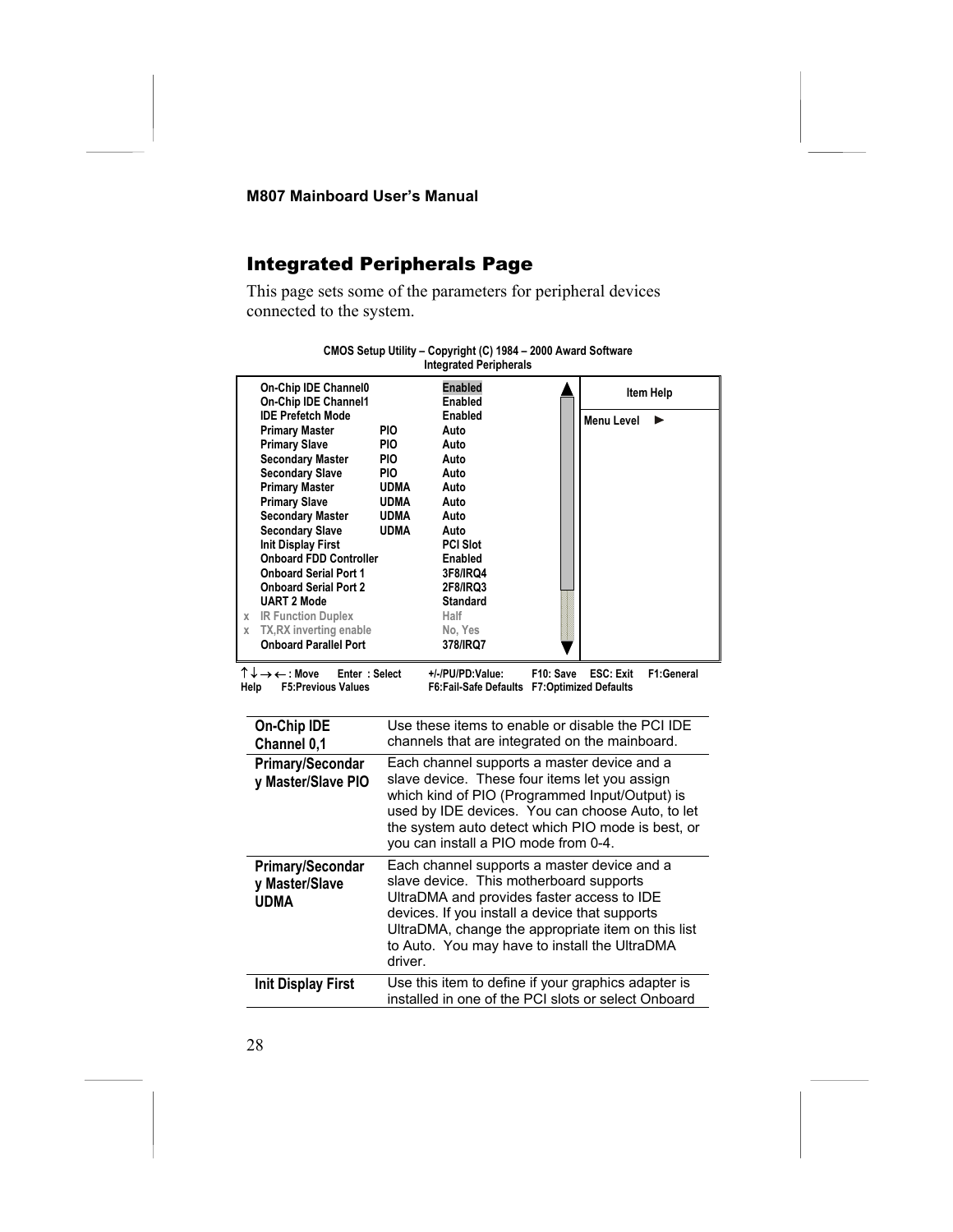### **3: BIOS Setup Utility**

|                                         | if you have a graphics system integrated on the<br>mainboard.                                                                                                                                                                                                                                                                                                                                                                    |
|-----------------------------------------|----------------------------------------------------------------------------------------------------------------------------------------------------------------------------------------------------------------------------------------------------------------------------------------------------------------------------------------------------------------------------------------------------------------------------------|
| <b>Onboard FDD</b><br>Controller        | This option enables the onboard floppy disk drive<br>controller.                                                                                                                                                                                                                                                                                                                                                                 |
| <b>Onboard Serial</b><br>Port 1, 2      | This option is used to assign the I/O address for<br>the onboard serial<br>ports.                                                                                                                                                                                                                                                                                                                                                |
| <b>UART2 Mode</b>                       | This field is available if the Onboard Serial Port 2<br>field is set to any option but "Disabled." UART<br>Mode enables you to select the infrared<br>communication protocol-Standard (default),<br>HPSIR or ASKIR. HPSIR is Hewlett Packard's<br>infrared communication protocol with a maximum<br>baud rate up to 115.2 Kbps. ASKIR is Sharp's<br>infrared communication protocol with a maximum<br>baud rate up to 57.6 Kbps. |
| <b>IR Function</b><br><b>Duplex</b>     | This field is available when UART 2 Mode is set to<br>either ASKIR or HPSIR. This item determines the<br>infrared (IR) function of the onboard infrared chip.<br>Full-duplex means that you can transmit and send<br>information simultaneously. Half duplex is the<br>transmission of data in both directions, but only<br>one direction at a time.                                                                             |
| TX, RX inverting<br>enable              | Defines the voltage level for Infrared module RxD<br>(receive) mode and TxD (transmit) mode. This<br>setting has to match the requirements of the<br>infrared module used in the system.                                                                                                                                                                                                                                         |
| <b>Onboard Parallel</b><br>Port         | This option is used to assign the I/O address for<br>the onboard parallel port.                                                                                                                                                                                                                                                                                                                                                  |
| <b>Onboard Parallel</b><br>Mode         | This feature enables you to set the data transfer<br>protocol for your parallel port. Normal allows data<br>output only. Extended Capabilities Port (ECP)<br>and Enhanced Parallel Port (EPP) are bi-<br>directional modes, allowing both data input and<br>output. ECP and EPP modes are only supported<br>with EPP and ECP aware peripherals.                                                                                  |
| <b>ECP Mode Use</b><br><b>DMA</b>       | When the onboard parallel port is set to ECP<br>mode, the parallel port has the option to use DMA<br>"3" or DMA "1."                                                                                                                                                                                                                                                                                                             |
| <b>Parallel Port EPP</b><br><b>Type</b> | This option sets the Enhanced Parallel Port (EPP)<br>specification.                                                                                                                                                                                                                                                                                                                                                              |
| <b>Onboard Legacy</b><br>Audio          | This option enables the onboard legacy audio<br>function. When enabled the following items<br>become available.                                                                                                                                                                                                                                                                                                                  |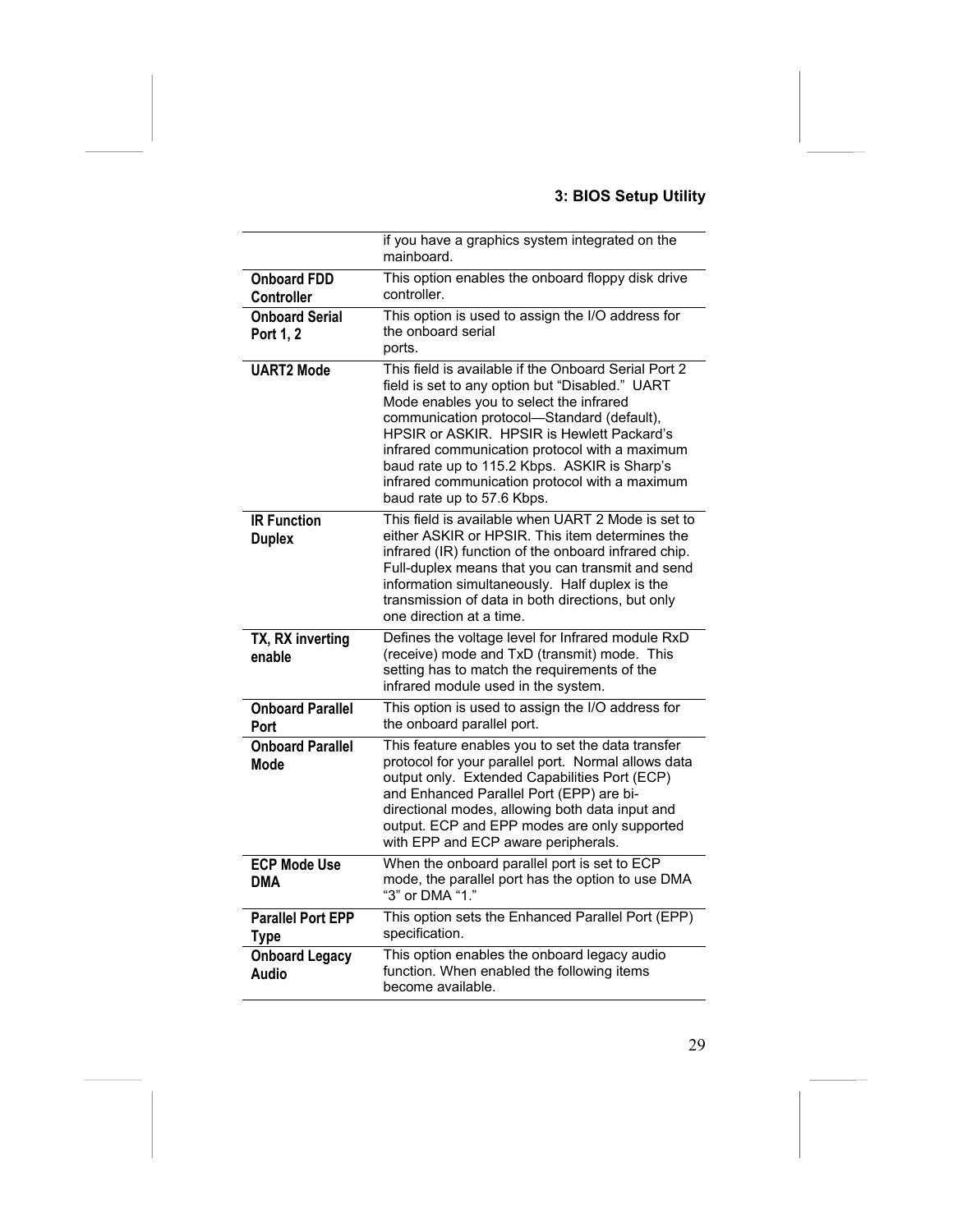| <b>Sound Blaster</b>    | This feature is used to enable or disable a Sound<br>Blaster card if installed.         |
|-------------------------|-----------------------------------------------------------------------------------------|
| SB I/O Base             | This item lets you set the I/O base address for the                                     |
| <b>Address</b>          | Sound Blaster card.                                                                     |
| <b>SB IRQ Select</b>    | This item lets you set the Interrupt Request (IRQ)<br>for the Sound Blaster card.       |
| <b>SB DMA Select</b>    | This item lets you select the Direct Memory<br>Access (DMA) for the Sound Blaster card. |
| <b>MPU-401, MPU-401</b> | Use the two items to enable the MPU-401 function                                        |
| I/O Address             | and set the I/O address for the game port.                                              |
| Game Port (200-         | This item shows the I/O address for the game                                            |
| 207H)                   | port.                                                                                   |

 $\overline{\phantom{0}}$  $\overline{\phantom{a}}$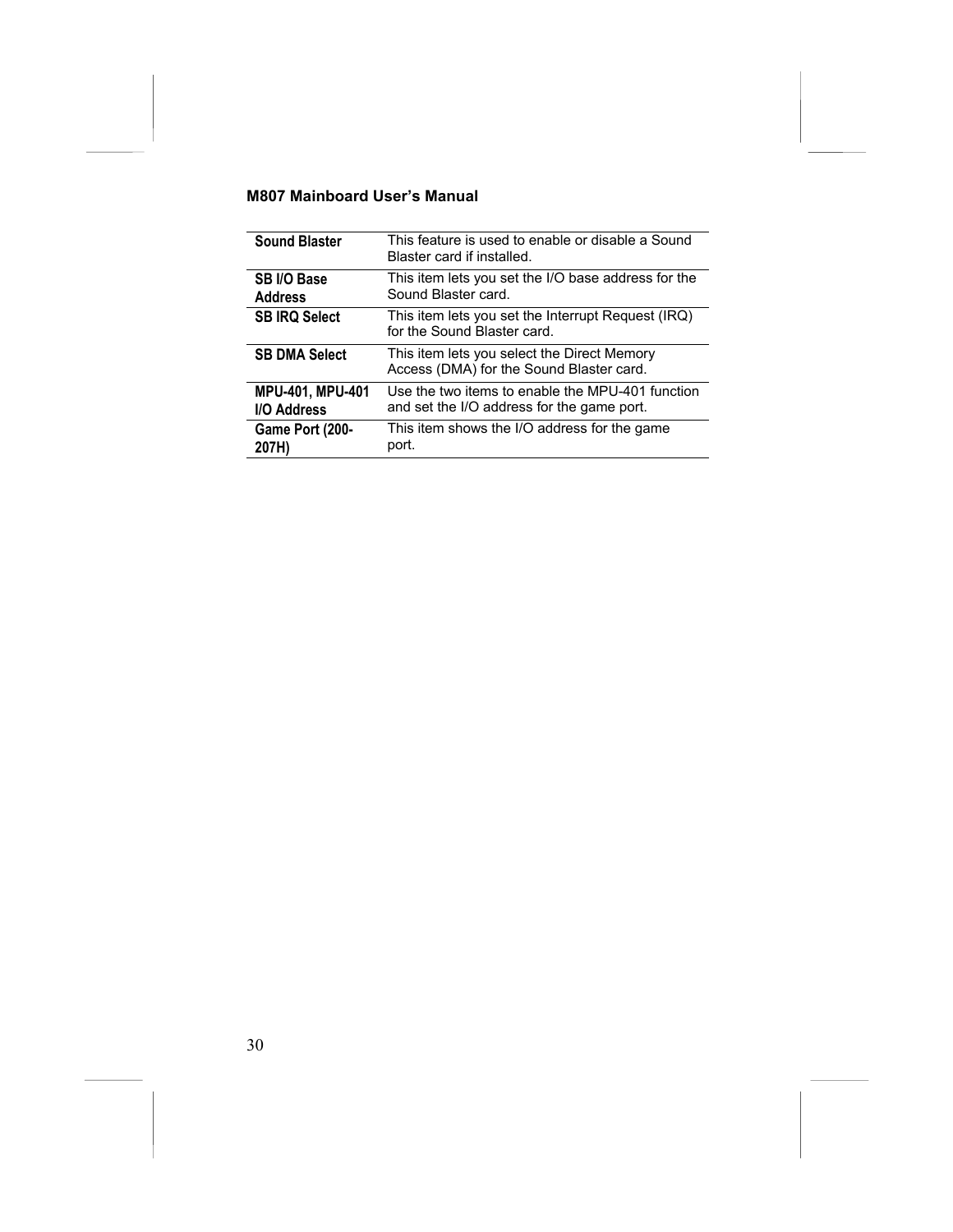### <span id="page-34-0"></span>Power Management Setup Page

This page sets some of the parameters for system power management operation.

| <b>Power Management</b><br><b>ACPI Suspend Type</b>                                                                                                                                | <b>Press Enter</b><br>S <sub>1</sub> (POS)                                                                                                                                                                                                                                                                                                                                          | Item Help         |  |  |  |
|------------------------------------------------------------------------------------------------------------------------------------------------------------------------------------|-------------------------------------------------------------------------------------------------------------------------------------------------------------------------------------------------------------------------------------------------------------------------------------------------------------------------------------------------------------------------------------|-------------------|--|--|--|
| PM Control by APM<br><b>Video Off Option</b><br><b>Video Off Method</b><br><b>MODEM Use IRQ</b><br>Soft-Off by PWRBTN<br><b>State After Power Failure</b><br><b>Wake Up Events</b> | Yes<br>Suspend -- > Off<br><b>DPMS Support</b><br>3<br>Delay 4 Sec<br>Off<br>Press Enter                                                                                                                                                                                                                                                                                            | <b>Menu Level</b> |  |  |  |
| ↑↓→←:Move<br>Help                                                                                                                                                                  | Enter: Select<br>F1:General<br>+/-/PU/PD:Value:<br>F10: Save<br><b>ESC: Exit</b><br><b>F5:Previous Values</b><br>F6: Fail-Safe Defaults F7: Optimized Defaults                                                                                                                                                                                                                      |                   |  |  |  |
| Power<br><b>Management</b>                                                                                                                                                         | This item acts like a master switch for the power-<br>saving modes and hard disk timeouts. If this item<br>is set to Max Saving, power-saving modes occur<br>after a short timeout. If this item is set to Min<br>Saving, power-saving modes occur after a longer<br>timeout. If the item is set to User Define, you can<br>insert your own timeouts for the power-saving<br>modes. |                   |  |  |  |
| <b>ACPI Suspend</b><br><b>Type</b>                                                                                                                                                 | This item defines how your system suspends.<br>S1(POS), the suspend mode is equivalent to a<br>software power down. If you select S3 (STR), the<br>suspend mode is a suspend to RAM - the system<br>shuts down with the exception of a refresh current<br>to the system memory.                                                                                                     |                   |  |  |  |
| <b>PM Control by</b><br><b>APM</b>                                                                                                                                                 | This field allows you to control the PC Monitor's<br>power management features via Intel-Microsoft<br>Advanced Power Management software. Once<br>you have enabled the APM interface, some<br>settings made in the BIOS Setup program may be<br>overridden by APM.                                                                                                                  |                   |  |  |  |
| <b>Video Off Option</b>                                                                                                                                                            | This option defines if the video is powered                                                                                                                                                                                                                                                                                                                                         |                   |  |  |  |

| CMOS Setup Utility - Copyright (C) 1984 - 2000 Award Software |
|---------------------------------------------------------------|
| <b>Power Management Setup</b>                                 |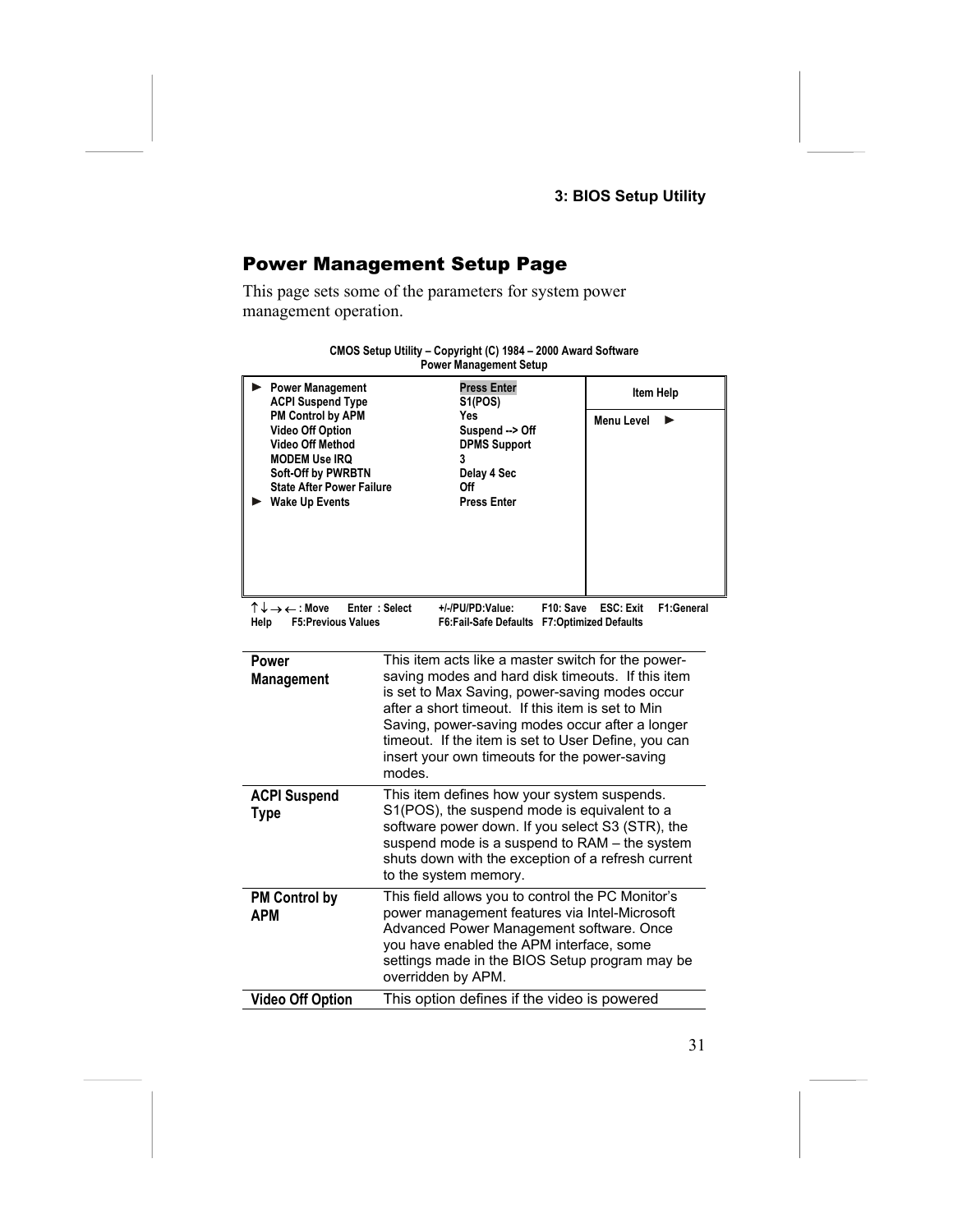|                                            | down when the system is put into suspend<br>mode.                                                                                                                                                                                                                                                                                                                                                                                                                                                                                                     |  |
|--------------------------------------------|-------------------------------------------------------------------------------------------------------------------------------------------------------------------------------------------------------------------------------------------------------------------------------------------------------------------------------------------------------------------------------------------------------------------------------------------------------------------------------------------------------------------------------------------------------|--|
| <b>Video Off Method</b>                    | This item defines how the video is powered down<br>to save power.                                                                                                                                                                                                                                                                                                                                                                                                                                                                                     |  |
| <b>MODEM Use IRQ</b>                       | If you want an incoming call on a modem to<br>automatically resume the system from a power-<br>saving mode, use this item to specify the interrupt<br>request line (IRQ) that is used by the modem. You<br>might have to connect the fax/modem to the<br>mainboard Wake On Modem connector for this<br>feature to work.                                                                                                                                                                                                                               |  |
| Soft-Off by<br><b>PWRBTN</b>               | Under ACPI (Advanced Configuration and Power<br>management Interface) you can create a software<br>power down. In a software power down, the<br>system can be resumed by Wake Up Alarms. This<br>item lets you install a software power down that is<br>controlled by the normal power button on your<br>system. If the item is set to Instant-Off, then the<br>power button causes a software power down. If<br>the item is set to "Delay 4 Sec." then you have to<br>hold the power button down for four seconds to<br>cause a software power down. |  |
| <b>State After Power</b><br><b>Failure</b> | Use this item to set a system power state when<br>power restores after sudden AC power loss.                                                                                                                                                                                                                                                                                                                                                                                                                                                          |  |
| <b>Wake Up Events</b>                      | This item opens a submenu that enables you to<br>set events that will resume the system from a<br>power saving mode. Select Wake Up Events and<br>press <b>Enter</b> to display the following items: VGA,<br>LPT & COM, HDD & FDD, PCI Master, PowerOn<br>by PCI Card, Wake Up On LAN/Ring, RTC Alarm<br>Resume, Primary INTR, and IRQs Activity<br>Monitoring.                                                                                                                                                                                       |  |

 $\overline{\phantom{a}}$  $\overline{\phantom{a}}$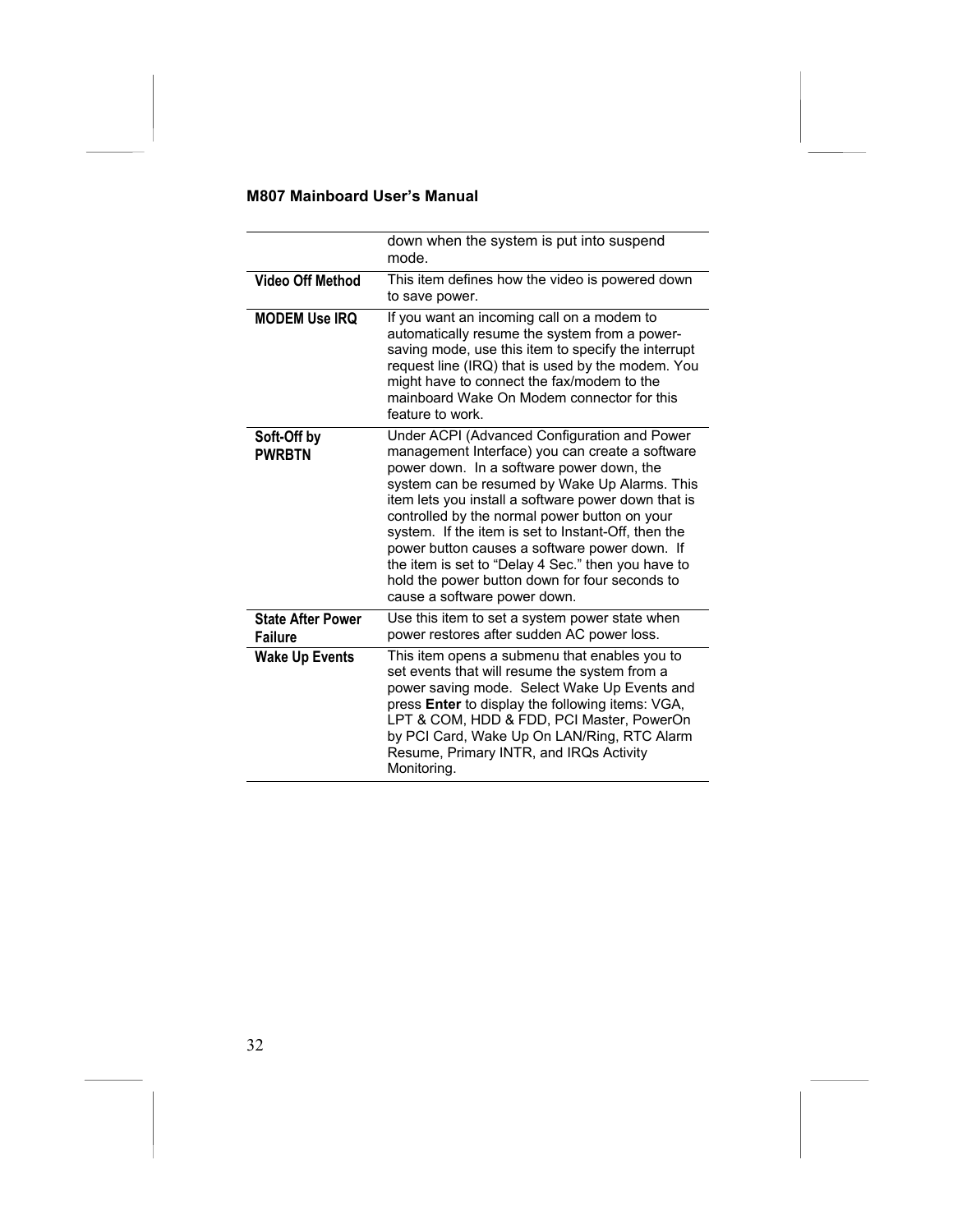### **3: BIOS Setup Utility**

# <span id="page-36-0"></span>PnP/PCI Configurations Page

This page sets some of the parameters for devices installed on the PCI bus and devices that use the system plug and play capability.

|                                                                                                                                                                                               | PIIP/PUI GOIIIIQUI AUDIIS                                                                                                                                                                                                                                                                                                                                                                                                                   |                                                                                                                                                                                                                                     |  |
|-----------------------------------------------------------------------------------------------------------------------------------------------------------------------------------------------|---------------------------------------------------------------------------------------------------------------------------------------------------------------------------------------------------------------------------------------------------------------------------------------------------------------------------------------------------------------------------------------------------------------------------------------------|-------------------------------------------------------------------------------------------------------------------------------------------------------------------------------------------------------------------------------------|--|
| <b>PNP OS Installed</b><br><b>Reset Configuration Data</b>                                                                                                                                    | Yes<br><b>Disabled</b>                                                                                                                                                                                                                                                                                                                                                                                                                      | Item Help                                                                                                                                                                                                                           |  |
| <b>Resources Controlled by</b><br>x IRQ Resources<br>x DMA Resources                                                                                                                          | Auto(ESCD)<br><b>Press Enter</b><br><b>Press Enter</b>                                                                                                                                                                                                                                                                                                                                                                                      | <b>Menu Level</b><br>ь<br>Default is Disabled.<br><b>Select Enabled to</b>                                                                                                                                                          |  |
| <b>PCI/VGA Palette Snoop</b><br>Assign IRQ For VGA<br>Assign IRQ For USB<br>INT Pin 1 Assignment<br><b>INT Pin 2 Assignment</b><br><b>INT Pin 3 Assignment</b><br><b>INT Pin 4 Assignment</b> | <b>Disabled</b><br><b>Enabled</b><br>Enabled<br>Auto<br>Auto<br>Auto<br>Auto                                                                                                                                                                                                                                                                                                                                                                | reset Extended System<br><b>Configuration Data</b><br>(ESCD) when you exit<br>Setup if you have<br>installed a new add-on<br>and the system<br>reconfiguration has<br>caused such a serious<br>conflict that the OS<br>cannot boot. |  |
| ↑↓→←:Move<br>Enter: Select<br>Help<br><b>F5:Previous Values</b>                                                                                                                               | F10: Save<br>+/-/PU/PD:Value:<br>F6:Fail-Safe Defaults F7:Optimized Defaults                                                                                                                                                                                                                                                                                                                                                                | F1:General<br><b>ESC: Exit</b>                                                                                                                                                                                                      |  |
| <b>PNP OS Installed</b>                                                                                                                                                                       | Setting this option to "Yes" allows the PnP OS<br>(instead of BIOS) to assign the system resources<br>such as IRQ and I/O address to the ISA PnP<br>device.                                                                                                                                                                                                                                                                                 |                                                                                                                                                                                                                                     |  |
| <b>Reset</b><br><b>Configuration Data</b>                                                                                                                                                     | If you enable this item and restart the system, any<br>PnP configuration data stored in the BIOS setup is<br>cleared from memory. New updated data is<br>created.                                                                                                                                                                                                                                                                           |                                                                                                                                                                                                                                     |  |
| <b>Resources</b><br><b>Controlled By</b>                                                                                                                                                      | You should leave this item at the default Auto<br>(ESCD). Under this setting, the system<br>dynamically allocates resources to plug and play<br>devices as they are required. If you cannot get a<br>legacy ISA (Industry Standard Architecture)<br>expansion card to work properly, you might be<br>able to solve the problem by changing this item to<br>Manual, and then opening up the IRQ Resources<br>and Memory Resources sub-menus. |                                                                                                                                                                                                                                     |  |
|                                                                                                                                                                                               | In the IRQ Resources sub-menu, if you change<br>any of the IRQ assignations to Legacy ISA, then                                                                                                                                                                                                                                                                                                                                             |                                                                                                                                                                                                                                     |  |

| CMOS Setup Utility - Copyright (C) 1984 - 2000 Award Software |  |
|---------------------------------------------------------------|--|
| <b>PnP/PCI Configurations</b>                                 |  |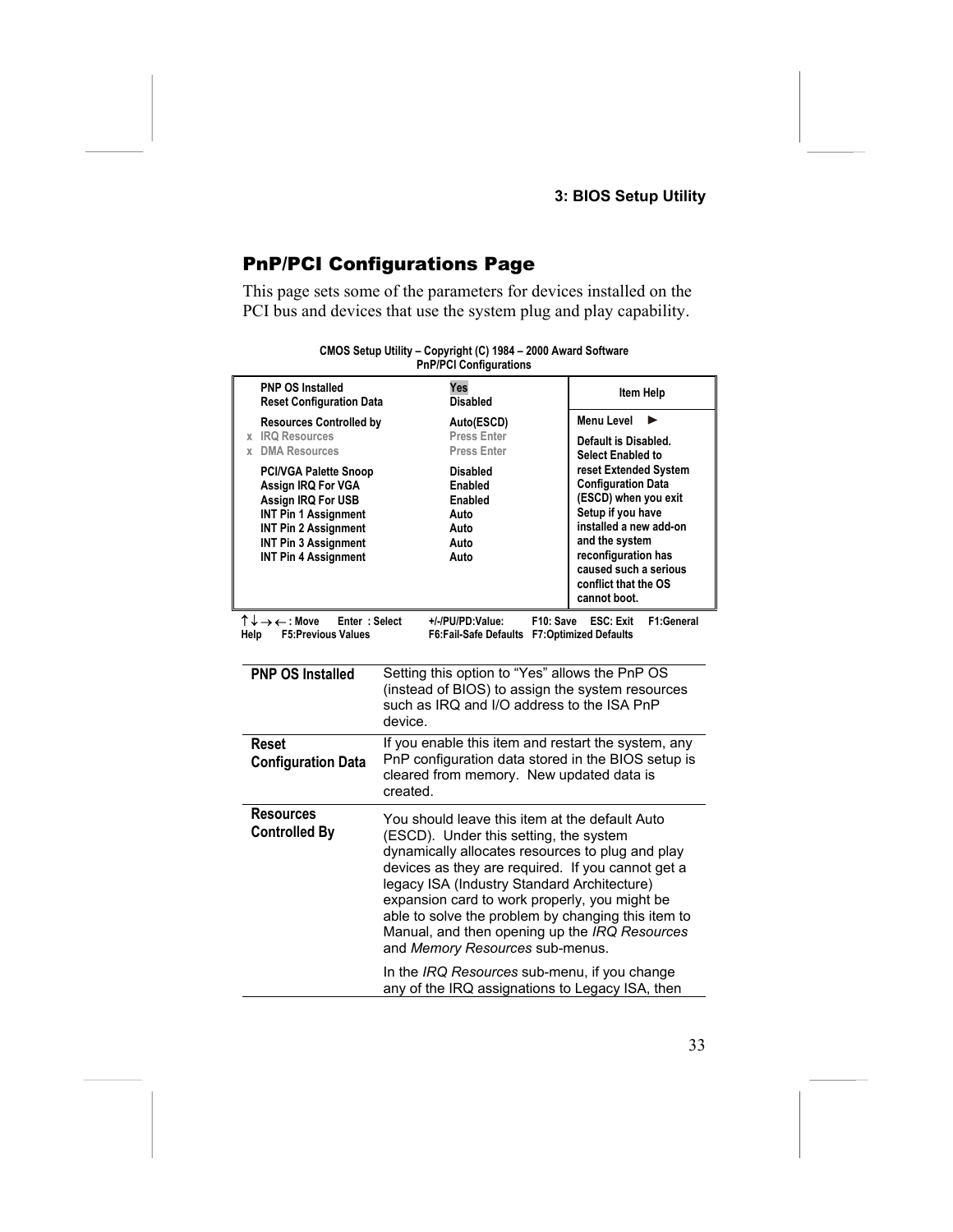|                                        | that Interrupt Request Line is reserved for a<br>legacy ISA expansion card. Press Esc to close<br>the IRQ Resources sub-menu.                                                                                                         |
|----------------------------------------|---------------------------------------------------------------------------------------------------------------------------------------------------------------------------------------------------------------------------------------|
| <b>PCI/VGA Palette</b><br><b>Snoop</b> | This item is designed to overcome some problems<br>that can be caused by some non-standard VGA<br>cards. This board includes a built-in VGA system<br>that does not require palette snooping so you<br>must leave this item disabled. |
| Assign IRQ For<br>VGA                  | Names the interrupt request (IRQ) line assigned to<br>the VGA (if any) on your system. Activity of the<br>selected IRQ always awakens the system.                                                                                     |
| Assign IRQ For<br><b>USB</b>           | Names the interrupt request (IRQ) line assigned to<br>the USB (if any) on your system. Activity of the<br>selected IRQ always awakens the system.                                                                                     |
| <b>INT Pin 1,2,3,4</b><br>Assignment   | You should leave these items at the default Auto.<br>Under these settings, the system assigns<br>resources for the PCI INT-A/B/C/D Router as they<br>are required.                                                                    |

 $\overline{\phantom{a}}$  $\overline{\phantom{a}}$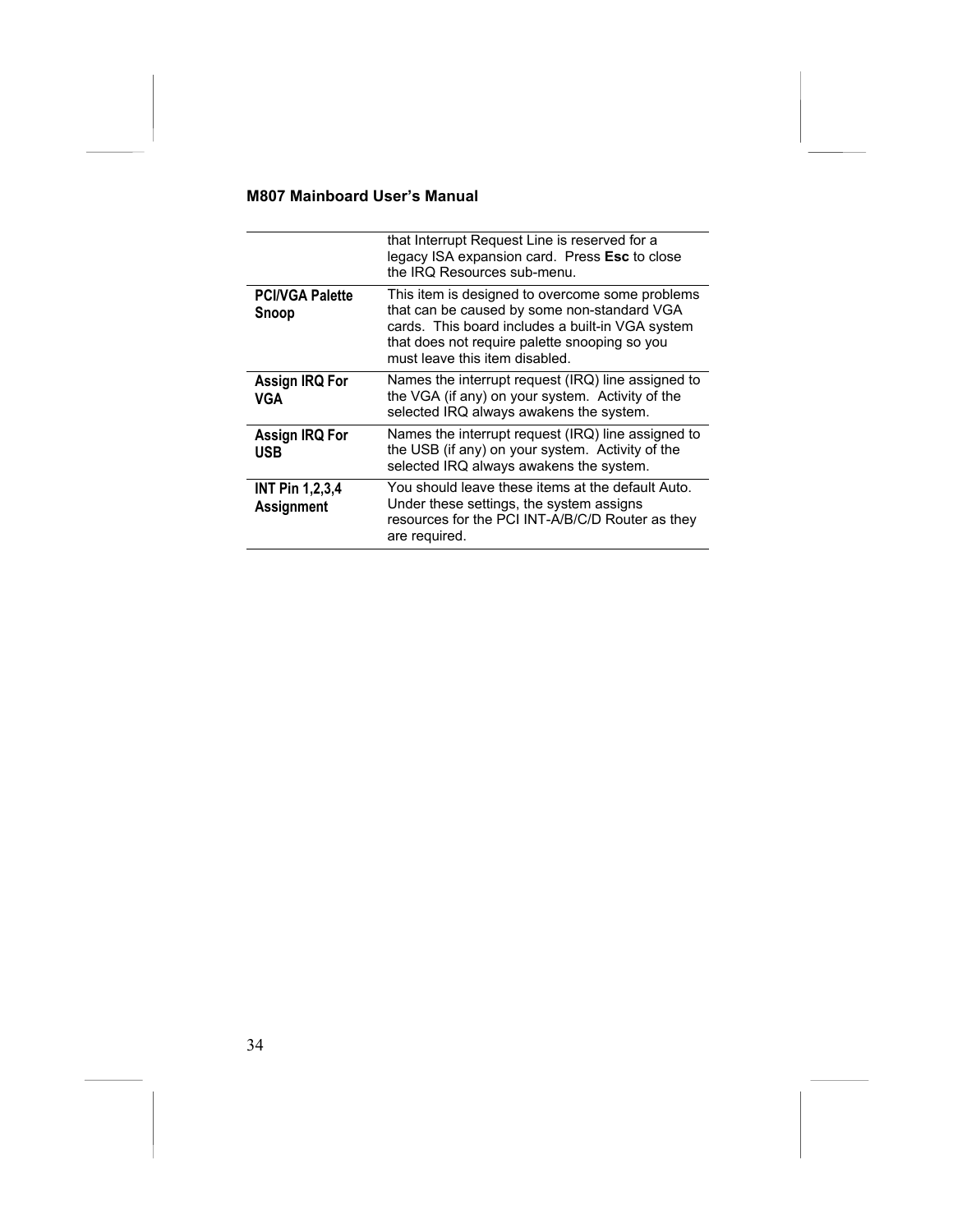### **3: BIOS Setup Utility**

### <span id="page-38-0"></span>Hardware Monitor Page

This page sets some of the parameters for the hardware monitoring function of this mainboard.

| <b>Shutdown Temperature</b><br>Current CPU Temp.<br><b>Current System Temp.</b><br><b>Current CPUFAN1 speed</b><br><b>Current CPUFAN2 speed</b><br>Vcore<br>3.3V<br>5V<br>12V                                 | <b>Disabled</b>                                                                                                                                                                                                 | Item Help<br><b>Menu Level</b> |  |  |
|---------------------------------------------------------------------------------------------------------------------------------------------------------------------------------------------------------------|-----------------------------------------------------------------------------------------------------------------------------------------------------------------------------------------------------------------|--------------------------------|--|--|
| $\uparrow \downarrow \rightarrow \leftarrow$ : Move Enter : Select<br>F10: Save ESC: Exit F1: General<br>+/ /PU/PD:Value:<br>Help<br><b>F5:Previous Values</b><br>F6:Fail-Safe Defaults F7:Optimized Defaults |                                                                                                                                                                                                                 |                                |  |  |
| <b>Shutdown</b><br>Temperature                                                                                                                                                                                | Enables you to set the maximum temperature the<br>system can reach before powering down.                                                                                                                        |                                |  |  |
| <b>System</b><br>Component<br><b>Characteristics</b>                                                                                                                                                          | These fields provide you with information about<br>the systems current operating status. You cannot<br>make changes to these fields. The following<br>information is displayed:                                 |                                |  |  |
|                                                                                                                                                                                                               | CPU Temperature<br><b>System Temperature</b><br>CPU FAN (in RPMs)<br>System FAN (in RPMs)<br>Vcore (CPU Core voltage)<br>3.3V (onboard 3.3 volt)<br>5V (power supply's 5 volt)<br>12V (power supply's 12 volt). |                                |  |  |

**CMOS Setup Utility – Copyright (C) 1984 – 2000 Award Software Hardware Monitor**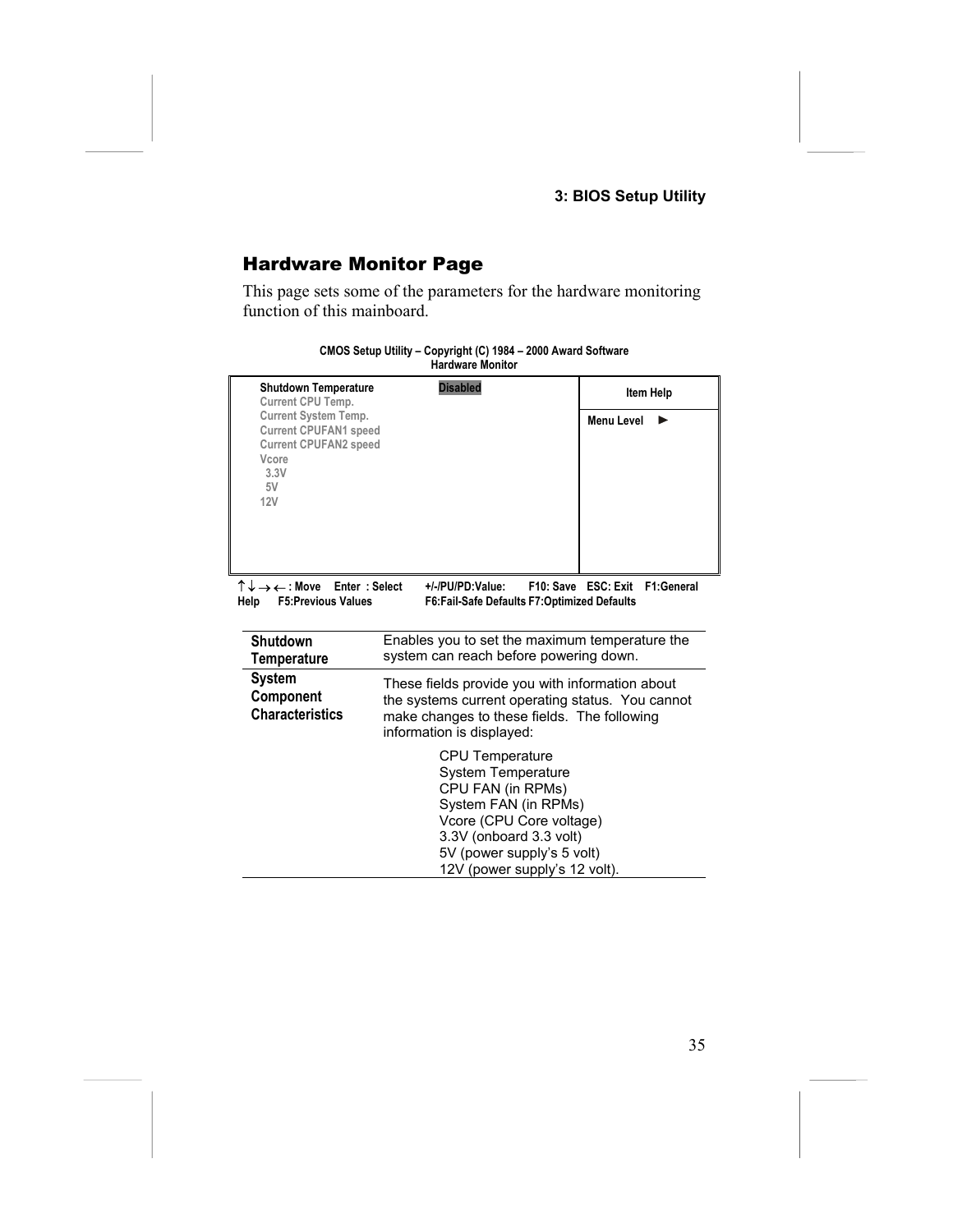### <span id="page-39-0"></span>Frequency/Voltage Control

This page sets some of the parameters for the Frequency/Voltages of this mainboard.

|                                                                                                                                                                                                                                              |                                                                                               | <b>UFU FIUY AIIU FIAV</b>        |  |                   |           |
|----------------------------------------------------------------------------------------------------------------------------------------------------------------------------------------------------------------------------------------------|-----------------------------------------------------------------------------------------------|----------------------------------|--|-------------------|-----------|
| <b>Auto Detect DIMM/PCI CIK</b><br><b>CPU Host/PCI Clock/Spread Spec.</b>                                                                                                                                                                    |                                                                                               | <b>Enabled</b><br><b>Default</b> |  |                   | Item Help |
|                                                                                                                                                                                                                                              |                                                                                               |                                  |  | <b>Menu Level</b> |           |
|                                                                                                                                                                                                                                              |                                                                                               |                                  |  |                   |           |
|                                                                                                                                                                                                                                              |                                                                                               |                                  |  |                   |           |
|                                                                                                                                                                                                                                              |                                                                                               |                                  |  |                   |           |
|                                                                                                                                                                                                                                              |                                                                                               |                                  |  |                   |           |
| $\uparrow \downarrow \rightarrow \leftarrow$ : Move<br>Enter: Select<br><b>ESC: Exit</b><br>F1:General<br>F10: Save<br>+/-/PU/PD:Value:<br><b>F6:Fail-Safe Defaults</b><br><b>F5:Previous Values</b><br><b>F7:Optimized Defaults</b><br>Help |                                                                                               |                                  |  |                   |           |
|                                                                                                                                                                                                                                              |                                                                                               |                                  |  |                   |           |
| <b>Auto Detect</b>                                                                                                                                                                                                                           | When this item is enabled, BIOS will disabled the<br>clock signal of free DIMM and PCI slots. |                                  |  |                   |           |
| <b>DIMM/PCI CIK</b>                                                                                                                                                                                                                          |                                                                                               |                                  |  |                   |           |
| <b>CPU Host/PCI</b>                                                                                                                                                                                                                          | Use the DIMM/PCI Clock to set the system bus                                                  |                                  |  |                   |           |
| Clock/Spread                                                                                                                                                                                                                                 | frequency/PCI clock/spread spectrum for the                                                   |                                  |  |                   |           |
| Spec.                                                                                                                                                                                                                                        | installed processor.                                                                          |                                  |  |                   |           |

**CMOS Setup Utility – Copyright (C) 1984 – 2000 Award Software CPU Plug and Play**

 $\overline{\phantom{a}}$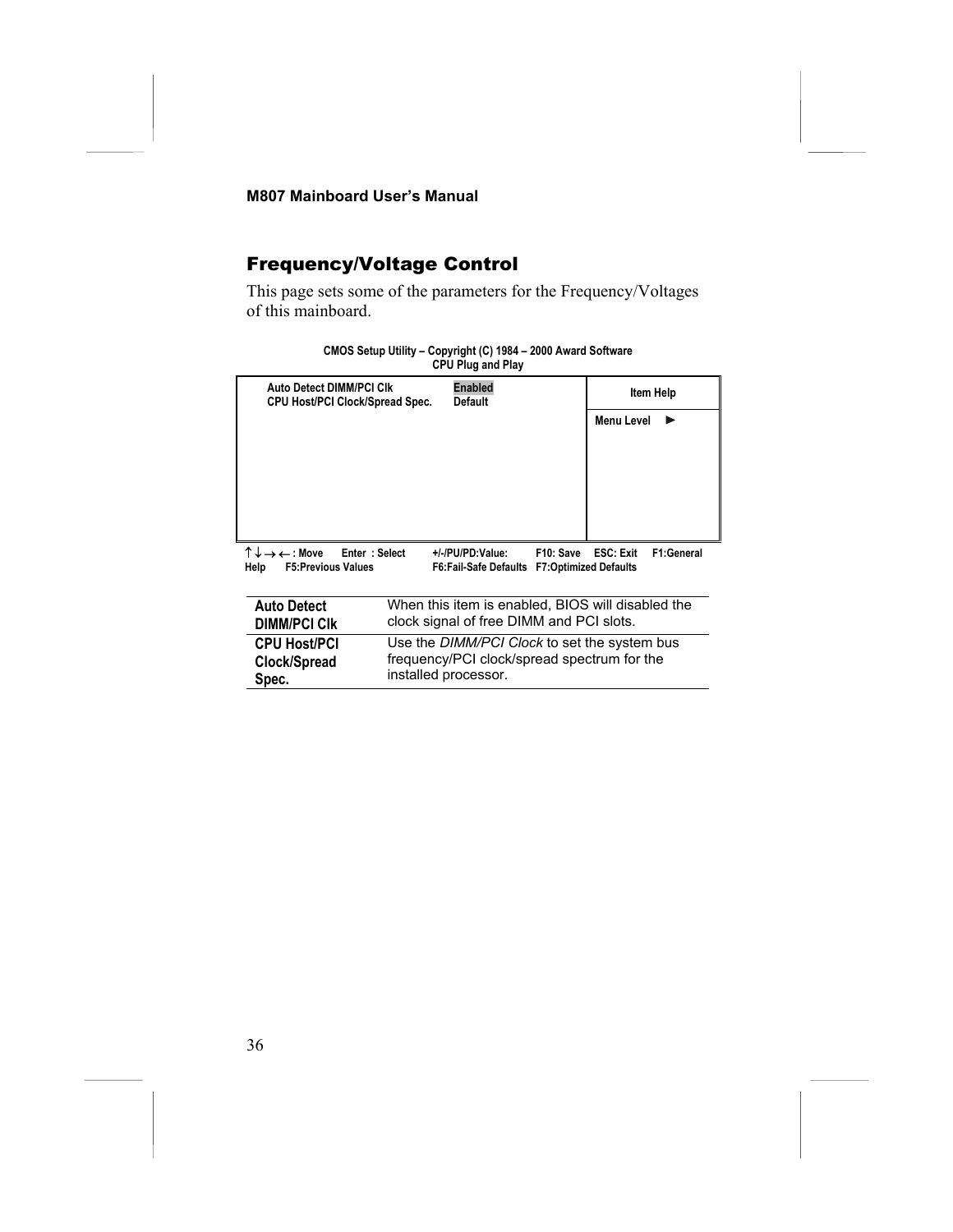#### <span id="page-40-0"></span>Load Best Performance Defaults

If you select this item and press **Enter** a dialog box appears. If you press **Y**, and then **Enter**, the Setup Utility loads a set of bestperformance default values. These defaults are quite demanding and your system might not function properly if you are using slower memory chips or other low-performance components.

#### <span id="page-40-1"></span>Load Optimized Defaults

If you select this item and press **Enter**, a dialog box appears. If you press **Y**, and then **Enter**, the Setup Utility loads a set of fail-safe default values. These default values are not very demanding and they should allow your system to function with most kinds of hardware and memory chips.

#### <span id="page-40-2"></span>Set Password

If you highlight this item and press **Enter**, a dialog box appears which lets you enter a password. You can enter no more than eight letters or numbers. Press **Enter** after you have typed in the password. A second dialog box asks you to retype the password for confirmation. Press **Enter** after you have retyped it correctly. The password is then required to access the Setup Utility or for that and at start-up, depending on the setting of the Password Check item in Advanced Setup.

#### **Change or Remove the Password**

Highlight this item, press Enter and type in the current password. At the next dialog box, type in the new password, or just press Enter to disable password protection.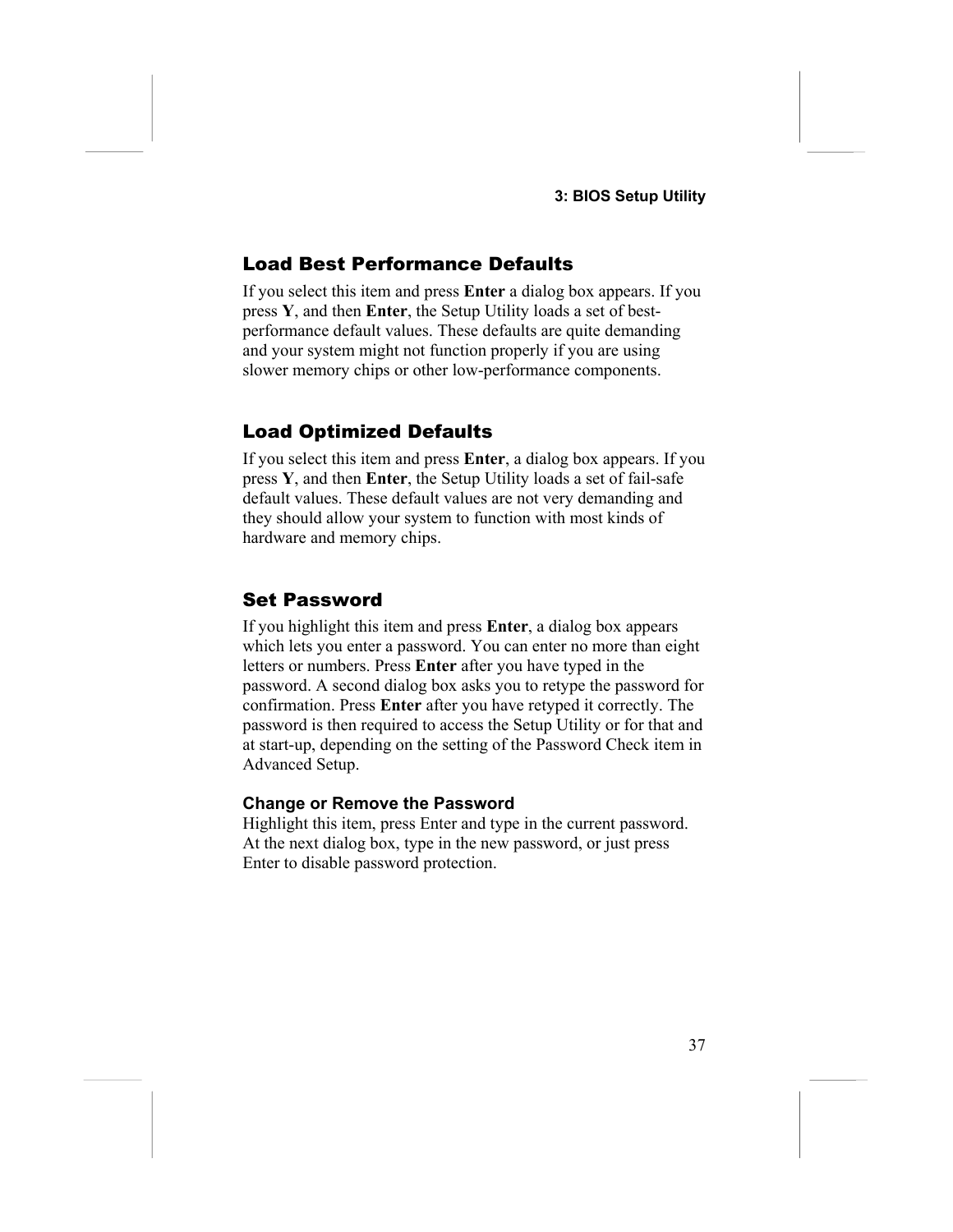### <span id="page-41-0"></span>Save & Exit Setup

Highlight this item and press **Enter** to save the changes that you have made in the Setup Utility configuration and exit the program. When the Save and Exit dialog box appears, press **Y** to save and exit, or press **N** to exit without saving.

### <span id="page-41-1"></span>Exit Without Saving

Highlight this item and press **Enter** to discard any changes that you have made in the Setup Utility and exit the setup program. When the Exit Without Saving dialog box appears, press **Y** to discard changes and exit, or press **N** to return to the setup main menu.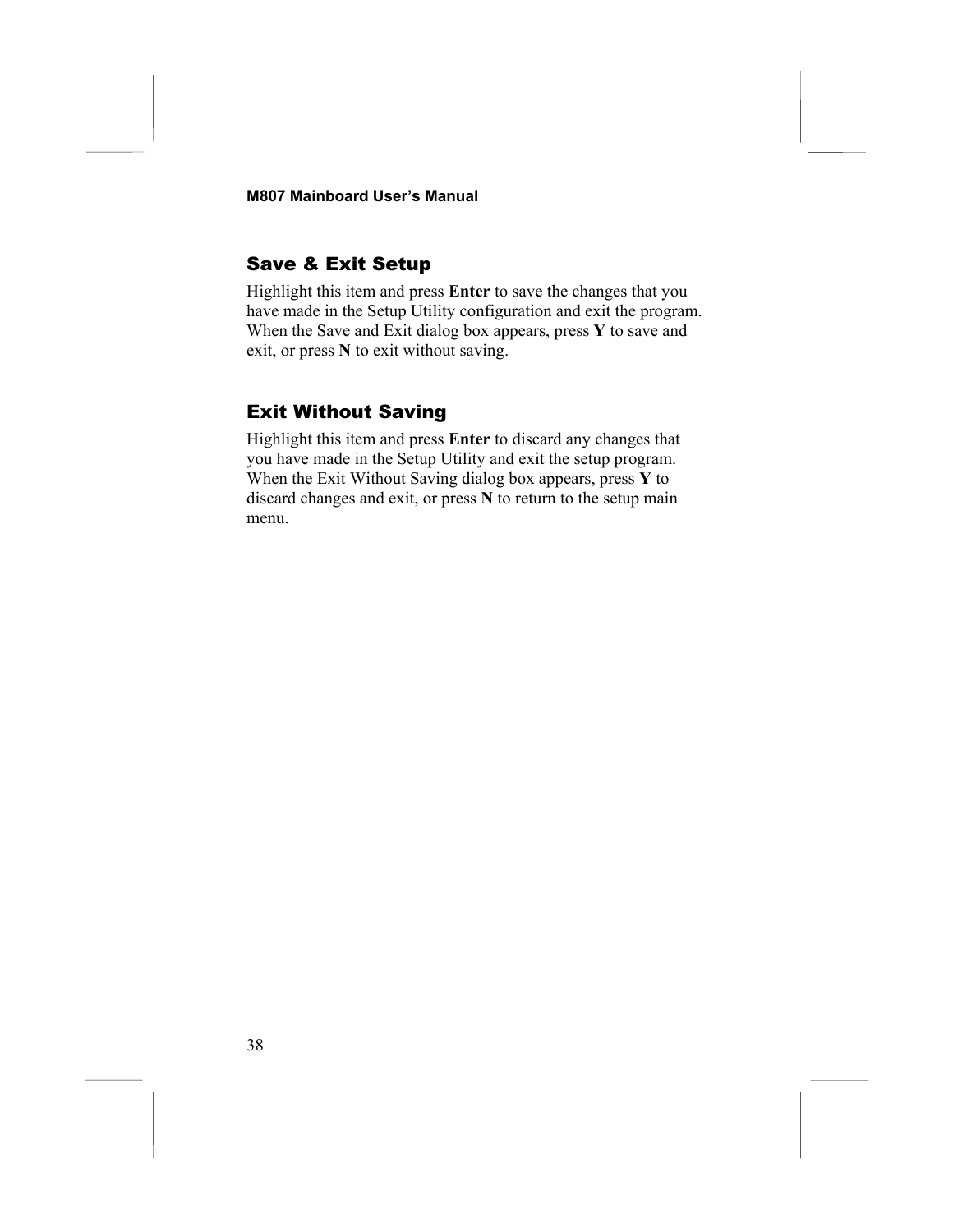#### **4: Software & Applications**

## **Chapter 4**

# <span id="page-42-0"></span>**Software & Applications**

#### <span id="page-42-1"></span>Introduction

The support software CD-ROM that is included in the mainboard package contains all the drivers and utility programs needed to properly run our products. Below you can find a brief description of each software program, and the location for your mainboard version. More information on some programs is available in a README file, located in the same directory as the software. **If the operating system used in your system is Windows 98, it will automatically install all the drivers and utilities for your board.** See the Auto-Installing under Windows 98 section.

#### <span id="page-42-2"></span>Installing Support Software

The software on the support CD-ROM is for Windows 95/NT/2000 and Windows 98. The installation procedure differs depending on which Operating System you have, but the automatic installation is now for Win98 only.

#### **Installing under Windows 95/NT/2000**

To install support software for Windows 95/NT/2000 follow this general procedure:

1. Insert the support CD-ROM disc in the CD-ROM drive. *(The system might get an error message from the PnP function. Don't care the message. You don't really need that file to install the drivers)*

- 2. Use My Computer or Windows Explorer to look at the directory structure. You must use the Open command in the right-button menu. Double-clicking on the drive icon will result in an error message because the disc's AutoRun feature doesn't work in Windows 95/NT/2000.
- 3. Execute the EXE file name given in the description below.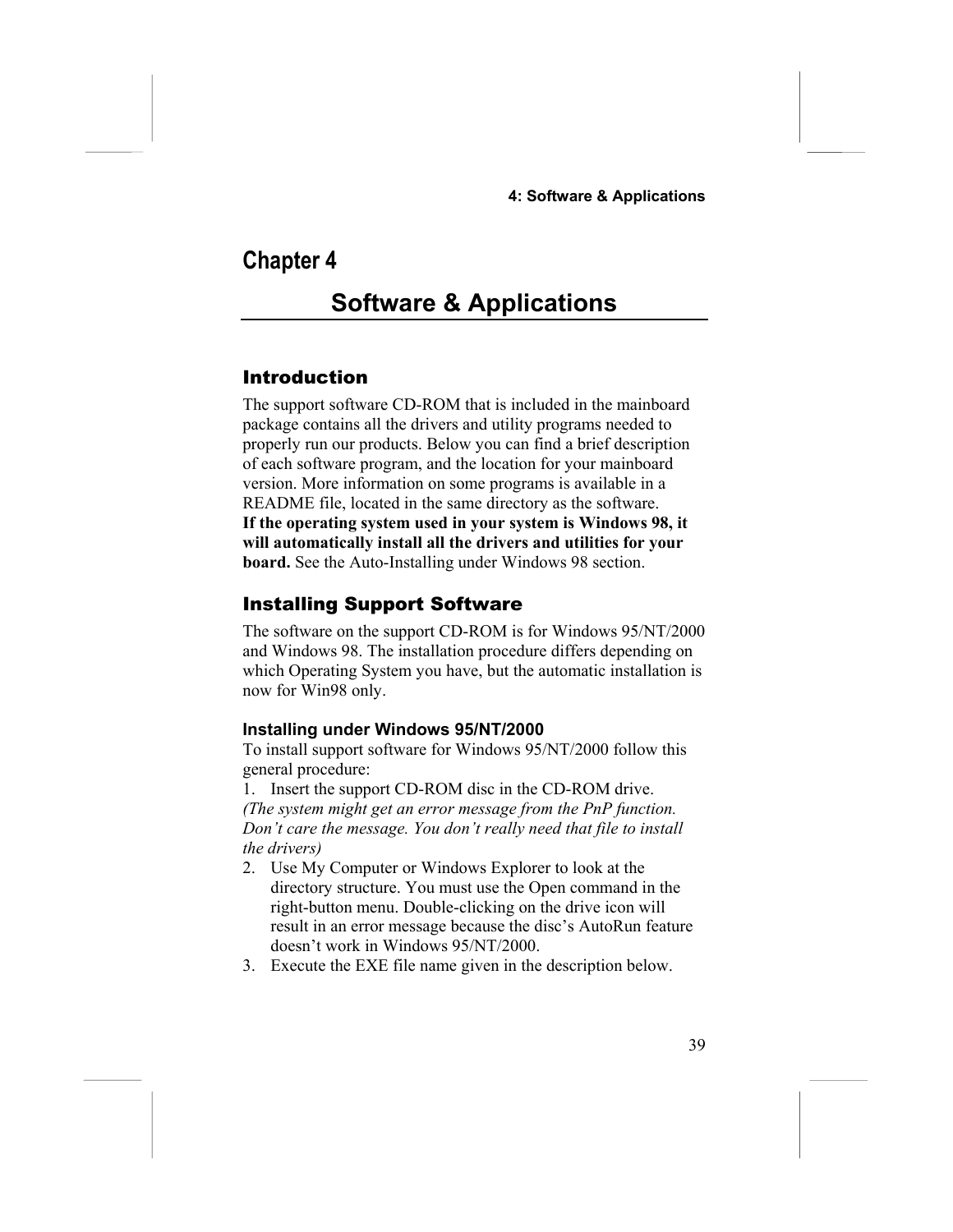*Note: The correct path name for each software driver is provided, where D: identifies the CD-ROM drive letter – modify if necessary.*

#### **Bus Master IDE Driver**

The IDE Bus Master Drivers allows the system to properly manage the IDE channels on the mainboard. You need to install two drivers if you are running Windows 9x.

 $\blacklozenge$  Windows  $9x - D:\IDE\VIA\Set{Setup.EXE}$ 

#### **USB Driver**

The USB Driver allows the system to recognize the USB ports on the mainboard. You need to install this driver if you are running Windows 95. Windows 95 OSR2 does not require this driver. This driver is available for:

- ♦ Win95 D:\USB\EUSBSUPP\USBSUPP.EXE
- ♦ Win95 (Chinese) D:\USB\CUSBSUPP\CUSBSUPP.EXE

#### **3Deep Software**

Find the software here:

♦ D:\3Deep\3Deep 3.3\Setup.EXE

#### **BIOS Update Utility**

The BIOS Update utility allows you to update the BIOS file on the mainboard to a newer version. You can download the latest version of the BIOS setup available for your mainboard from the website.

♦ D:\UTILITY\AMINF321.EXE

#### **PC-Cillin Software**

The PC-cillin software program provides anti-virus protection for your system.

This program is available for:

- ♦ DOS D:\PC-CILLIN\DOS\PCSCAN.EXE
- ♦ Win9x D:\PC-CILLIN\WIN98\SETUP.EXE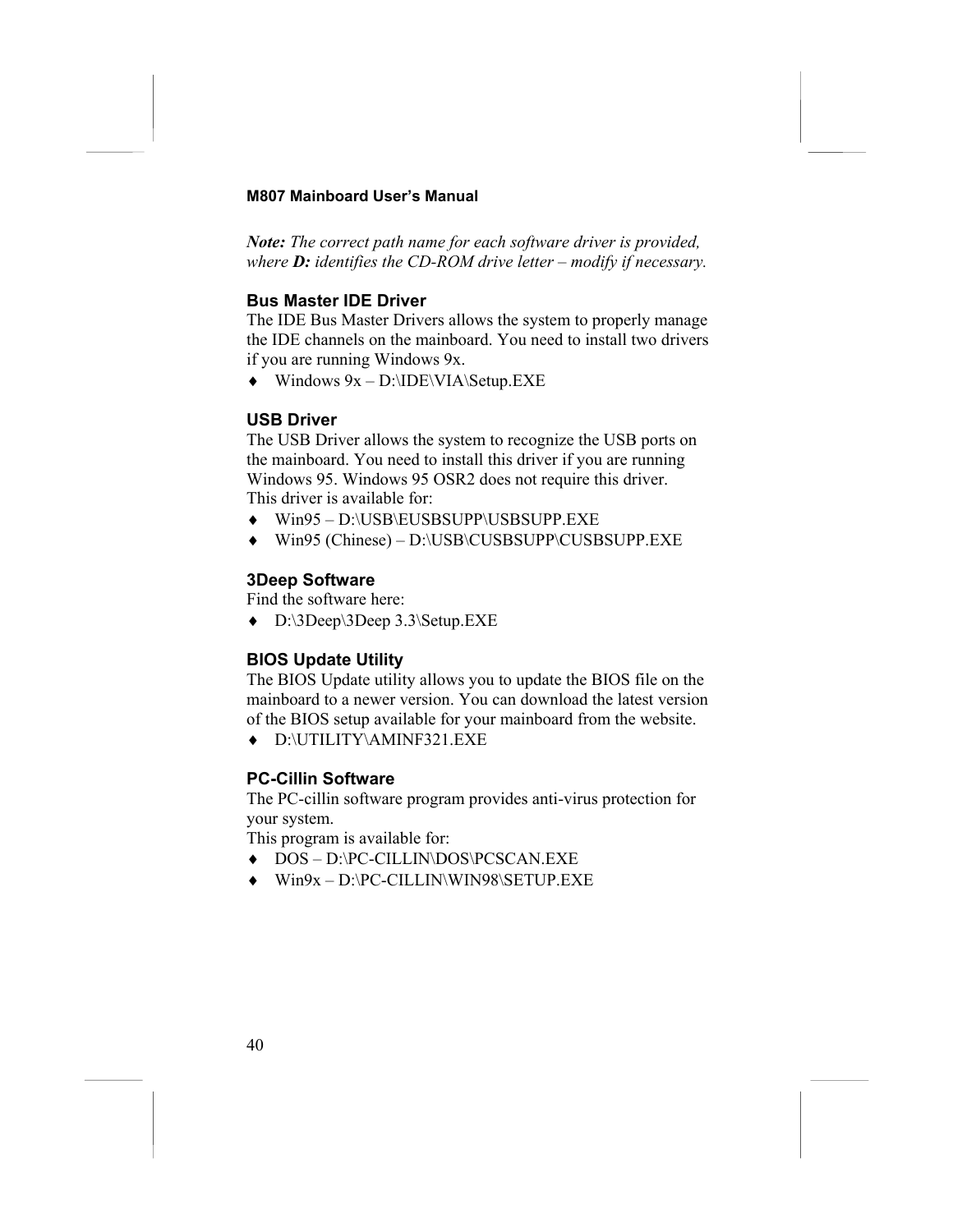#### **4: Software & Applications**

#### <span id="page-44-0"></span>Auto-installing under Windows 98

The support software CD-ROM disc loads automatically under Windows 98. When you insert the CD-ROM disc in the system CD-ROM drive the Autorun feature will automatically bring up the install screen. The screen has three buttons on it, Setup, Browse CD and Exit. See the following screen illustration.



When you click on the **Setup** button the software installation program will run and you can select what kind of installation you want to do, as explained later in this section.

The **Browse CD** button is the standard Windows command that allows you to examine the contents of the disc using the Windows 98 file browsing interface.

The **Exit** button closes the Auto Setup window. To run the program again, reinsert the CD-ROM disc in the drive or click on AutoRun in the context sensitive menu for the CD-ROM drive icon in a file browser window.

#### **Installing Software with Auto Setup**

To install support software for the system board follow this procedure:

1. Click on the **Setup** button. The install program will load and display the following screen. Click the **Next** button.